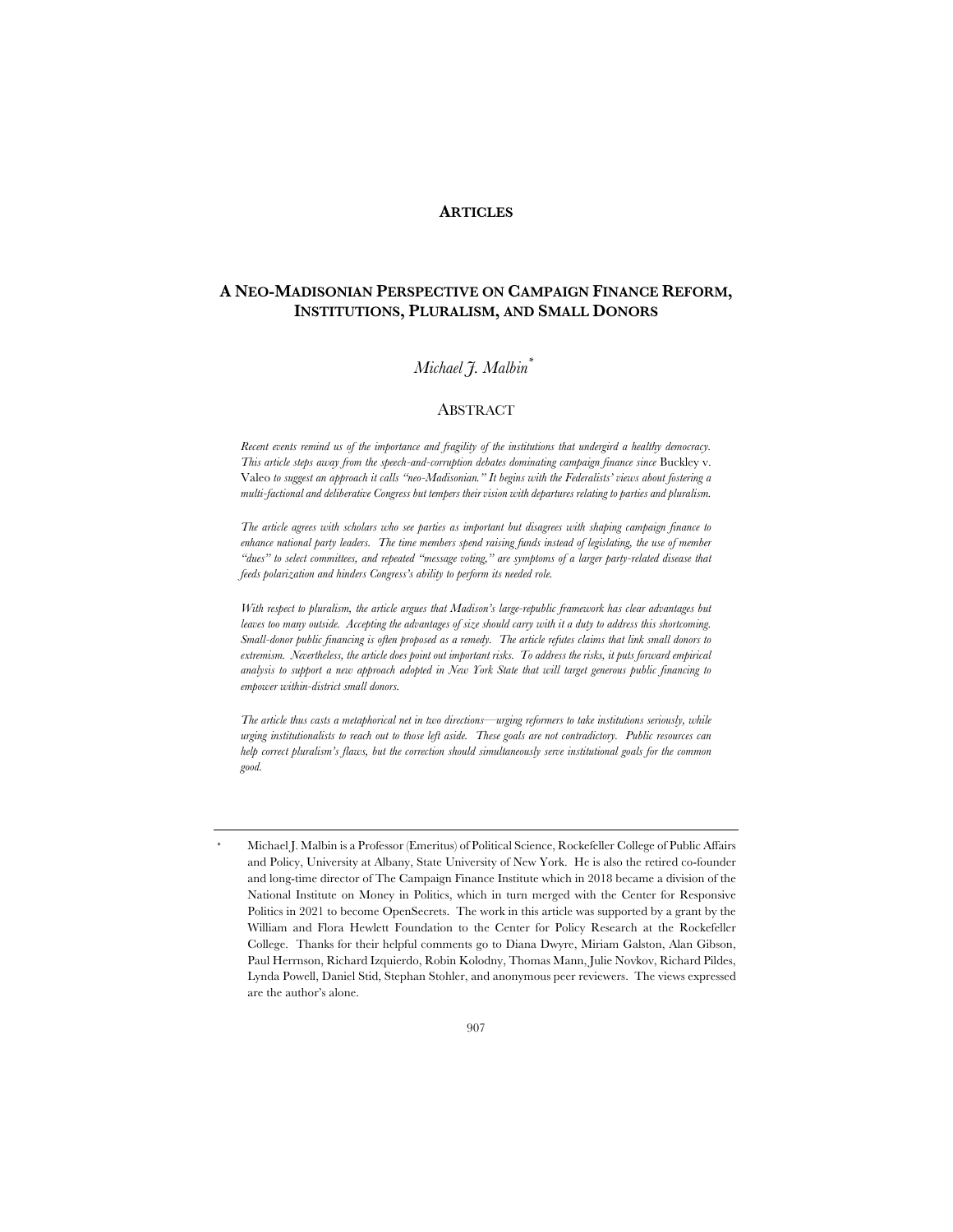# 908 *JOURNAL OF CONSTITUTIONAL LAW* [Vol. 23:5

# TABLE OF CONTENTS

| II. APPLYING THE FRAMEWORK: A CAMPAIGN FINANCE SYSTEM THAT        |  |
|-------------------------------------------------------------------|--|
|                                                                   |  |
|                                                                   |  |
|                                                                   |  |
|                                                                   |  |
| III. ADDRESSING THE LIMITS OF PLURALISM IN A MADISONIAN           |  |
|                                                                   |  |
|                                                                   |  |
| В.                                                                |  |
|                                                                   |  |
| D. Comparing Programs, Addressing Questions, Balancing Goals  950 |  |
|                                                                   |  |
|                                                                   |  |
|                                                                   |  |
|                                                                   |  |
| APPENDIX: SELECTED CAMPAIGN FINANCE REFORM GOALS 957              |  |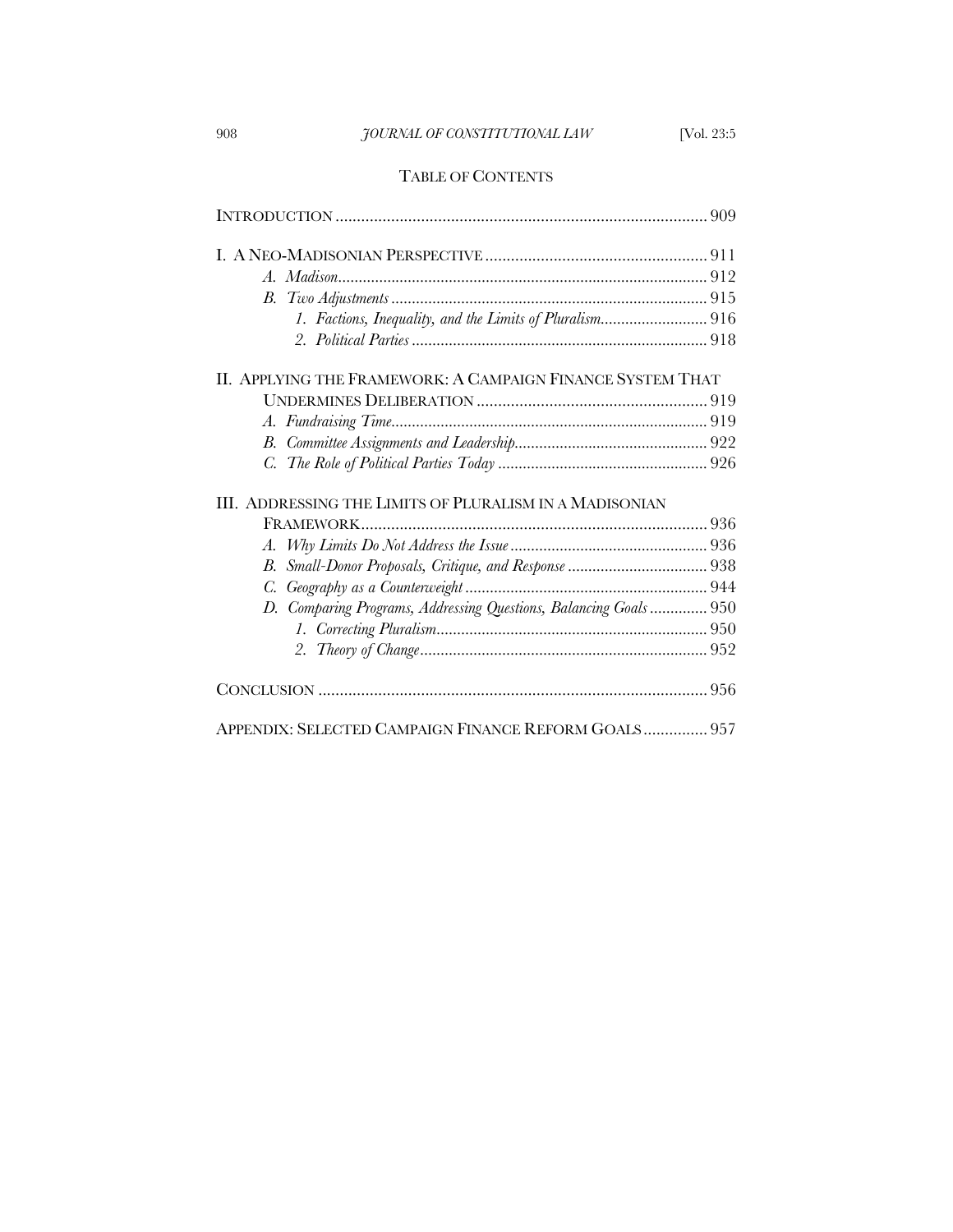#### **INTRODUCTION**

This article has been shaped partly by surrounding events. The words were written during a time of pandemic-inspired uncertainty, overlaid by concerns about racial equality, polarization, and violence. Like global warming and structural budget issues, these matters will take years to address. Positive action will involve costs; inaction will cost more. None will be easy politically. Balancing and a sense of shared enterprise will be crucial. If the United States is to provide future generations with the opportunities of those past—indeed, if it is to provide better opportunities for a broader swath of its citizens—its representative institutions need to be repaired. Those institutions need to encourage thoughtful deliberation better than they do now. But they also need to incorporate more voices and their policies must be accepted broadly as legitimate. *All* of those features are important for healthy institutions in a democracy, and institutional health is a precondition for long-term success.

The article, therefore, steps away from the speech-and-corruption debates dominating campaign finance since the *Buckley v. Valeo* decision of 1976.1 When considering policy, as opposed to constitutionality, it urges a bifocal lens that views the effects of any proposal on the institutions of government while *at the same time* striving to incorporate a full range of voices into the process in a manner that satisfies constitutional requirements. The need for an institutional lens may seem obvious but is not. A literature review of the justifications scholars and policymakers put forward when discussing money-in-politics shows a remarkably large number of goals. These include reducing corruption, equalizing political power, fostering greater diversity among donors and officeholders, heightening competition, and changing the conduct of election campaigns. (A compilation of these objectives, with citations, appears as an Appendix to this article.) While a number of these goals can be thought of as important parts of the whole, it is nevertheless striking that almost none gives primary emphasis to the performance of representative legislatures.

To counterbalance such relative silence, this article offers an alternative perspective it calls neo-Madisonian. This vantage point is closely related to one that political scientists might describe as being neo-institutionalist. An institutional or neo-institutional approach is one that sees institutional rules and norms structuring both the way politicians gain office and the flow of

<sup>1</sup> Buckley v. Valeo, 424 U.S. 1 (1976).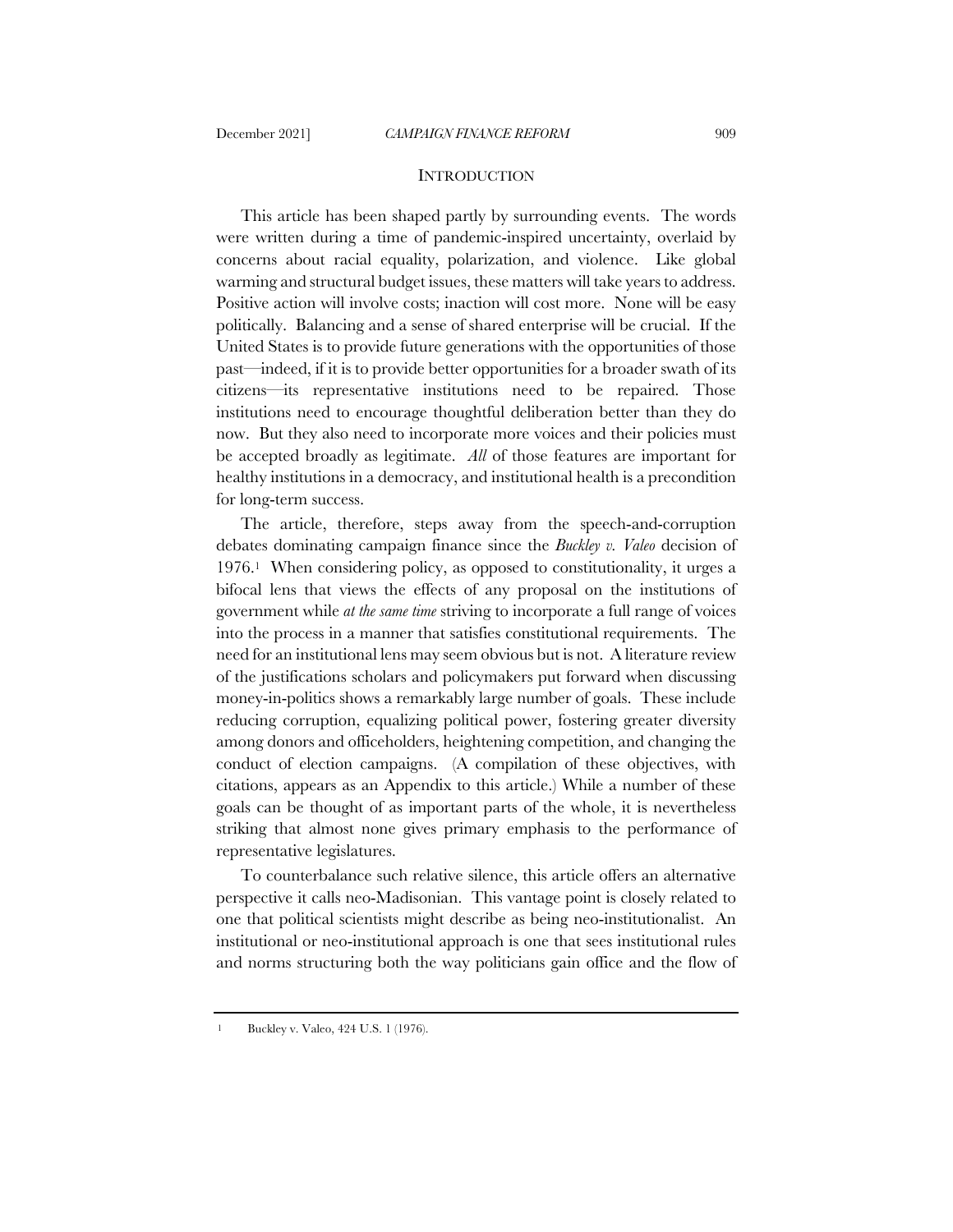decision-making within office. The rules and norms create incentives to channel the behavior of officeholders, along with certain aspects of the policies they produce. The approach is called neo-*Madisonian* (to emphasize the second half of the phrase) because it begins from the "improvements" in political science that James Madison and his colleagues put forward at the time of the Constitution's framing. Specifically, Madison and his Federalist colleagues wanted to create a legislative branch whose members felt an incentive to deliberate, bargain and compromise as they formed governing majorities out of a purposely complex multiplicity of factions.

These goals have felt distant in recent years. The use of force to disrupt the orderly transition of power can make a concern for its opposite, deliberation, seem quaint. And yet, those actions highlight how important the institutions of democracy can be. This article will argue for the continued importance of promoting—or at least not further undermining—Madison's vision of a deliberative legislature, whatever else one may be trying to accomplish.

However, the approach in this article is called *neo*-Madisonian (emphasizing the phrase's first half) because of two major departures from the original. The first involves the role of political parties in contemporary politics; the second is about correcting a flaw. With respect to political parties, this article—like Madison himself in the 1790s—recognizes that the government's formal institutions have to be supplemented by parties to fill out the original design. In this respect, the article shares much with modern party scholars who criticize some reformers' inattention, or even hostility, to the role parties can play. However, the article parts company with many of these scholars over the vision of parties put forward. Many of them argue for strengthening national party organizations. This article will claim that the strong local and state parties of the nineteenth and early twentieth century did support Madisonian goals, but today's polarized and nationalized parties have been helping to thwart them. For that reason, the second section of this article will lay bare how current fundraising and committee selection practices undermine deliberation, with the power of nationalized parties and party leaders sitting at the heart of the malady.

The other departure from a purely Madisonian vision relates to one of its key side-effects. The article will argue that precisely because of its positive qualities, it is important to acknowledge and work toward correcting a major problem that the scope and complexity of a large republic help exacerbate. The system is designed to promote bargaining and compromise among a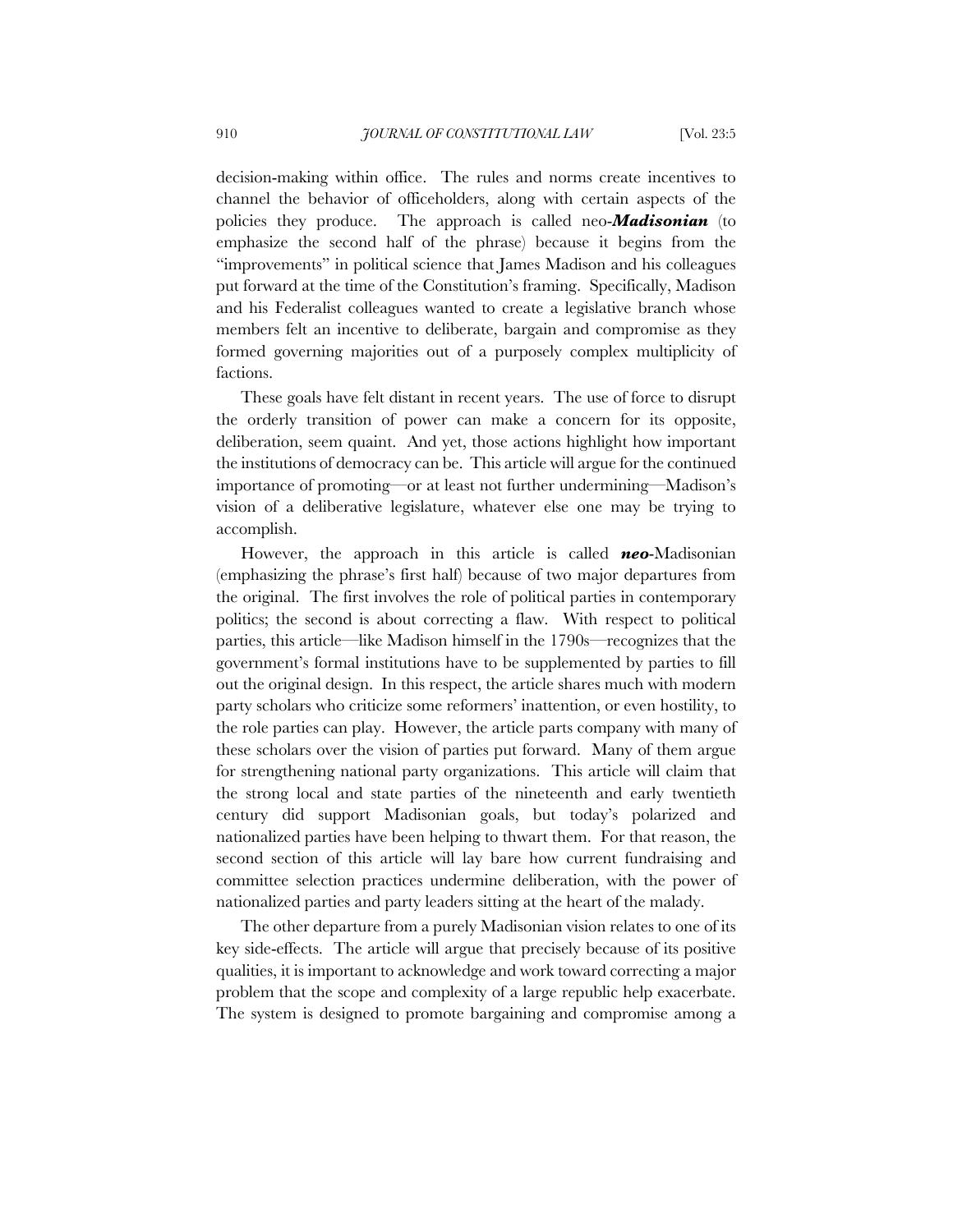multiplicity of factions, but only among those who are represented at the bargaining table. Complexity makes majority tyranny less likely, but it also makes it harder for some to be heard. The third and longest section of the article, therefore, argues that accepting the benefits of Madisonian institutions should come together with an obligation to address this effect. The campaign finance system cannot resolve the problem by itself, but it can help further this end by giving citizens a stronger incentive to make small contributions and giving candidates a stronger incentive to mobilize small donors. Doing so is fully consistent with current constitutional law.

There has been concern that this approach could overshoot its intended mark. It is said that small donors foster ideological extremism within the parties, making bargaining and deliberation across parties more difficult. This article reviews the evidence and concludes it does not support the claims about extremism. However, there is reason to feel concerned about something related. Closer to the heart of the problem is a nationalization of active interest groups and parties, sorted into hostile camps, with not enough play in the joints for a more flexible form of deliberation by legislators. Using public funds to increase the value of contributions from a national cadre of internet-activated donors could deepen this problem. As a policy response, the article therefore argues for using public money to heighten the role of small-donor *constituents*. As an example, it presents a detailed analysis (including predictive modeling) of a just-enacted New York State law that will offer generous matching funds not to multiply the value of internet-based national networks, but to enhance the importance of local small donors.

Finally, the article draws boundaries around its argument. It does not claim that sound campaign finance policies would by themselves be powerful enough to reverse the forces that polarize legislatures. But they can help, and they can do so while taking a serious step to counter one of the original Madisonian framework's key flaws.

## I. A NEO-MADISONIAN PERSPECTIVE

James Madison had nothing to say about what we now think of narrowly as the subject of campaign finance. To be sure, he and his colleagues spoke a great deal about minimizing corruption in elections and government,2 but not directly about political campaign expenditures. Nevertheless, this article will argue that the Federalist perspective on elections and institutions offers

<sup>2</sup> *See* ZEPHYR TEACHOUT, CORRUPTION IN AMERICA: FROM BENJAMIN FRANKLIN'S SNUFF BOX TO CITIZENS UNITED, chs. 2-3 (2014).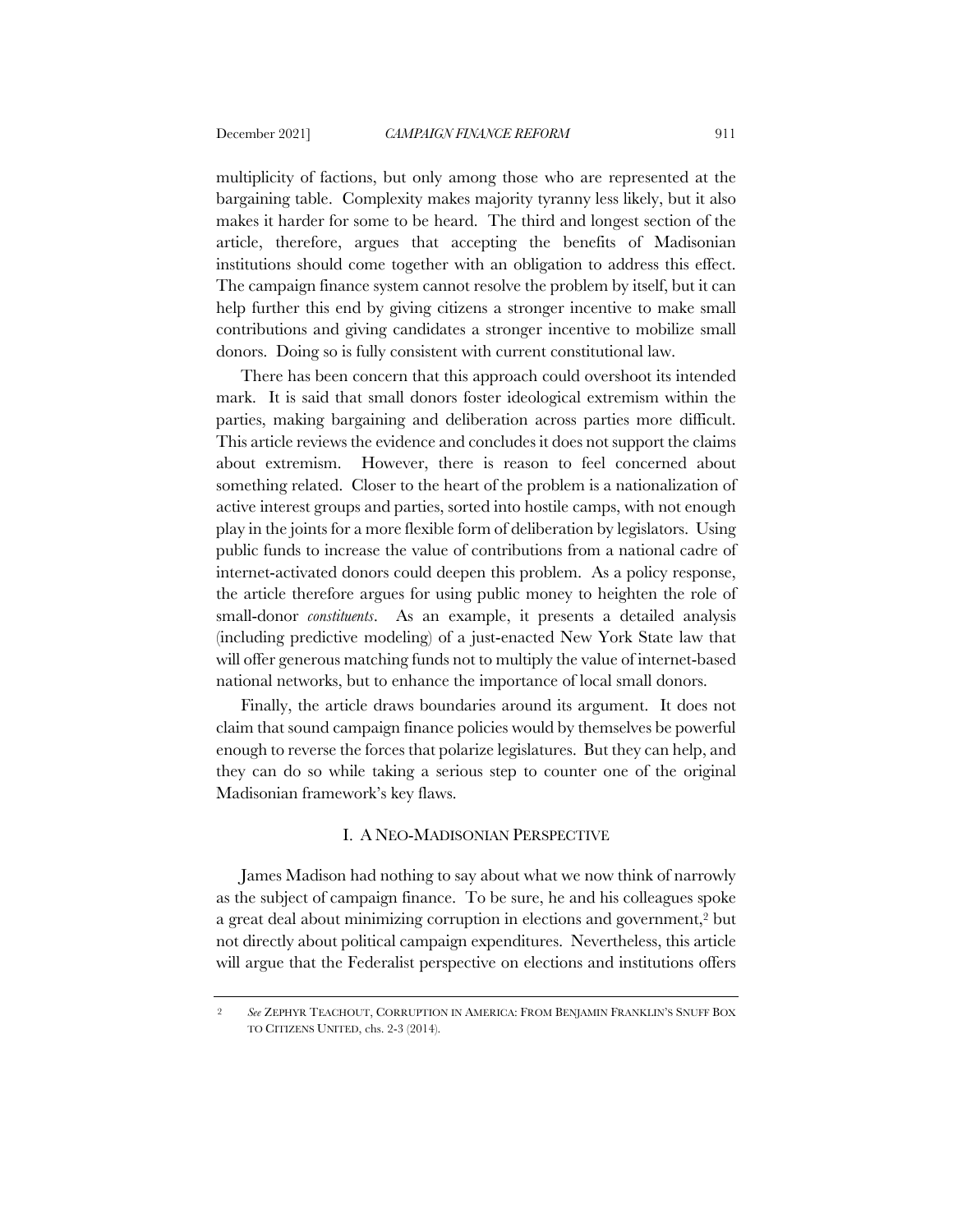a good vantage point for thinking about precisely this subject. It will not present the historical Madison's views on free speech3 or claim that he would have agreed with the policies to be put forward here. Rather, this is about the importance of institutions in shaping behavior in a democratic republic.

# *A. Madison*

It is tempting to begin analyzing Madison by going straight to *Federalist No. 10*, but this would start in the middle. *Federalist No. 10* was a response to an argument made by opponents of the Constitution who shared many core principles with the Constitution's supporters.4 Almost all of the Federalists and Anti-Federalists of 1787-89 agreed that a new government should be republican in form. Or, as Madison stated forcefully in *Federalist* Nos. 46, 51, and 52, the government ultimately should be "dependent" upon the people.<sup>5</sup> The major disagreement was about what kind of democratic republic it should be. As is well known, Anti-Federalists generally accepted Montesquieu's classical view that liberty is best nurtured in a small republic.<sup>6</sup> Madison rejected this in the Federalists' most original contribution to political thought, which appeared most fully in *Federalist* No. 10. In that paper Madison said the best way to prevent a durable and cohesive majority from running roughshod over the minority in a democratic republic is to extend the republic's sphere and encourage a multiplicity of factions to form, thus making it hard for one faction to dominate.

This part of Madison's argument is familiar but negative. It is about preventing or delaying bad outcomes. But prevention was not the Constitution's end goal. The animating spirit was to create a government powerful enough to act in the public interest and with a will to do so. In this spirit, *Federalist* 10 shifted to the positive effects of a large republic. Large republics had to be indirect (rather than direct) democracies based on delegation or representation. This, in turn, would have independent effects on the system.

The effect [of delegation] . . . is, on the one hand, to refine and enlarge the public views, by passing them through the medium of a chosen body of

<sup>3</sup> For one recent article that interprets the historic Madison campaign practices in a speech and campaign finance context, *see* Anthony J. Gaughan, *James Madison,* Citizens United*, and the Constitutional Problem of Corruption*, 69 AM. U. L. REV. 101, 140 (2020).

<sup>4</sup> *See* HERBERT J. STORING, WHAT THE ANTI-FEDERALISTS WERE FOR: THE POLITICAL THOUGHT OF THE OPPONENTS OF THE CONSTITUTION (1981).

<sup>5</sup> ALEXANDER HAMILTON, JAMES MADISON, AND JOHN JAY, THE FEDERALIST, (Jacob E. Cooke, ed. 1961). Hereinafter cited as THE FEDERALIST*.*

<sup>6</sup> *See* STORING, *supra* note 4, at 15-23.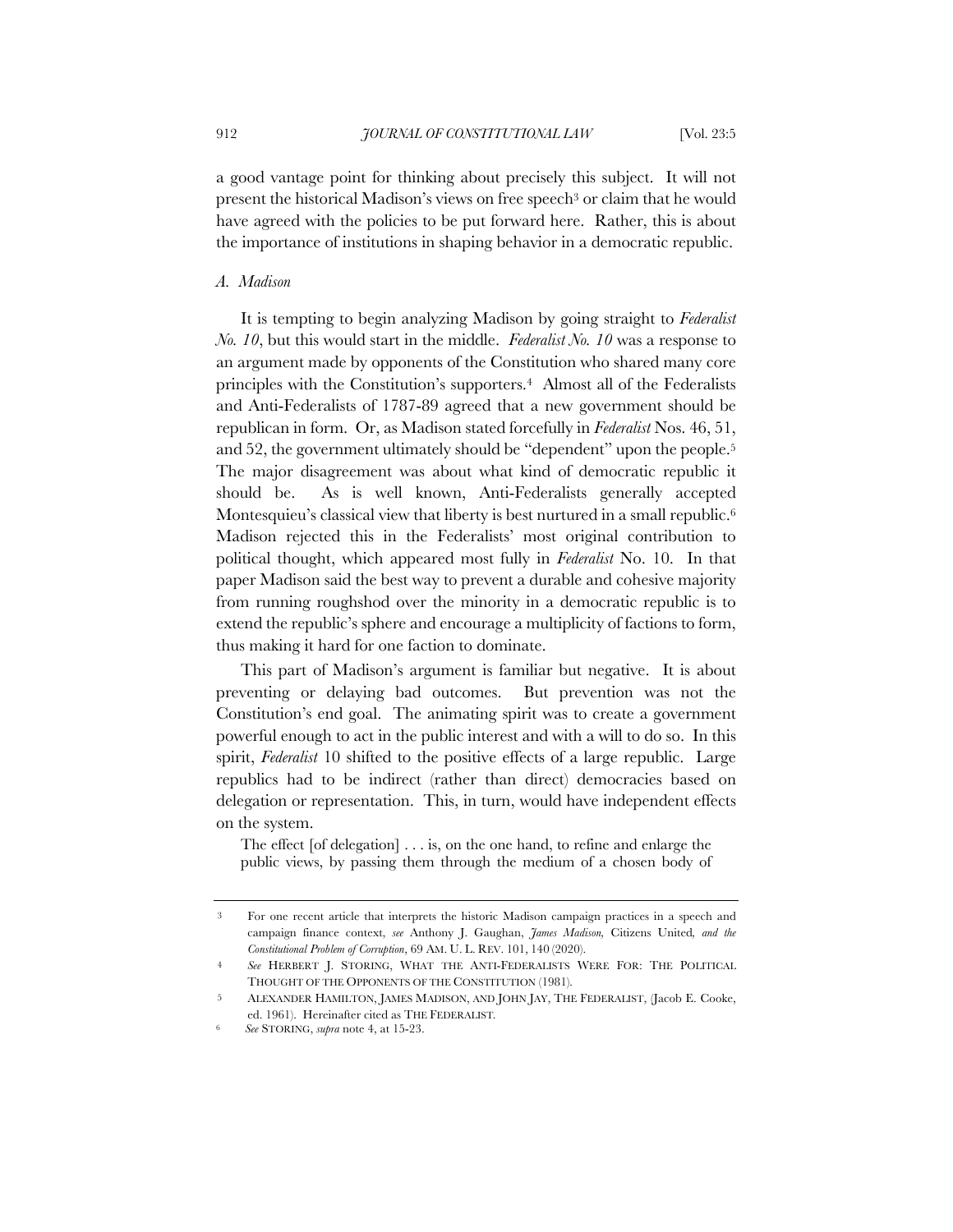citizens, whose wisdom may best discern the true interest of their country . . . . On the other hand, the effect may be inverted. Men of factious tempers, of local prejudices, or of sinister designs, may, by intrigue, by corruption, or by other means, first obtain the suffrages, and then betray the interests, of the people[.]7

It is important not to be deceived by the first part of this description. Representation *will* refine and enlarge the public's views. But the word "refining" was being used in the sense of distilling or purifying.<sup>8</sup> If done properly, this *may* serve the common good.9 However, Madison was also making clear that representation could refine (distill or intensify) in a manner that betrayed the public interest by intensifying a majority's desire for immediate benefits at the expense of a minority or at the expense of the longer-term national interest. As this author has written elsewhere, "The aim of the Constitution's provisions on Congress was to create a representative body that would improve upon the public's views, instead of making them worse."10

This is pursued through what Hamilton described in *Federalist* No. 9 as an improved science of politics.11 That science assumed office-holders (like most people) would act most of the time out of self-interest or ambition. The best-known statement is in the famous comment in *Federalist* No. 51 about relying on ambition to counter ambition to preserve the balance of political power across institutions. But structural rules were also meant to shape the incentives for behavior *within* institutions. For example, large congressional districts meant that representatives would likely have to appeal to many factions to be elected. Within the legislature, multiple factions meant that bargaining and compromise would be needed to enact laws. And because factions form around and across multiple interests, majorities would be fluid. This would be true from the outset but would become even more so as the

<sup>7</sup> THE FEDERALIST No. 10 (James Madison).

<sup>8</sup> Garry Wills also connects the notion of "refining" with distilling and purifying in GARRY WILLS, EXPLAINING AMERICA: THE FEDERALIST 225-30 (1981). Wills' analysis offers a thoughtful explanation of how refining and filtering might work to promote public virtue, but neither he nor others he cites pick up on the second possibility—that representative institutions could "invert" the effects if they were poorly designed.

<sup>9</sup> *See infra* note 15 about pluralism for further comment on the notions of the "public interest" and "common good" in Madison's thought, as opposed to that of some modern pluralists.

<sup>10</sup> Michael J. Malbin, *Congress During the Convention and Ratification*, *in* THE FRAMING AND RATIFICATION OF THE CONSTITUTION 185-208, 188 (L. Levy & D. Mahoney eds., 1987).

<sup>11</sup> THE FEDERALIST No. 9 (Alexander Hamilton). On the science, *see* Douglass Adair, *"That Politics May Be Reduced to a Science": David Hume, James Madison, and the Tenth Federalist*, 20 HUNTINGTON LIBR. Q. 343-60 (1957). On the notion of a "new" science of politics, *see* Charles R. Kesler, *Federalist 10 and American Republicanism*, *in* SAVING THE REVOLUTION: THE FEDERALIST PAPERS AND THE AMERICAN FOUNDING, 13-39 (C. Kesler ed., 1987).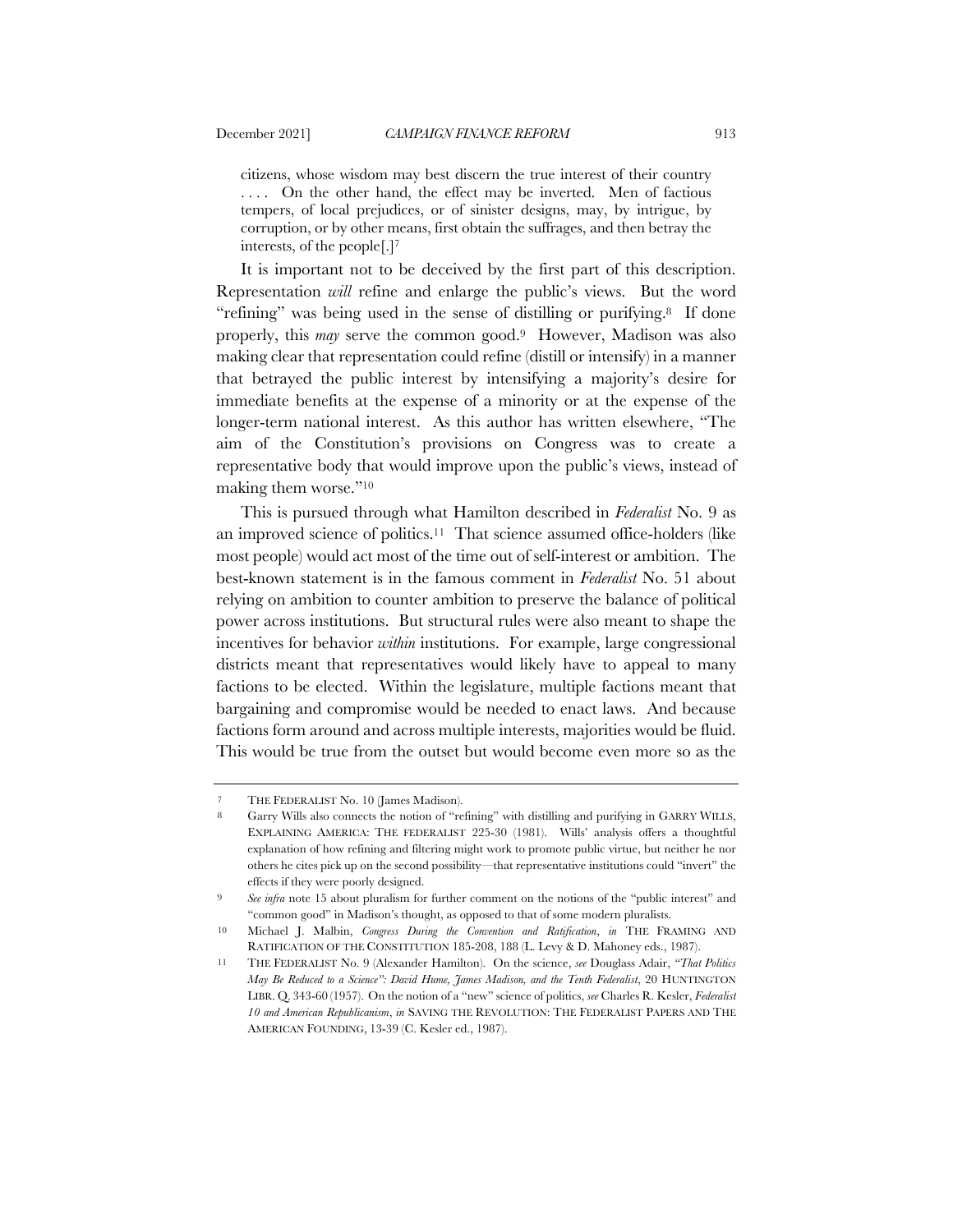commercial economy became more complex and interests coalesced around the different *kinds* as well as amounts of property.12 And, finally, large districts would permit the legislature to be small enough to deliberate. As Madison wrote in *Federalist* No. 55, the sheer number of people in a room will affect the quality of deliberation, no matter what the intentions or capabilities of the individuals may be. "In all very numerous assemblies, of whatever character composed, passion never fails to wrest the sceptre from reason. Had every Athenian citizen been a Socrates; every Athenian assembly would still have been a mob."13 It is perhaps not coincidental that the size of the House in the First Congress, where deliberations took place in the Committee of the Whole, was about the same as that of a large standing committee today, which arguably are the bodies within today's Congress best suited for Madisonian-style deliberation.

In the electoral sphere, terms of office were made long enough to give Senators and (to a lesser extent) House members enough time to have some breathing space between legislating and the next election. Consistent with this, the framers rejected proposals to give constituents the power to instruct their representatives or recall them midterm. Even though members of Congress (and especially House members) were to be "dependent upon" the people, they were not put in office merely to placate or reflect their constituents' immediate wishes.

Whether discussing the time between elections, the size of the legislature, or other issues, the key points repeatedly stressed were about structuring institutions to allow and encourage members to *deliberate* about the longerterm public interest. Indeed, it could be argued that fostering deliberation was the single most important goal for a Madisonian Congress.14 At the same time, however, the Federalists knew they were building an inherent tension into the process. Deliberation may be the goal for the institution as a whole, but the fates of the individual members were to rest on the people who put them in office. Stretching the length of a term was not likely by itself to produce the kind of legislature they wanted. The answer was not to berate politicians for looking out for themselves. Rather, it meant assuring there would be counter-incentives to support those who would look beyond the

<sup>12</sup> *See* THE FEDERALIST Nos. 10 (James Madison), 36 (Alexander Hamilton), *and* 60 (Alexander Hamilton). *See also* Martin Diamond, *The Federalist, 1787-1788*, *in* AS FAR AS REPUBLICAN PRINCIPLES WILL ADMIT: ESSAYS BY MARTIN DIAMOND 55-56 (W. Schambra ed., 1992). Originally published in HISTORY OF POLITICAL PHILOSOPHY (L. Strauss & J. Cropsey eds., 1963). 13 THE FEDERALIST No. 55 (James Madison).

<sup>14</sup> JOSEPH M. BESSETTE, THE MILD VOICE OF REASON: DELIBERATIVE DEMOCRACY AND AMERICAN NATIONAL GOVERNMENT 6-7 (1994).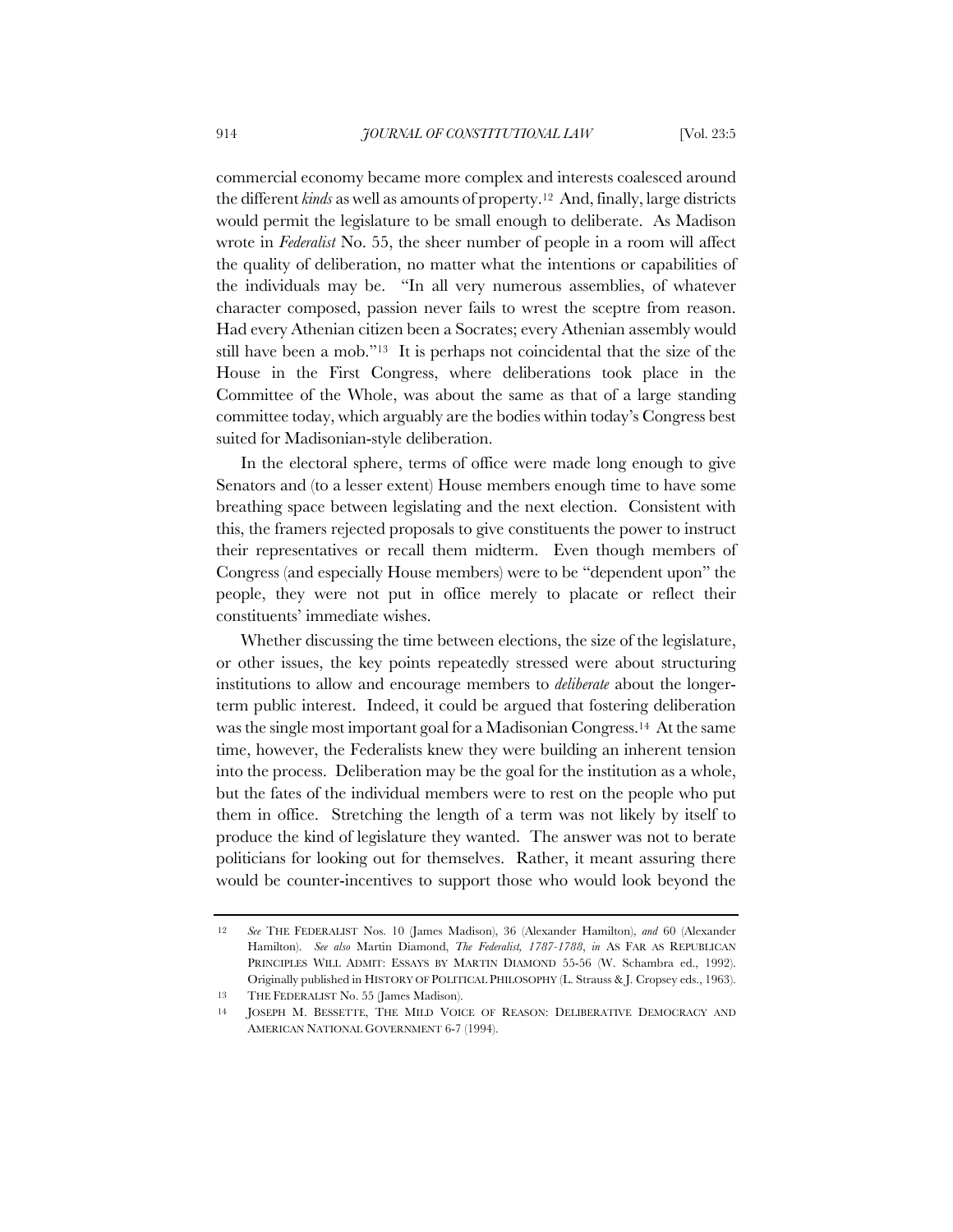electoral imperative or personal greed to pursue longer-term national interests.

This was a lot to be balanced, and not every institution was likely to get the balance right for all time. For example, several of the 1787 mechanisms to promote collective deliberation involved bringing representatives together, away from their constituents, with enough time between elections to foster talking and thinking. The idea was to foster a national perspective to counter local ones. But this was before social media, before year-round legislative sessions, before there was a full-time lobbying industry based in the capital, and before nationalized campaign contributions coupled with lobbying encouraged members to rely on forces outside their constituencies to help them stay in office. In today's world, therefore, creating an institution that promotes deliberation will be more complicated than giving the members more time in the capital. In light of the nationalizing pressures members now feel, one could at least entertain the thought that a new balance between national and local forces might help the institution perform its intended role.

We should acknowledge that this is the part of the argument historians will see as deviating most clearly from Madison's prescriptions. Madison was a consistent advocate during the Constitutional Convention of giving the national government the power to veto state laws because he saw state governments as more threatening to rights in a properly constituted multifactional republic. Two responses are in order. First, this article will not be weighing the relative power of national and state *governments* but the effects of nationally and locally generated forces on federal officials. Even with this caveat, however, we agree that Madison wanted to strengthen the incentives for federal public officials to separate from the local to develop a national perspective. We accept the historical point but respond that the balance has changed over two centuries with sharply different effects on the incentives for deliberation. The point of this article is not to claim that Federalist *means* would be sufficient in today's world to achieve the Federalists' *ends*. The point is to focus on the importance of their concerns as well as their reasoning about how institutions can help shape the incentives for accomplishing those ends.

#### *B. Two Adjustments*

Before applying this Madisonian framework to the laws governing campaign money, one should note two important ways in which the framework should be adjusted. The first relates to factions. The second recognizes the role of political parties.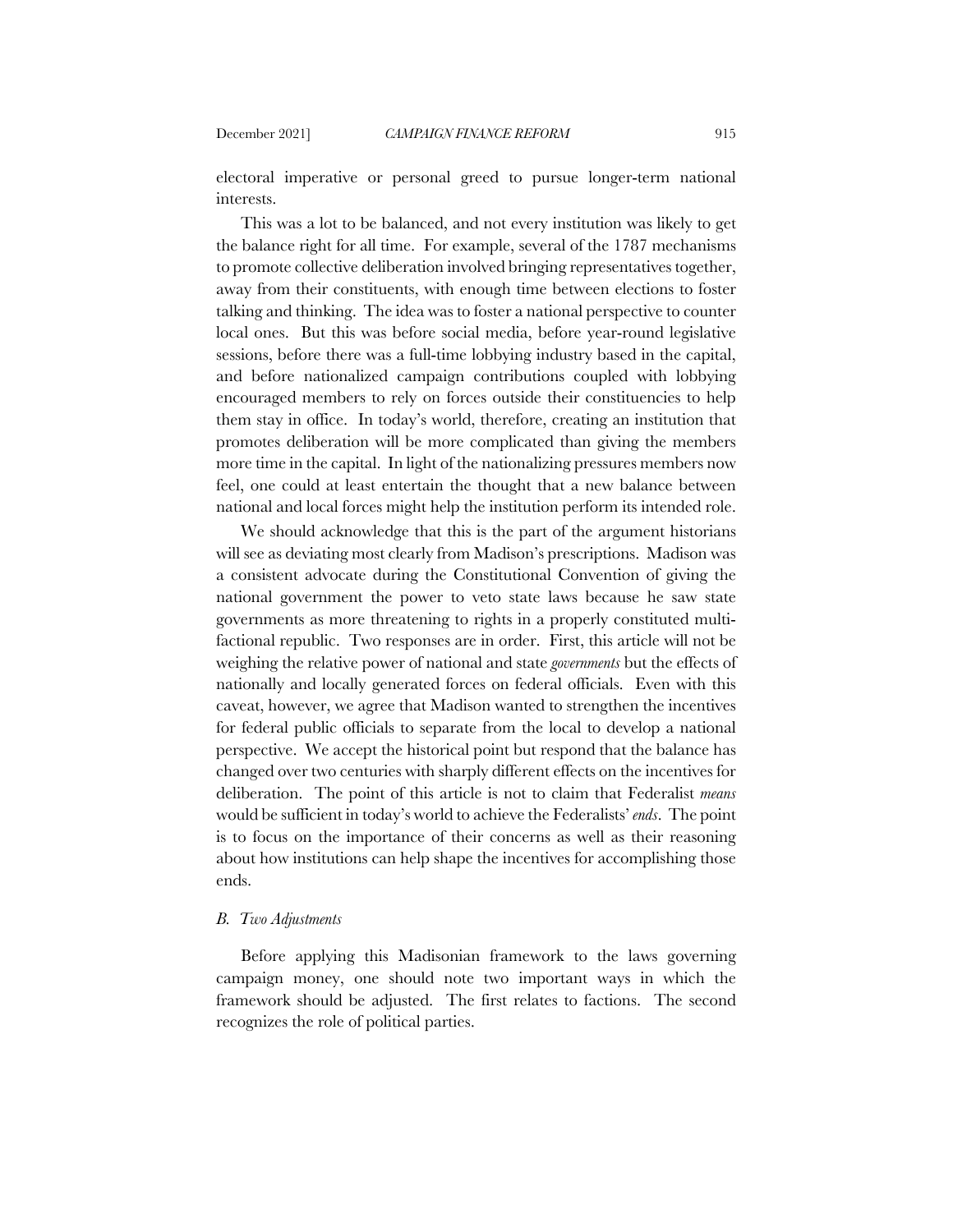## *1. Factions, Inequality, and the Limits of Pluralism15*

We have noted that the fundamental political or constitutional reason offered in *Federalist* No. 10 for extending the republic's sphere was to incorporate a multiplicity of diverse factions. The idea was that diversity would make it difficult for a cohesive majority to pass laws to oppress a minority. Of course, history shows that "difficult" is not "impossible," but let us take the claim at face value. It is essentially about what Congress likely would *not* do. If an organized faction tries to push its agenda, it should not be able to accomplish its goals without tempering its demands and enlisting others to its support. But does this negative claim, even if true, mean that Congress will "be dependent upon the people alone"16 and feel a "diffusive sympathy with the whole society"<sup>17</sup>?

In *Federalist* No. 35, Hamilton defended against the charge that the new republic would be ruled by the rich who would use government to serve their interests at the expense of the public. He argued that even though the Congress would probably be "composed of land-holders, merchants, and

<sup>15</sup> This article uses the word "pluralism" to describe the multiplicity of factions encouraged by Madison and his Federalist colleagues. However, it is not strictly accurate to use the modern word "pluralism" as a full description of Madison's thought. The concept of "pluralism" covers too many theoretical approaches to be described here, but at least some of the leading writers in this genre have expressed strong skepticism about using such words as the "public interest" or "common good." For important examples, *see* ROBERT F. BENTLEY, THE PROCESS OF GOVERNMENT: A STUDY OF SOCIAL PRESSURES (1908) and DAVID B. TRUMAN, THE GOVERNMENTAL PROCESS: POLITICAL INTERESTS AND PUBLIC OPINION (1951) (reflecting skepticism about using phrases such as "common good" and "public interest" in describing Madison's idea of "pluralism"). In contrast, as Alan Gibson has noted, Madison was arguing that a multiplicity of factions, with a system of representation, was meant to free legislators to pursue what Madison specifically described as the public interest or common good. *See* Alan Gibson, *Impartial Representation and the Extended Republic: Towards a Comprehensive and Balanced Reading of the Tenth* Federalist *Paper,* 12 HIST. POL. THOUGHT (1991); *and* Alan Gibson, *Madison's Republican Remedy: The Tenth* Federalist *and the Creation of an Impartial Republic*, *in* THE CAMBRIDGE COMPANION TO *THE FEDERALIST* 263-301 (C. Shanahan & J. Rakove eds., 2020). In the full Madisonian vision, the ideas of "multiplicity of factions" and "public interest" can be thought of as examples of what some modern writers describe as inputs and outputs. Separating inputs from outputs makes it easier to understand how Madison could suggest that "refining and enlarging" might make matters worse as well as better (*see supra* at note 8). The distinction between inputs (multiplicity of factions) and desired outcomes (the common good) is important for this article as well. We elide them here under a common label both because of the influence of the word "pluralism" in modern political writing and because of this article's emphasis on the fullness of the factions that participate. That is, our use of the word "pluralism" emphasizes the "input" side of the equation—where Madison and the modern pluralists share much. The remainder of this article will claim that addressing what we call the limits of pluralism (on the "input" side) will also serve the public interest. Therefore, we do not wish to pass over the distinction silently, even as we use one word in the ensuing analysis.

<sup>16</sup> THE FEDERALIST NO. 52 (James Madison or Alexander Hamilton).

<sup>17</sup> THE FEDERALIST NO. 58 (James Madison).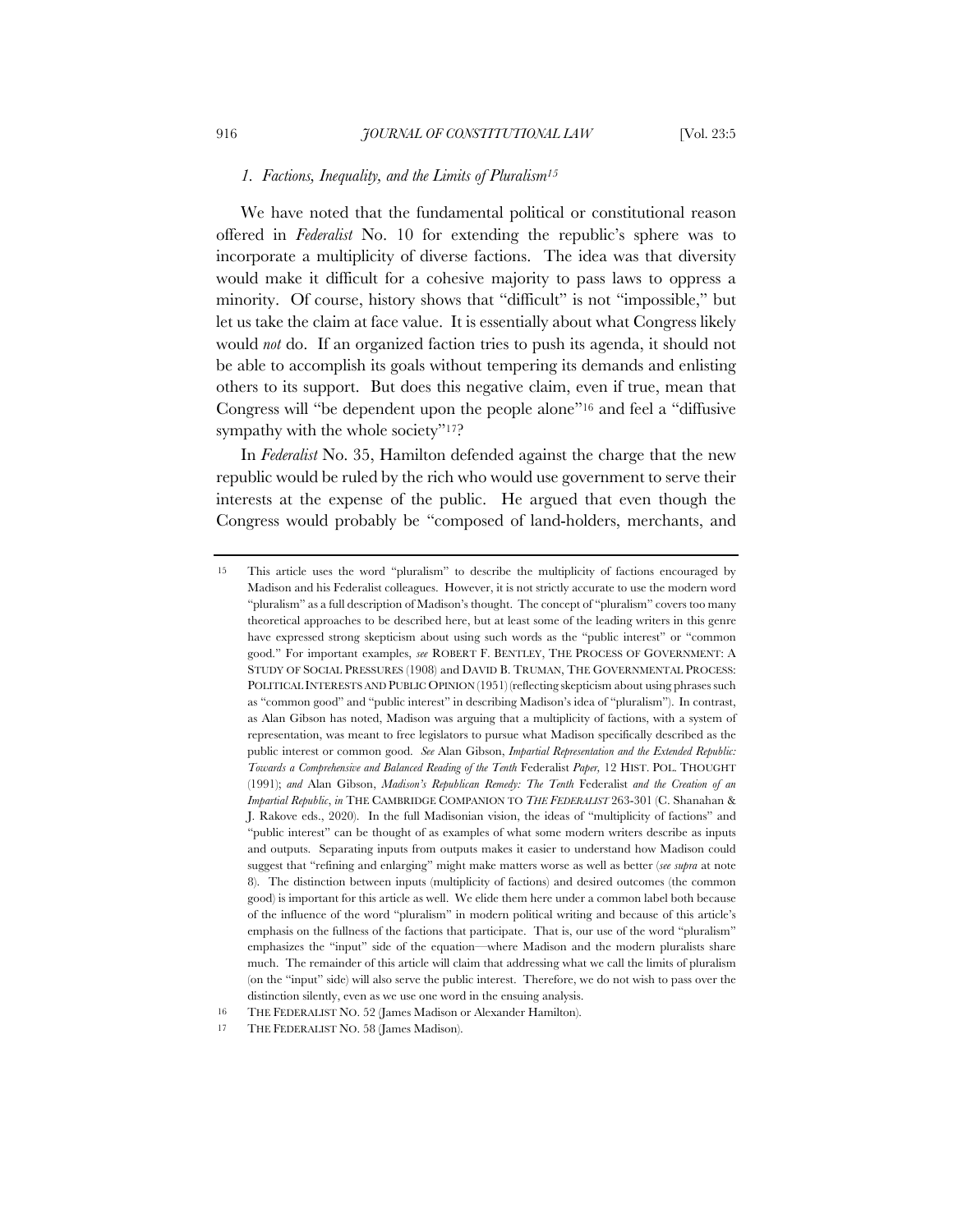men of the learned professions" (such as lawyers), a representative is likely to act as an "impartial arbiter" when making policy.18 The problem is revealed by the phrase "impartial arbiter." The image evoked is of a judge passively waiting for issues to be presented. But how are issues typically "presented" for discussion? Sometimes crises force themselves on to the public agenda. More normally in a modern large republic with a heavy public workload, and with legislators spending their time in the nation's capital, it takes an organization and staff to have the capacity to present one's demands in a timely way to overburdened representatives. But building and sustaining an organization requires money. Most contemporary political scientists, therefore, see some merit in E. E. Schattschneider's oft-quoted comment that "organization is the mobilization of bias."<sup>19</sup> To put the point more strongly, Schattschneider said that because of the resources needed for effective organization: "The flaw in the pluralist heaven is that the heavenly chorus sings with a strong upper-class accent."20 Extending the sphere may well make it hard for one faction to dominate, but it does not assure that an unorganized majority can easily defend itself against a coalition of organized and well-placed minorities. In other words, it does not mean representatives automatically will feel dependent upon or responsive to the whole people. The risk for most of the unorganized is not that they will be tyrannized overtly but that they will be ignored. One recent book (whose title references Schattschneider) emphasized this by repeating an old Washington maxim: "If you're not at the table, you're on the menu."21

It is important to recognize this issue as one that flows in part from deliberate, structural choices. Gaining political influence in the face of complexity will depend upon being organized, which in turn (and perhaps inevitably) means that the unorganized will find it harder to be heard. These comments are not put forward to reject Madisonian institutionalism but to expand it. The problem is not self-correcting. The question, therefore, is how best to address the flaw while also pursuing the Madisonian goal of

<sup>18</sup> THE FEDERALIST NO. 35 (Alexander Hamilton). Publius made a similar point at THE FEDERALIST NO. 57 (James Madison or Alexander Hamilton).

<sup>19</sup> E. E. SCHATTSCHNEIDER, THE SEMISOVEREIGN PEOPLE: A REALIST'S VIEW OF DEMOCRACY IN AMERICA 71 (1960); *see generally* MANCUR OLSON, THE LOGIC OF COLLECTIVE ACTION: PUBLIC GOODS AND THE THEORY OF GROUPS (1965).

<sup>20</sup> SCHATTSCHNEIDER, *supra* note 19, at 35.

<sup>21</sup> KAY LEHMAN SCHLOZMAN, SIDNEY VERBA & HENRY E. BRADY, THE UNHEAVENLY CHORUS: UNEQUAL POLITICAL VOICE AND THE BROKEN PROMISE OF AMERICAN DEMOCRACY 309 (2012).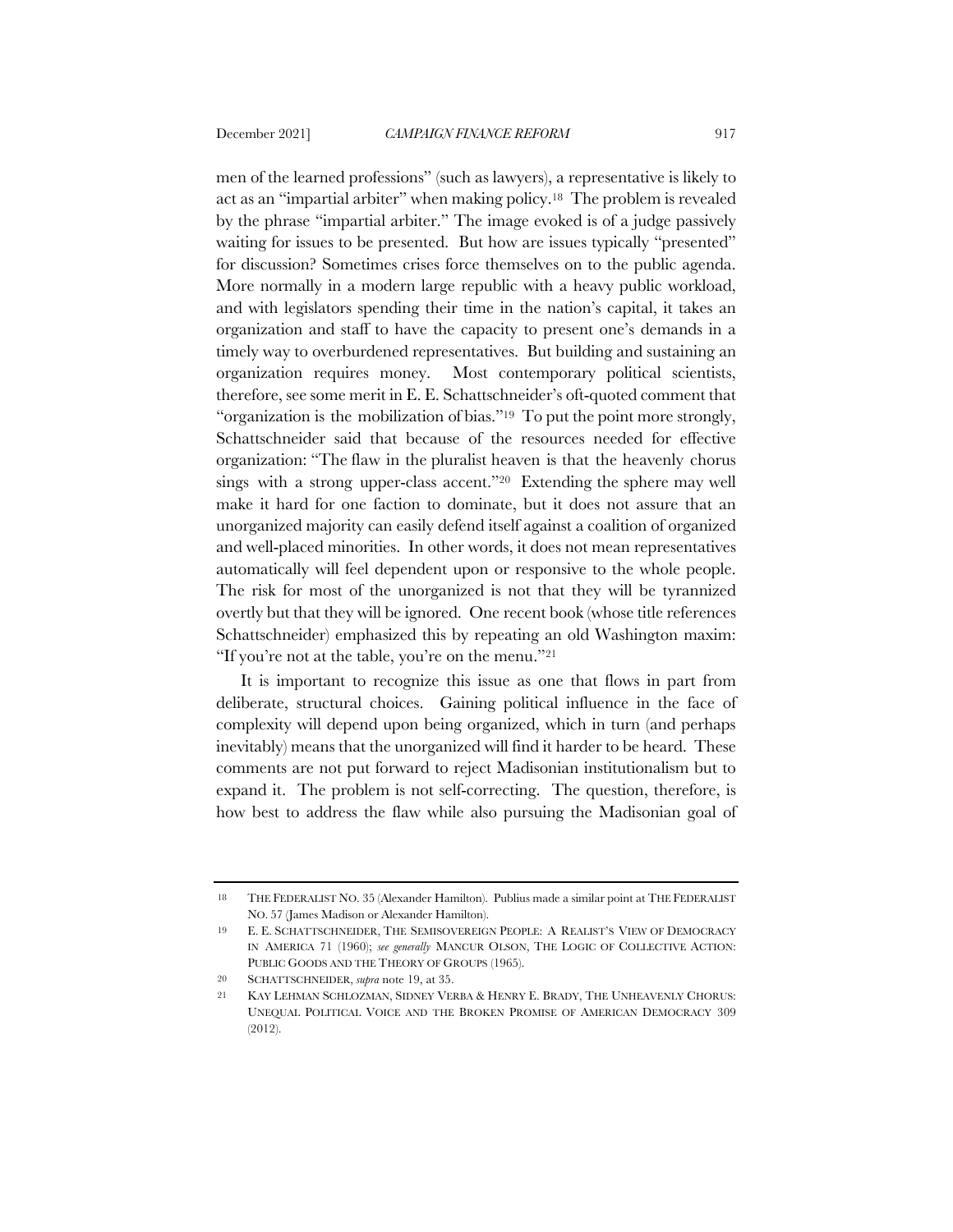deliberation. The perspective of this article is that accepting the benefits of complexity should go together with an obligation to work toward correction.

#### *2. Political Parties*

Many scholars see political parties as the intermediary organizations best suited to balance these concerns. As is well known, the Constitution's framers were suspicious of parties. Despite this, James Madison made a case for them as early as the Second Congress.22 Nevertheless, we shall skip forward. Many features of the political party system Martin van Buren developed to elect Andrew Jackson in 1828 remained salient through the middle of the twentieth century. At the national level, the parties were essentially weak federations built up from state and local power bases. They competed vigorously to win elections partly because winning brought patronage and jobs. With patronage came kickbacks and other forms of self-dealing. Early twentieth-century Progressives railed against the system's corruption, which some modern writers defend as being as an acceptable cost of doing business.23 However one evaluates the system, there seems little question that party workers (with material benefits on the line) expanded the electorate to bring farmers, immigrants and the urban poor out to the polls. Not everyone was mobilized, of course. Southern states denied African-Americans the vote after Reconstruction and the Constitution did not guarantee women the vote until 1920. On the whole, however, the parties of that era, acting in their electoral self-interest, brought more voices into the process while facilitating the government's ability to reach decisions.

Today's parties do not much resemble those of a century ago. Whether one sees the modern parties as service organizations tending to the needs of their candidates,  $24$  or as coalitions of policy-demanding interest groups,  $25$ there is a consensus among scholars that national party *organizations* are

24 ALDRICH, *supra* note 22, at 281-87.

<sup>22</sup> Joseph Postell, *The Rise and Fall of Political Parties in America,* 70 FIRST PRINCIPLES 1, 6 (2018), http://report.heritage.org/fp70 [https://perma.cc/59VU-385P] (citing James Madison, *Consolidation*, NATIONAL GAZETTE, December 3, 1791*,* https://founders.archives.gov/documents/Madison/01-14-02-0122 [https://perma.cc/YH8C-QAPB]). *See also* JOHN H. ALDRICH, WHY PARTIES? A SECOND LOOK 70-101 (2011).

<sup>23</sup> *See* JONATHAN RAUCH, BROOKINGS INST., POLITICAL REALISM: HOW HACKS, MACHINES, BIG MONEY, AND BACK‐ROOM DEALS CAN STRENGTHEN AMERICAN DEMOCRACY, 13 (2015) (ebook) ("I am arguing that machines and machine-like behavior [such as kickbacks] are necessary and that governing without them in America is high in friction and low in efficiency . . . .").

<sup>25</sup> Kathleen Bawn, Martin Cohen, David Karol, Seth Masket, Hans Noel & John Zaller, *A Theory of Political Parties: Groups, Policy Demands and Nominations in American Politics*, 10 PERSP. ON POL. 571 (2012).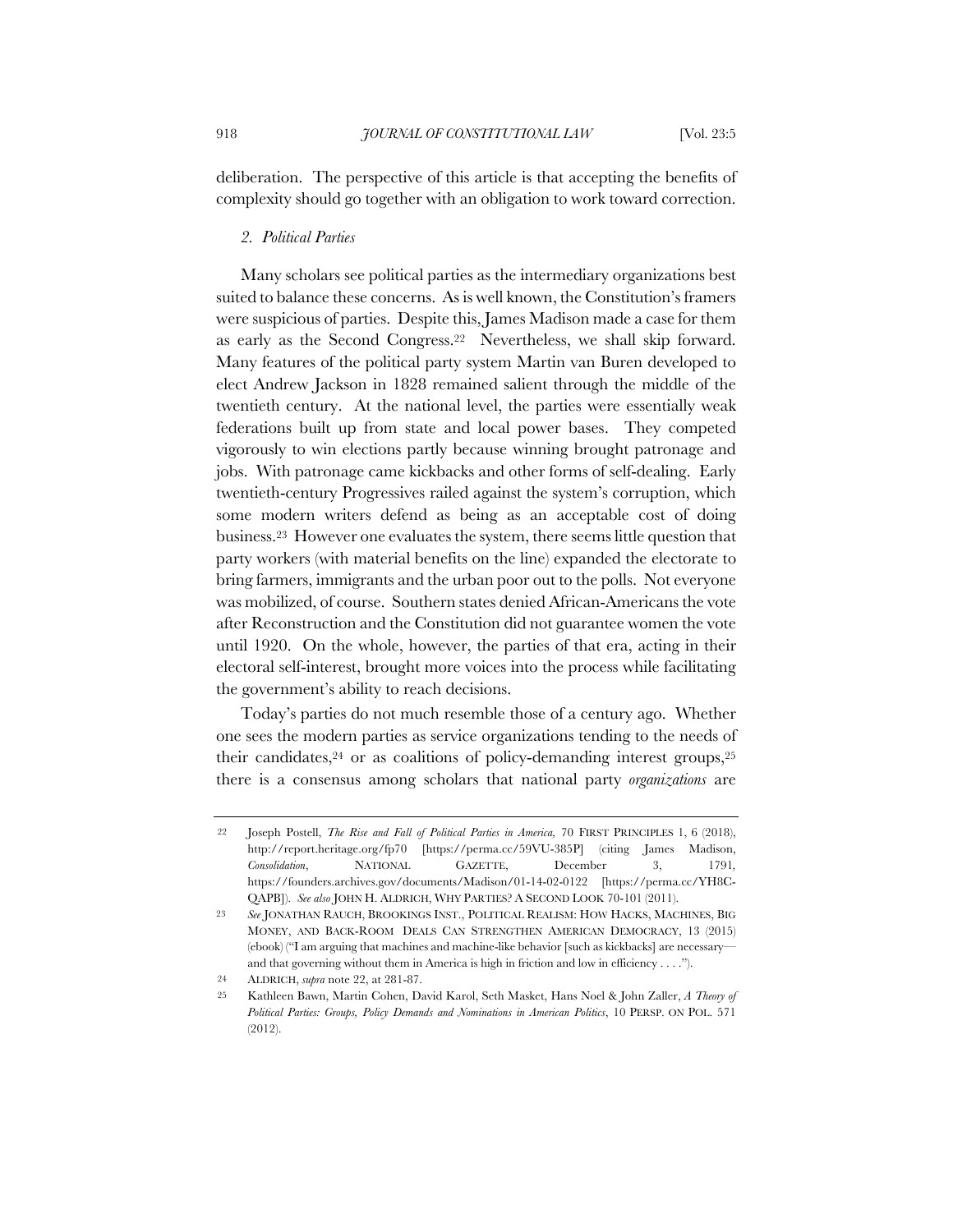stronger today while state and local parties have atrophied. The older system coexisted well with institutions that served deliberative ends. This article will argue that the strongly nationalized party system of today has been more problematic.

# II. APPLYING THE FRAMEWORK: A CAMPAIGN FINANCE SYSTEM THAT UNDERMINES DELIBERATION

In attempting to show the utility of a neo-Madisonian framework, this article will not discuss the dizzying variety of policies reformers have put forward in the name of serving one or more of the campaign finance goals in the Appendix. This would be a massive project duplicating previous work.26 Instead, the article will dig more deeply into three clusters that bear directly on its themes. The first two relate directly to deliberation by members of Congress: the time members spend fundraising and how members are appointed to serve on or lead their committees. By implication, both are also about the distribution of power between committees and party leaders. They slide directly into our third topic, the role of national political parties.

# *A. Fundraising Time*

Any effort to improve deliberation has to make sure that members have the time to learn their subject matter and participate meaningfully in legislative activities. About 60 years ago new members were expected to attend committee hearings, not ask questions, listen, and learn. Then came a period when new members would attend and participate, sometimes to the frustration of senior colleagues. Such participation is less true today because fundraising steals time directly from attending committee meetings. This was the subject of a report issued jointly by the organizations R Street and Issue One, where several of the quotations in the next paragraphs appeared previously.27

<sup>26</sup> *See* John C. Fortier & Michael J. Malbin, *An Agenda for Future Research on Money in Politics in the United States*, 11 THE FORUM: J. APPLIED RES. CONTEMP. POL. 384 (2013); NATHANIEL PERSILY, ROBERT F. BAUER & BENJAMIN L. GINSBERG, CAMPAIGN FINANCE IN THE UNITED STATES: ASSESSING AN ERA OF FUNDAMENTAL CHANGE (2018), https://bipartisanpolicy.org/wpcontent/uploads/2019/03/BPC-Democracy-Campaign-Finance-in-the-United-States.pdf [https://perma.cc/TSB9-GQXZ].

<sup>27</sup> Marian Currinder, Michel Beckel & Amisa Ratliff, *Why We Left Congress: How the Legislative Branch is Broken and What We Can Do About It*, R STREET 10 (2018), https://www.issueone.org/wpcontent/uploads/2018/12/Why-We-Left-Congress-Report.pdf [https://perma.cc/FS9Q-3YH4].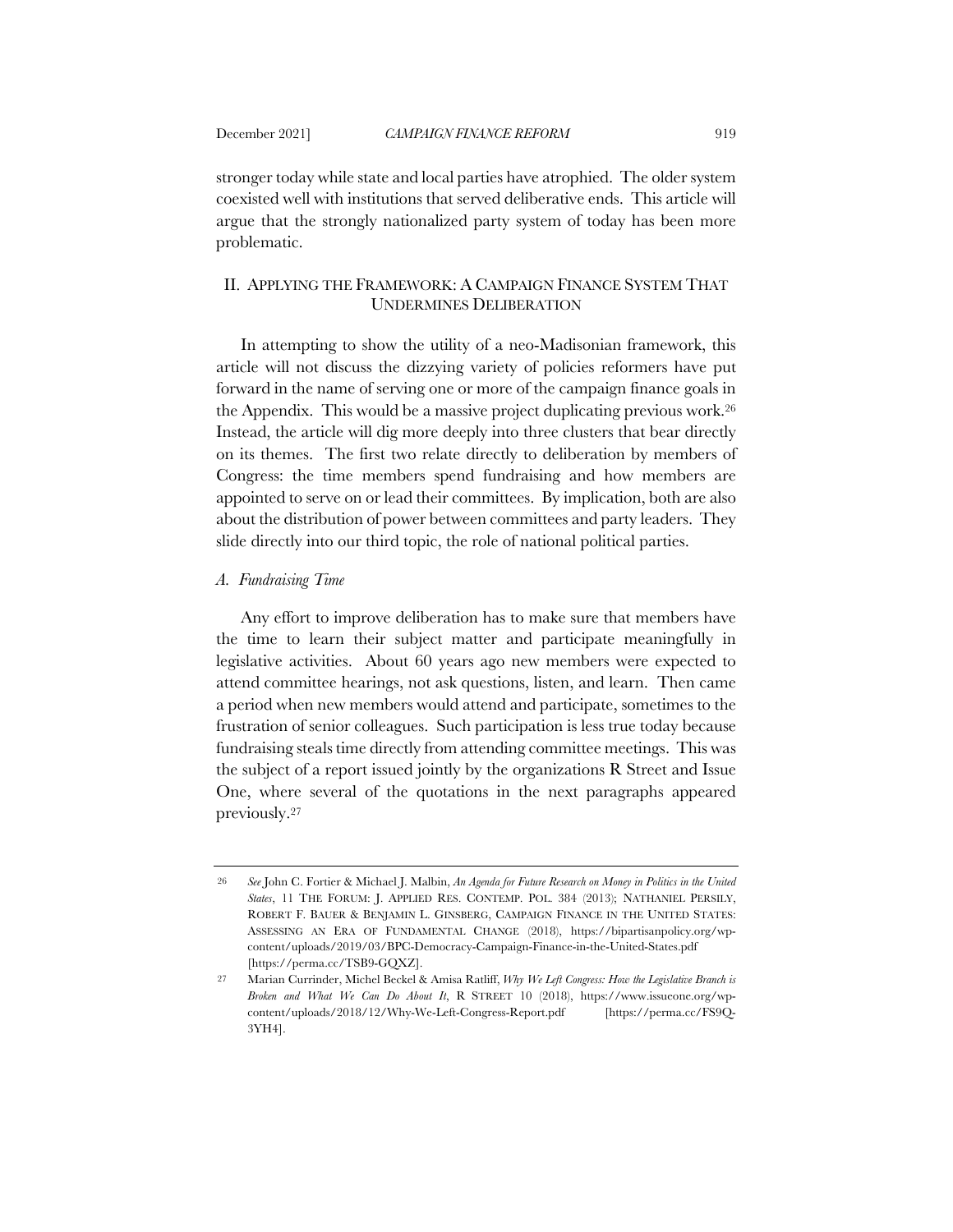In 2013, the Huffington Post obtained a slide from an orientation-session for newly elected members of Congress. The slide described the "Model Daily Schedule" as including four hours of telephone fundraising every day—twice what it allowed for legislative business.28 This fundraising is not to be confused with rubbing shoulders with the rich and famous. It is time spent in a dreary room near the Capitol in a cubicle next to another cubicle in which sits another member of Congress. When a reporter asked then-Rep. David Jolly (R-FL) how he managed to raise nearly \$18,000 per day, Jolly said he did it:

Simply by calling people, cold-calling a list that fundraisers put in front of you. You're presented with their biography. So please call John. He's married to Sally. His daughter, Emma, just graduated from high school. They gave \$18,000 last year to different candidates. They can give you \$1,000 too if you ask them to. And they put you on the phone. And it's a script . . . . It is a cult-like boiler room on Capitol Hill where sitting members of Congress, frankly I believe, are compromising the dignity of the office they hold by sitting in these sweatshop phone booths calling people asking them for money.29

Jolly was a relatively new member when he gave this interview, but the practice did not get better for others in later years. That is because members felt their future power depended on raising money they would then give to their parties (more on that below). U.S. Senator Chris Murphy (D-CT) said he spent four to five hours per day telemarketing during his six years in the House, describing the practice as "soul-crushing."30 Former Rep. Steve Israel (D-NY) estimated that "I've spent roughly 4,200 hours in call time, attended more than 1,600 fund-raisers just for my own campaign and raised nearly \$20 million in increments of \$1,000, \$2,500 and \$5,000 per election cycle."31 Nor does it stop when members leave the House for the Senate. Senators were given six-year terms to have a break between elections. That may work for four years, but former Senate Majority Leader Tom Daschle (D-SD) was quoted as saying that during the final two years of a six-year term

<sup>28</sup> Ryan Grim & Sabrina Siddiqui, *Call Time for Congress Shows How Fundraising Dominates Bleak Work Life*, HUFFINGTON POST (Jan. 8, 2013, 7:30 AM), https://www.huffpost.com/entry/call-timecongressional-fundraising\_n\_2427291 [https://perma.cc/4AE6-2XGB].

<sup>29</sup> Norah O'Donnell, *Are Members of Congress Becoming Telemarketers?*, 60 MINUTES, CBS NEWS (Apr. 24, 2016), https://www.cbsnews.com/news/60-minutes-are-members-of-congress-becomingtelemarketers/ [https://perma.cc/7B6Z-GDRQ].

<sup>30</sup> Paul Blumenthal, *Chris Murphy: 'Soul-Crushing' Fundraising Is Bad for Congress,* HUFFINGTON POST (May 7, 2013, 5:40 PM), https://www.huffpost.com/entry/chris-murphy-fundraising\_n\_3232143 [https://perma.cc/C3L8-QR8S].

<sup>31</sup> Steve Israel, *Confessions of a Congressman*, N.Y. TIMES (Jan. 8, 2016), https://www.nytimes.com/2016/01/09/opinion/steve-israel-confessions-of-a-congressman.html [https://perma.cc/Z8SG-UGTK].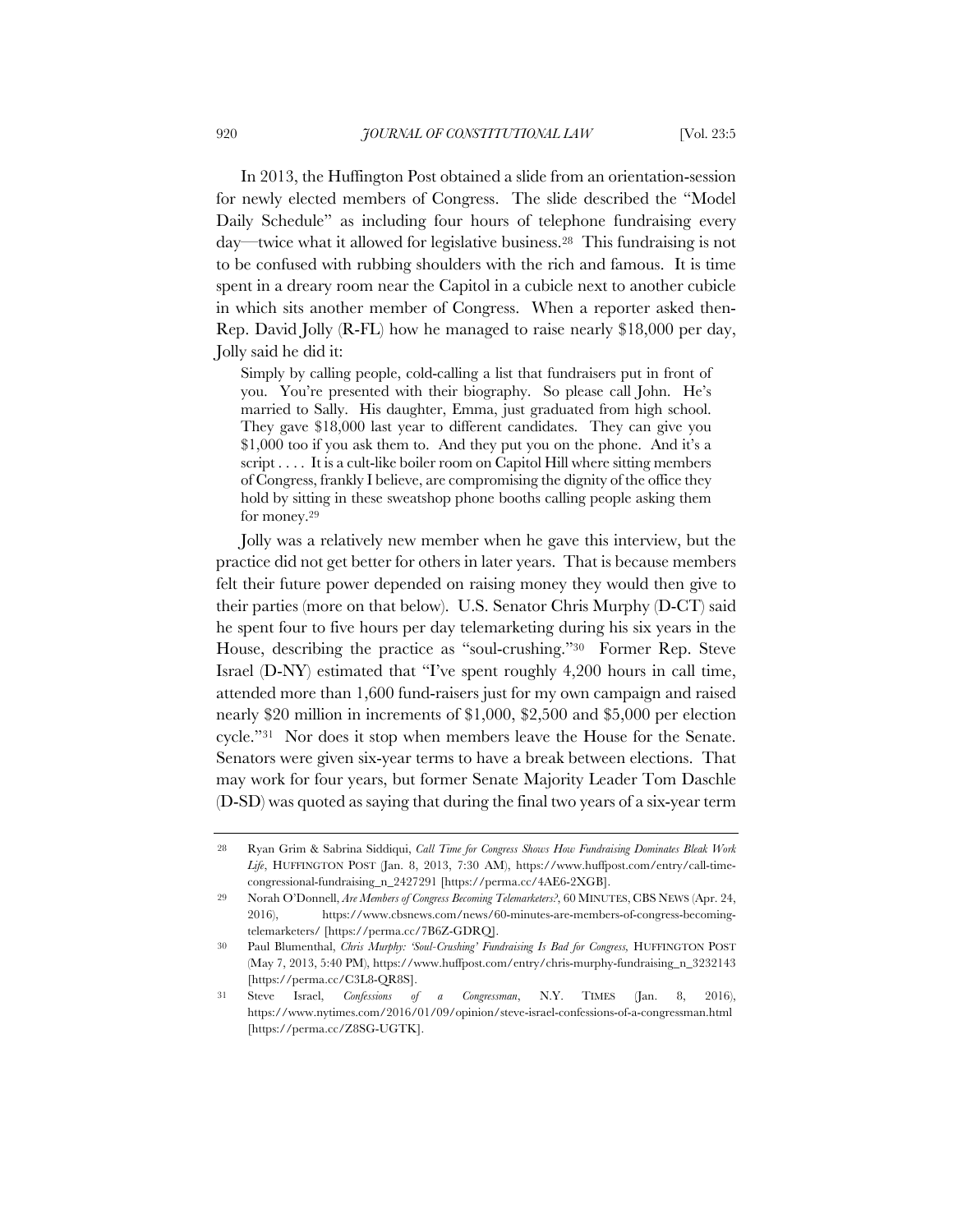Senators were spending two-thirds of their time raising money.32 No wonder one article quoted retired House member Zach Wamp (R-TN) as saying: "I don't know of a single member that is leaving that does not include the pressures of raising money to advance and maintain your committee position as one of the contributing factors . . . . They all talk about it. It wears you out."33

Solutions to this problem seem as if they should be easy to imagine, even if not so easy to enact. More than a dozen states prohibit legislators from raising money while the legislature is in session, with more prohibiting contributions from lobbyists.34 Of course, it is easier to forbid fundraising during a session if a legislature meets for only a limited time. Congress is more like a year-round legislature. Besides, forbidding all fundraising would reach further than the member's time. It would also prohibit campaign staff from arranging events attended by lobbyists and PAC managers. With PACs making up about 40% of incumbents' money, this would be a difficult pill for many members to swallow.

Another approach was put forward by election lawyer Jerry Goldfeder: instead of prohibiting all fundraising during legislative sessions, simply forbid officeholders from soliciting contributions personally whether in or out of legislative session.35 This is similar to an idea put forward in 2016 by Rep. Jolly and co-sponsors in the so-called "Stop" Act.36 The Jolly bill would have allowed solicitations by campaign staff or through other fundraising methods but would not have prevented challengers and open-seat candidates from fundraising.37 The bill would have reshaped how members use their time, but incumbents might worry that it would put their campaigns at a disadvantage. Rep. Richard Nolan (D-MN) introduced a bill the following

<sup>32</sup> Shane Goldmacher, *Former Senate Leader Says Senators Spent Two-Thirds of Time Asking for Money*, NAT'L JOURNAL (Jan. 16, 2014), https://www.nationaljournal.com/s/63463/former-senate-leader-sayssenators-spent-two-thirds-time-asking-money [https://perma.cc/864M-WYY4].

<sup>33</sup> Kate Ackley, *House Committee Leadership Is Becoming a Game of Musical Chairs,* ROLL CALL (Mar. 13, 2018), https://www.rollcall.com/news/politics/house-committee-leadership-becoming-gamemusical-chairs [https://perma.cc/63L5-KL3P], *see also supra* note 27 (reflecting the same quote of Congressman Wamp).

<sup>34</sup> PRATEEK REDDY, STATE-BY-STATE PROHIBITIONS ON CAMPAIGN CONTRIBUTIONS TO LEGISLATIVE CANDIDATES FROM LOBBYISTS, PUBLIC CITIZEN (2011), https://www.citizen.org/wp-content/uploads/state-lobbyists-contribution-restrictions.pdf [https://perma.cc/S7CB-VC45].

<sup>35</sup> *See* Jerry H. Goldfeder, *Ban Candidates from Soliciting Campaign Dough*, N.Y.L.J. (Nov. 14, 2017, 2:45 PM), https://www.law.com/newyorklawjournal/sites/newyorklawjournal/2017/11/14/bancandidates-from-soliciting-campaign-dough/ [https://perma.cc/P5GH-ASFW].

<sup>36</sup> Stop Act, H.R. 4443, 114th Cong. (2016).

<sup>37</sup> *Id*.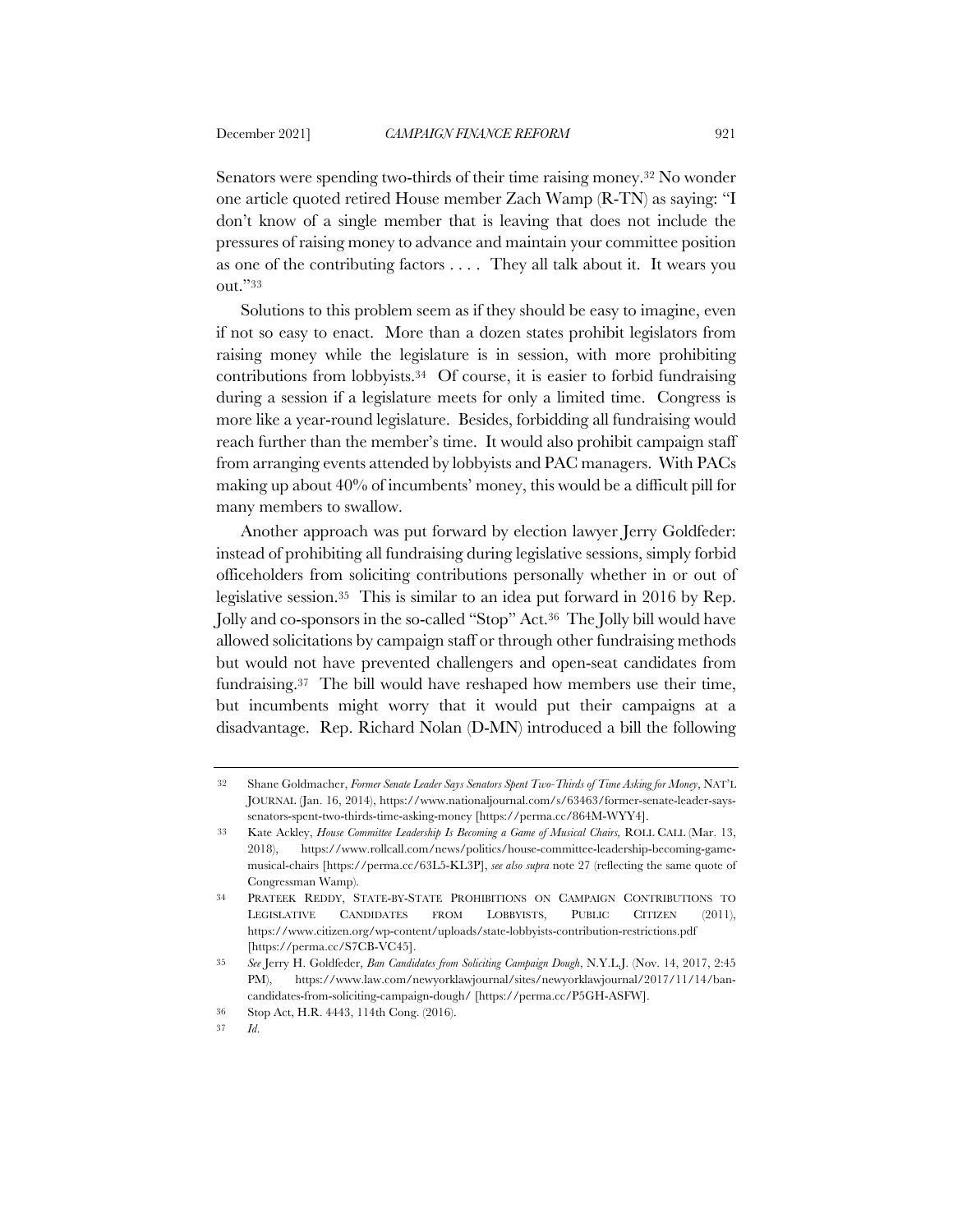Congress that might have addressed the incumbents' concern by going further in some respects and less far in others. Nolan would have prohibited both direct and indirect solicitations by all congressional candidates and their campaign staffs, but only on days when Congress was in session.38 This would have reached non-incumbents as well as incumbents even though the ostensible concern is with how incumbents spend time in office. The problem with the Nolan bill thus is the opposite of Jolly's: it would tilt the balance toward the incumbents by restricting the challengers who typically are much less well known and therefore need more time to get their campaigns off the ground. A more straightforward approach might be to combine the erstwhile Jolly and Nolan bills by only prohibiting office-holders (and not their staffs) from making solicitations, and only on days Congress is in session.

# *B. Committee Assignments and Leadership*

Any discussion of fundraising time quickly leads to the distribution of power within Congress. Since the early nineteenth century, members of Congress have realized they needed something more than a party system to do its job properly. They also needed a system of permanent standing committees to permit members to develop the expertise to process the full body's workload. Two very different views have been commonly articulated about the role committees should play within the chamber. Under one, the committees' job is simply to develop and report policies the majority party wants to enact.39 Under the other, committees may reflect the role of the majority by their partisan composition, but their main function is to provide information to the full chamber.<sup>40</sup> This, in turn, results in the members developing independent expertise which at least sometimes is put to work across party lines.

These two views conflict in some respects but share a key feature. Under both views, committee leaders would be chosen because of a chair's ability to help a committee make policy. As a historical counterpoint, neither theory could justify choosing leaders automatically because of their seniority. While developing expertise and judgment takes time, the most senior person is not necessarily the most skilled. The seniority custom developed as members'

<sup>38</sup> Go to Washington, Go to Work Act, H.R. 6433, 115th Cong. (2018).

<sup>39</sup> *See generally* GARY W. COX & MATTHEW D. MCCUBBINS, LEGISLATIVE LEVIATHAN: PARTY GOVERNMENT IN THE HOUSE (1993).

<sup>40</sup> *See generally* KEITH KREHBIEL, INFORMATION AND LEGISLATIVE ORGANIZATION (1991).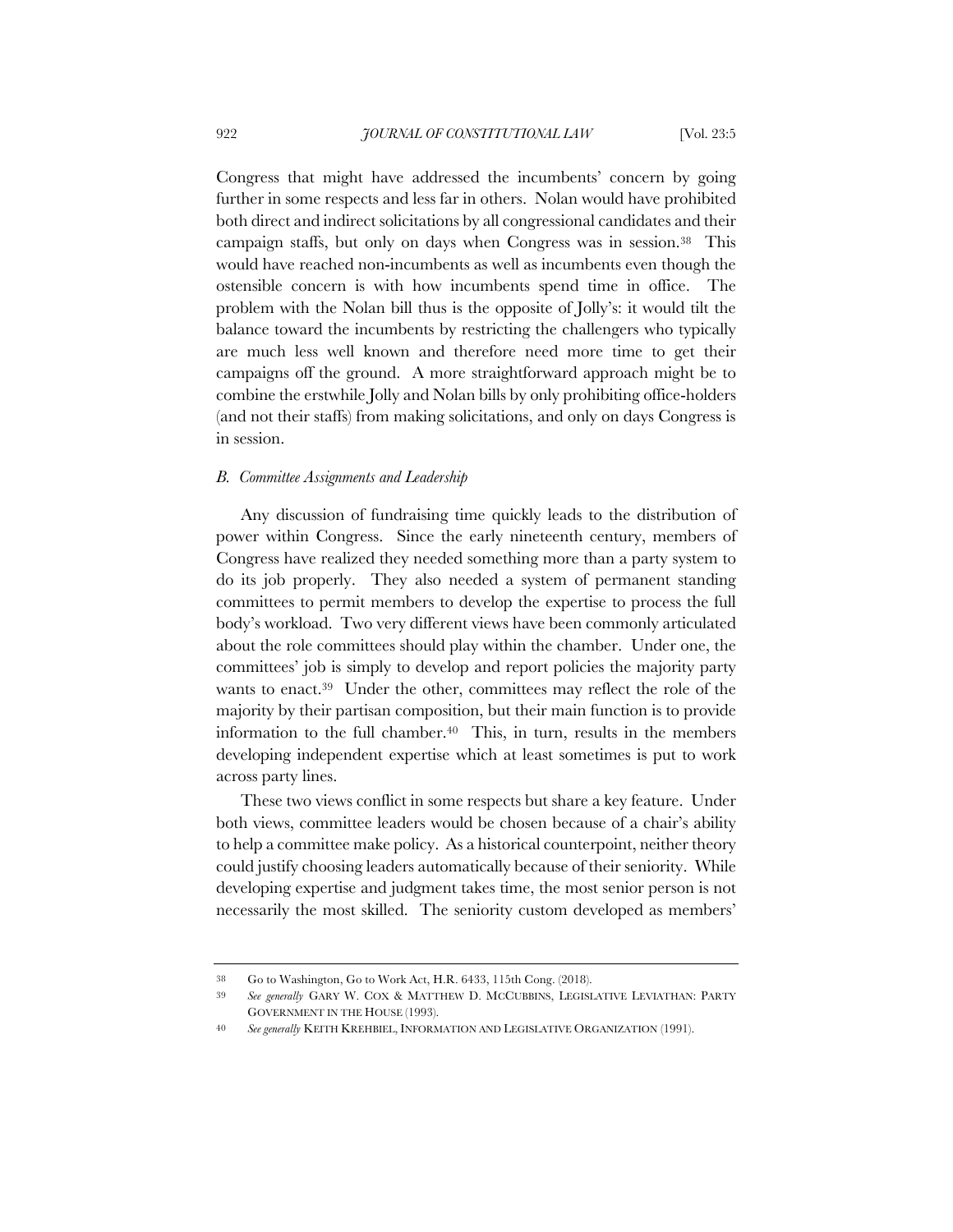careers in the House lengthened.41 It served as a practical alternative to having committees controlled arbitrarily by the majority's party leaders, and reflected the realities of institutionalized political power, but could not be explained under a coherent view of the role of committees as policy-making bodies.

A similar point could be made today when fundraising is used as an important criterion for appointing members to committees and selecting committee chairs. The criterion has nothing to do with the actual job of chairing a committee. Some background helps explain how the practice developed. Through the late 1980s, the leaders would mostly be ignored if they pleaded with members to contribute to their parties' congressional campaign committees or support non-incumbents in close races. In 1990, House Republicans contributed a total of about \$300,000 to the National Republican Congressional Committee (NRCC). Democratic giving to the Democratic Congressional Campaign Committee (DCCC) was only a rounding error above zero.<sup>42</sup> Two developments caused this to change during the 1990s. First, the Republicans' winning majority control in the election of 1994 for the first time in 42 years made it clear to every member that the majority could flip and he or she had a substantial personal stake in the outcome. Second, both parties—but especially the Republicans centralized the power to name committee members and chairs in the hands of the top party leaders. The leaders quickly began to use the members' financial contributions to the parties as measures of whether the applicant would be part of "the team." By the late-1990s, being a part of the team meant contributing money to win majorities and deferring to the party on policy. Legislating was secondary.43

In recent Congresses, the system has reached a level dwarfing the early 2000s. Both parties instituted "dues" systems—specific amounts that members were expected to contribute if they wanted to serve on various committees.44 Certain committees are considered "A-Level" or top

<sup>41</sup> Nelson W. Polsby, *The Institutionalization of the U.S. House of Representatives*, 62 AM. POL. SCI. REV. 144, 150 (1968).

<sup>42</sup> Anne H. Bedlington & Michael J. Malbin, *The Party as an Extended Network: Members Giving to Each Other and to Their Parties, in* LIFE AFTER REFORM: WHEN THE BIPARTISAN CAMPAIGN REFORM ACT MEETS POLITICS 121, 134 (Michael J. Malbin ed., 2003).

<sup>43</sup> *See generally* MARIAN CURRINDER, MONEY IN THE HOUSE: CAMPAIGN FUNDS AND CONGRESSIONAL PARTY POLITICS (2009); *see also* ERIC S. HEBERLIG & BRUCE A. LARSON, CONGRESSIONAL PARTIES, INSTITUTIONAL AMBITION, AND THE FINANCING OF MAJORITY CONTROL (2012) (discussing how Members of Congress have placed increasing emphasis on fundraising and majority control at the expense of legislating).

<sup>44</sup> *See* HEBERLIG & LARSON, CONGRESSIONAL PARTIES, *supra* note 43, at 11.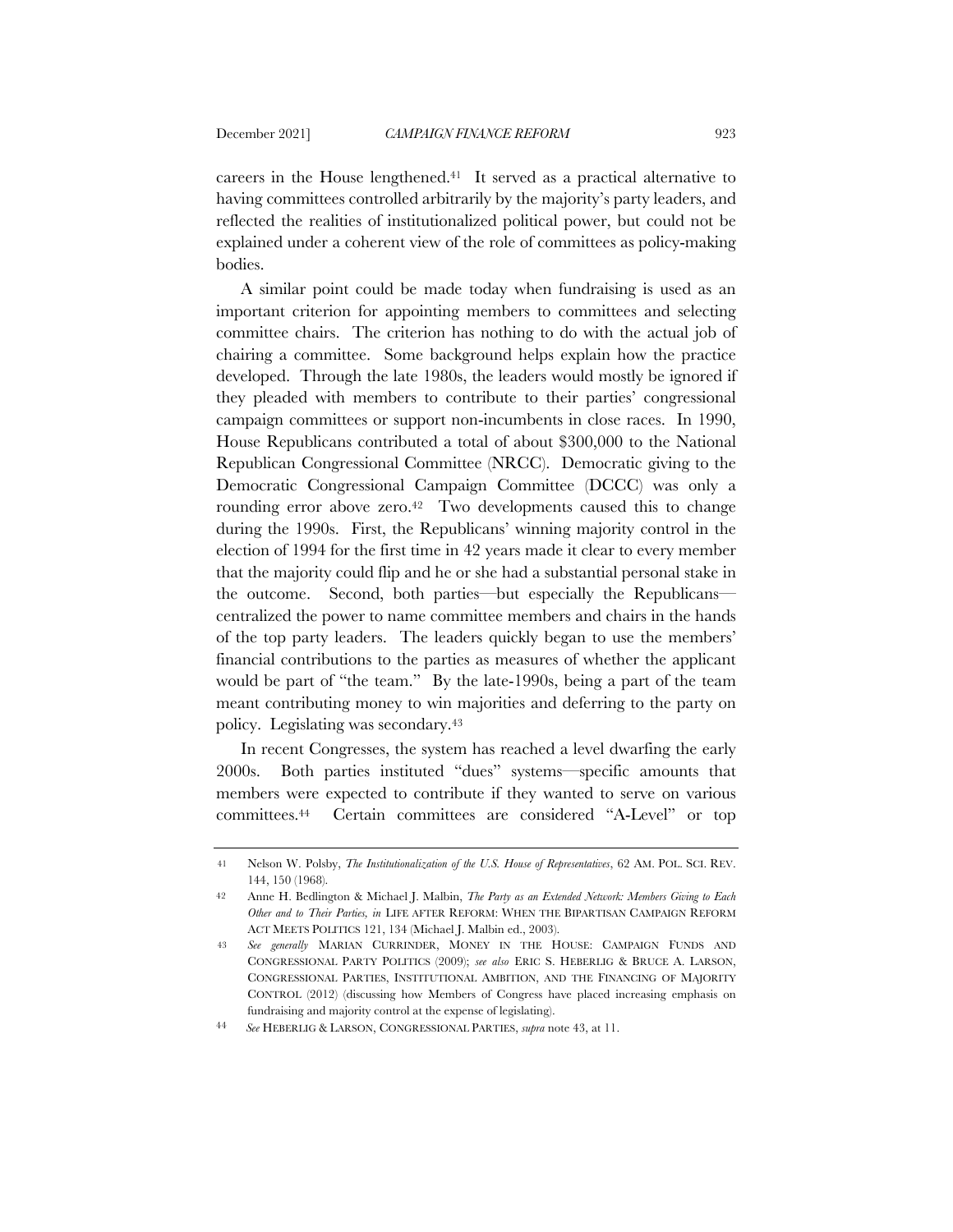committees. These have broad jurisdictions that presumably help their members raise money from lobbyists and others with business before the committee. Dues are lower for members of the other committees. On all committees, the chairs and ranking minority members give more. There is nothing subtle about this. According to Rep. Thomas Massie (R-KY), "They told us right off the bat as soon as we get here, 'These committees all have prices and don't pick an expensive one if you can't make the payments.'"45 Rep. Jolly (R-FL) said that his two-year dues were \$200,000 for the Committee on Transportation and Infrastructure and \$400,000 for Appropriations.46 Others put the figures higher for getting and staying on a committee, and still higher for becoming chair. A 2017 book by Rep. Ken Buck (R-CO) revealed the price for committee chairs as being \$875,000 for a B committee and \$1.2 million for an A Committee.47 For perspective, safe incumbents in 2018 spent an average of about \$2 million during the election cycle and these large transfers to the parties were part of the \$2 million.<sup>48</sup> Most of the top dues payers (committee chairs on prestige committees) are in safe seats.

We need to be clear about how this money is being raised. These are the members sitting in call booths and attending lunch-time fundraising events while Congress is in session. During those sessions, they are directly seeking contributions of up to \$2,900 per election (the contribution limit for 2021- 2022) from lobbyists and other access-seekers who have business before their

<sup>45</sup> Deirdre Shesgreen & Christopher Schnaars, *Local Lawmaker: Congressional Committees 'All Have Prices'*, USA TODAY (May 25, 2016, 1:39 PM), https://www.usatoday.com/story/news/politics/2016/05/25/lawmakers-dues-party-extortionteam-effort/84500168/ [https://perma.cc/D633-2RP3].

<sup>46</sup> MICHAEL BECKEL & MEREDITH MCGEHEE, ISSUE ONE, THE PRICE OF POWER 10 (2017), https://www.issueone.org/wp-content/uploads/2017/05/price-of-power-final.pdf [https://perma.cc/Z76M-Q93E]. The report has been updated twice: Michael Beckel & Amisa Ratliff, *The Continuing Price of Power*, ISSUE ONE (Feb. 26, 2019), https://www.issueone.org/thecontinuing-price-of-power-how-the-political-parties-leaned-on-legislative-leaders-for-cash-duringthe-115th-congress/ [https://perma.cc/L69Q-75C4]; Amisa Ratliff, *New Congress, Same "Committee Tax,"* ISSUE ONE (Mar. 11, 2121), https://www.issueone.org/new-congress-same-committee-taxhow-the-parties-pressured-legislative-leaders-to-raise-huge-sums-of-campaign-cash-during-the-116th-congress-and-are-poised-to-do-so-again/ [https://perma.cc/9C3T-DLLW].

<sup>47</sup> KEN BUCK, DRAIN THE SWAMP: HOW WASHINGTON CORRUPTION IS WORSE THAN YOU THINK 38 (2017); *see also* BECKEL & MCGEHEE, THE PRICE OF POWER, *supra* note 46, at 10-11.

<sup>48</sup> MICHAEL J. MALBIN & BRENDAN GLAVIN, CAMPAIGN FINANCE INSTITUTE, CFI'S GUIDE TO MONEY IN FEDERAL ELECTIONS—ESSAYS AND TABLES COVERING THE ELECTIONS OF 1974- 2018 11 (2020), available at http://cfinst.org/pdf/federal/2018Report/CFIGuide\_MoneyinFederalElections\_2018upd.pdf [https://perma.cc/A3CF-9FZD].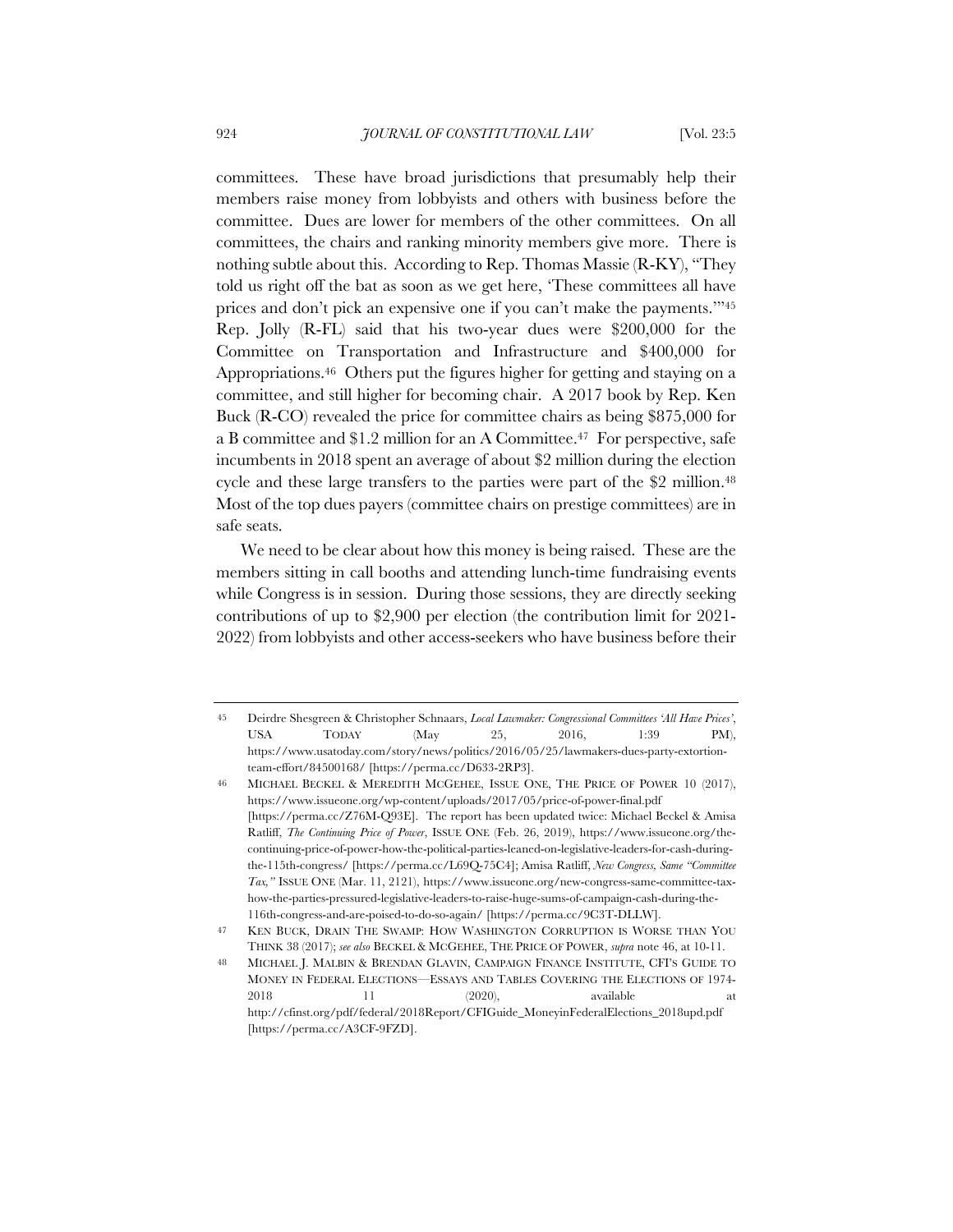committees.49 The transactional nature of the relationship is clear on both ends, even if only implied. To be sure, there are some positive side benefits for challengers and open-seat candidates that come from this transfer process. In most recent elections, corporate and trade association PACs gave more than 90% of their money to incumbents.<sup>50</sup> Their goal is to gain access for lobbying. In contrast, the party committees support challengers and open-seat candidates in competitive races. As congressional elections scholar Gary Jacobson has written, sending what started as PAC money from the incumbents' campaign committees to the parties, results in a major "redistribution" that helps non-incumbent candidates who would not have gotten support from the original donors.51

However, it is premature to say, as Jacobson does, that "laundering donations through the parties may diffuse and soften whatever effect interested contributions have on individual members." Jacobson qualifies his statement by saying "we don't really know because the research has not been done."52 This author thinks the point probably is wrong. The system is not one that merely launders contributions passively. Members are pressured by the party leaders to raise the money in exchange for preserving or enhancing the members' power in the institution. The relationship between donor and recipient occurs before the money is transferred or laundered. Both the chairperson who sets the committee's agenda and the party leaders who set agendas for the full chambers are engaged in these relationships, which in turn affect what is placed on the docket for Congress to decide. If the same contributions and transfers were to occur without pressure from the leaders, then the laundering argument might hold. But that would not be likely. It belies the members' complaints that the dues structure *causes* them to spend more of their time fundraising.

Several proposals have been put forward to respond to these practices. All, except the first, come from the Issue One report cited earlier.<sup>53</sup>

• A member's ability to transfer an unlimited amount from a campaign committee to a party committee rests on a clause in

<sup>49</sup> *Contribution Limits for 2021-2022 Federal Elections*, FED. ELECTION COMM'N, https://www.fec.gov/help-candidates-and-committees/candidate-taking-receipts/contributionlimits/ [https://perma.cc/8G27-C7CD] (last visited May 1, 2021).

<sup>50</sup> *See* MALBIN & GLAVIN, CFI'S GUIDE, *supra* note 48, at 64, 67.

<sup>51</sup> Gary C. Jacobson, *A Collective Dilemma Resolved: The Distribution of Party Campaign Resources in the 2006 and 2008 Congressional Elections*, 9 ELECTION L. J. 381, 386-87 (2010).

<sup>52</sup> *Id*. at 397.

<sup>53</sup> *See* BECKEL & MCGEHEE,THE PRICE OF POWER*, supra* note 46, at 18 (proposing potential solutions to the issue of member dues and fundraising connections to committees).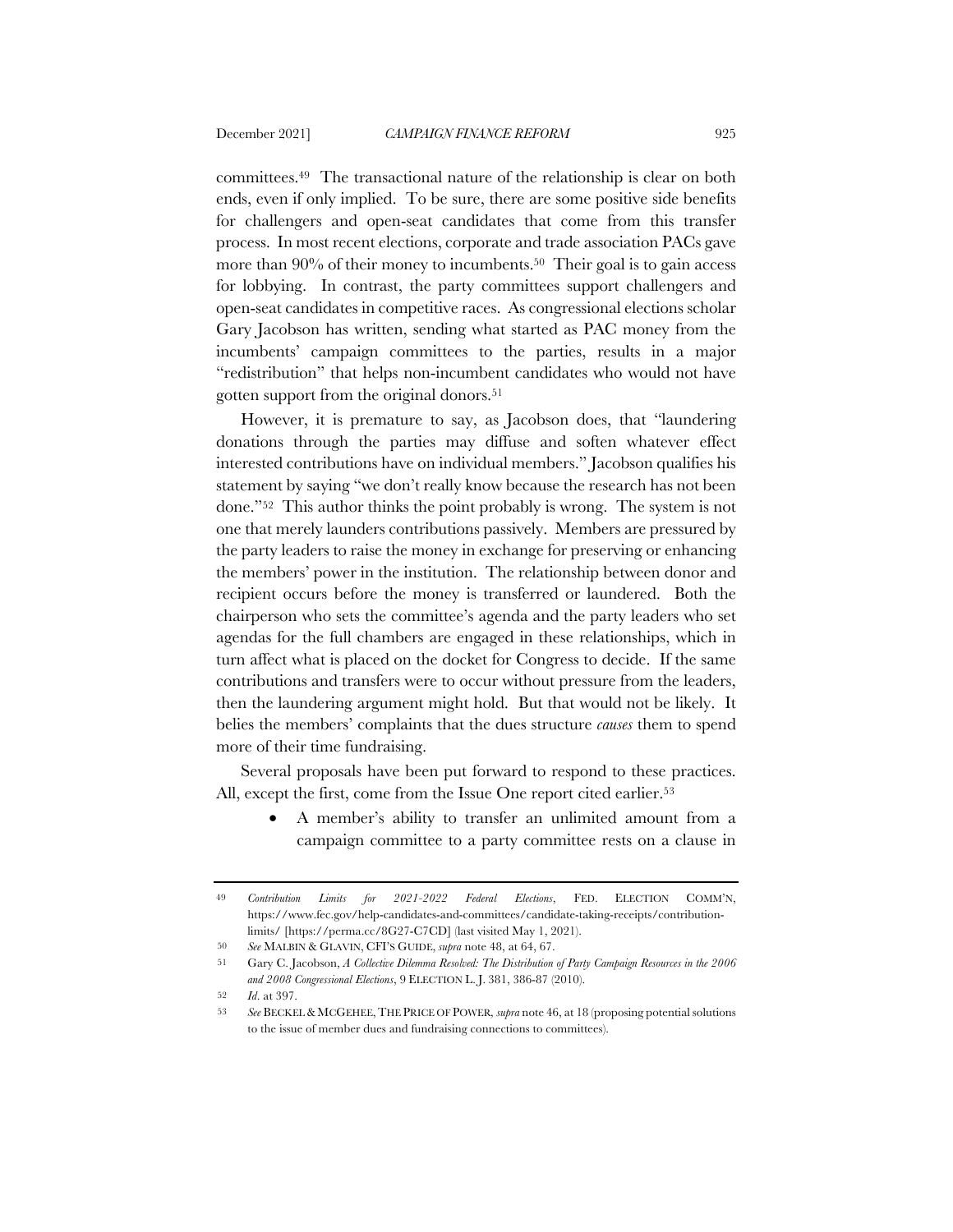the current law that specifically exempts such transfers from contribution limits. It would be easy technically (although not politically) to take these few words out of the law. However, this probably would not accomplish enough. In some states that do not allow transfers, the leaders pressure the members to raise money for the party committees directly.54

- Party rules could be changed to make "it clear that party leaders" and steering committees cannot take party dues into account when determining whom to recommend for committee chairs."55 However, that strikes this observer as a rule or norm that cannot be enforced. It feels a bit like the situation in a courtroom when a jury is told to ignore something a witness said.
- The most promising approach probably would be to let committee members choose their chairs. The party's influence over committees would still be substantial because the parties ultimately control who is appointed to each committee. Therefore, one would want to see this coupled with safeguards so leaders would not stack committees just before each chair is elected. This selection method would have the major advantage of decoupling a member's fundraising from selecting committee chairs. It should also help increase the independent role of committees in the legislative process.

These proposals for strengthening committees, like the previous ones for fundraising during session, may not reduce the amount of money in politics. That is not their point. They are targeted at preserving the members' time for legislation, and at improving the work-units best designed for that effort. If adopted, some of them could well have a positive impact. However, none of them gets at the more basic issue.

# *C. The Role of Political Parties Today*

Fundraising time and committee selection are symptoms of something larger. They are about the role of political parties in Congress and elections. Some think parties should be treated in campaign finance law as if they were little more than interest groups or factions. The Federal Election Campaign

<sup>54</sup> *See* LYNDA W. POWELL, THE INFLUENCE OF CAMPAIGN CONTRIBUTIONS IN STATE LEGISLATURES: THE EFFECTS OF INSTITUTIONS AND POLITICS 62-63 (2012) (proposing a model for analyzing how much time legislators will spend fundraising for themselves and the party).

<sup>55</sup> *See* BECKEL & MCGEHEE, THE PRICE OF POWER*, supra* note 46, at 18.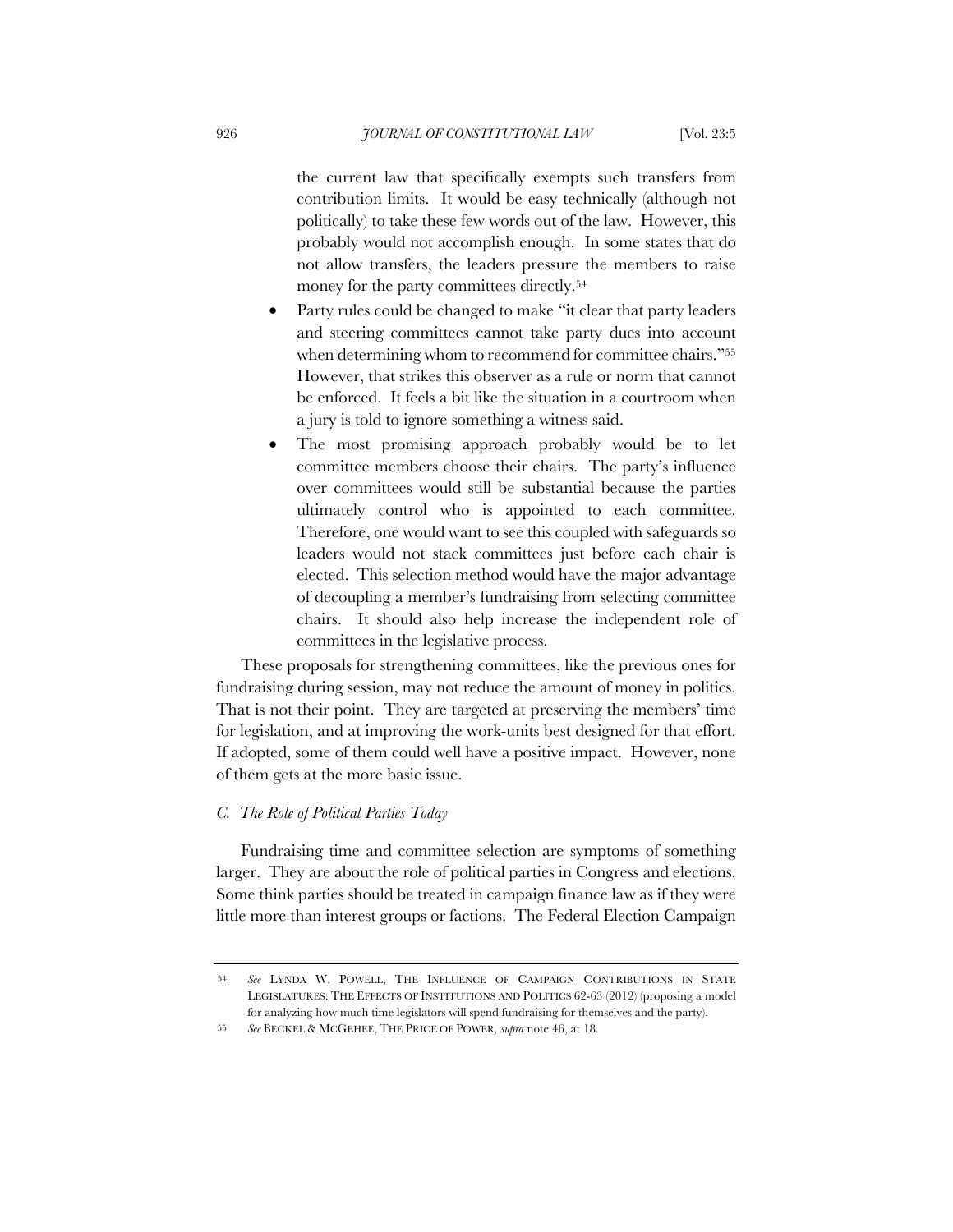Act ("FECA") essentially took this perspective, giving contribution limits to parties that were similar to those of an interest group.56 Despite this legal slight, it would be a mistake to think of FECA as having harmed a previously strong party system. At the time the post-Watergate reforms became law in 1974, the congressional campaign committees were described in one scholarly book as being "largely invisible."<sup>57</sup> At about this same time, state and local parties could also be described fairly as being at a "low point," voters were disaffected and identifying as independents, and the parties were reforming the presidential nomination process to take power away from insiders.58 Despite these conditions, party professionals in the 1970s learned how to use FECA to turn the national party organizations into being major players in federal elections.59

<sup>56</sup> The Federal Election Campaign Act Amendments of 1974 treated the national political party committees as political committees, with the same \$5,000 per election limit on contributions to candidates as any other multicandidate political committee (or PAC). The law did make one important exception for national party committees, permitting the national parties to spend specific, limited amounts in coordination with the candidates. The coordinated spending limits were \$10,000 per House candidate and varied by state for Senate candidates. *See* Pub. Law 93-443, §  $101(f)(2)-(3)$ , 88 Stat. 1263 (codified as amended at 52 U.S.C. § 301016(d)). These limits increased with inflation; contribution limits did not. *See* Pub. L. 93-443, § 101(a)(2), 88 Stat. 1263 (codified as amended at 52 U.S.C. § 31016(a)). Other provisions of the law benefitting parties have changed in the decades since this law passed, but these have not.

<sup>57</sup> Robin Kolodny, Pursuing Majorities: Congressional Campaign Committees in American Politics 127 (1988).

<sup>58</sup> For a textbook account that describes state and local party organizations as being at a low point during the period from mid-century to the late-1970s, *see* SETH MASKET AND HANS NOEL, POLITICAL PARTIES 168 (2021). For the growth in self-identified independents into the 1970s, *see* AM. NAT'L ELECTION STUDIES, *Party Identification on a 7-Point Scale, 1952-2016,* https://electionstudies.org/resources/anes-guide/top-tables/?id=21 [https://perma.cc/5S2Q-5Z22] (last visited Apr. 30, 2021). For presidential nomination reform, *see generally* BYRON E. SHAFER, QUIET REVOLUTION: THE STRUGGLE FOR THE DEMOCRATIC PARTY AND THE SHAPING OF POST-REFORM POLITICS (1983). For broad assessments of the depressed state of the party system at the time, s*ee generally* DAVID BRODER, THE PARTY'S OVER: THE FUTURE OF POLITICS IN AMERICA (1972); *and* MARTIN P. WATTENBERG, THE DECLINE OF AMERICAN POLITICAL PARTIES, 1952-1988 (1990).

<sup>59</sup> This point connecting party organizational development with FECA was made in a 1975 interview with the author by Eddie Mahe, Jr., then the Executive Director of the Republican National Committee. Michael J. Malbin, *Republicans Prepare Plan to Rebuild Party for 1976*, NAT'L JOURNAL 324, 331 (Mar. 1, 1975). In the same article, the party's political director linked FECA with a strategy for turning the national party into "a service organization." *Id*. This was during the period John Aldrich later described as "the rise of the party in service to its candidates." *See* ALDRICH, *supra* note 22, at 281-87. The professionalization of the national parties is well described elsewhere; *see* Paul S. Herrnson, *National Party Decision Making, Strategies, and Resource Distributions in Congressional Elections*, 42(3) WESTERN POLITICAL QUARTERLY 301 (1989) *and* Paul S. Herrnson & David Menefee-Libey, *The Dynamics of Party Organizational Development*, 11 AM. REV. OF POL. (MIDSOUTH POL. SCI. J.) 3 (Winter 1990). Also *see generally* Xandra Kayden, *The Nationalizing of the Party System, in*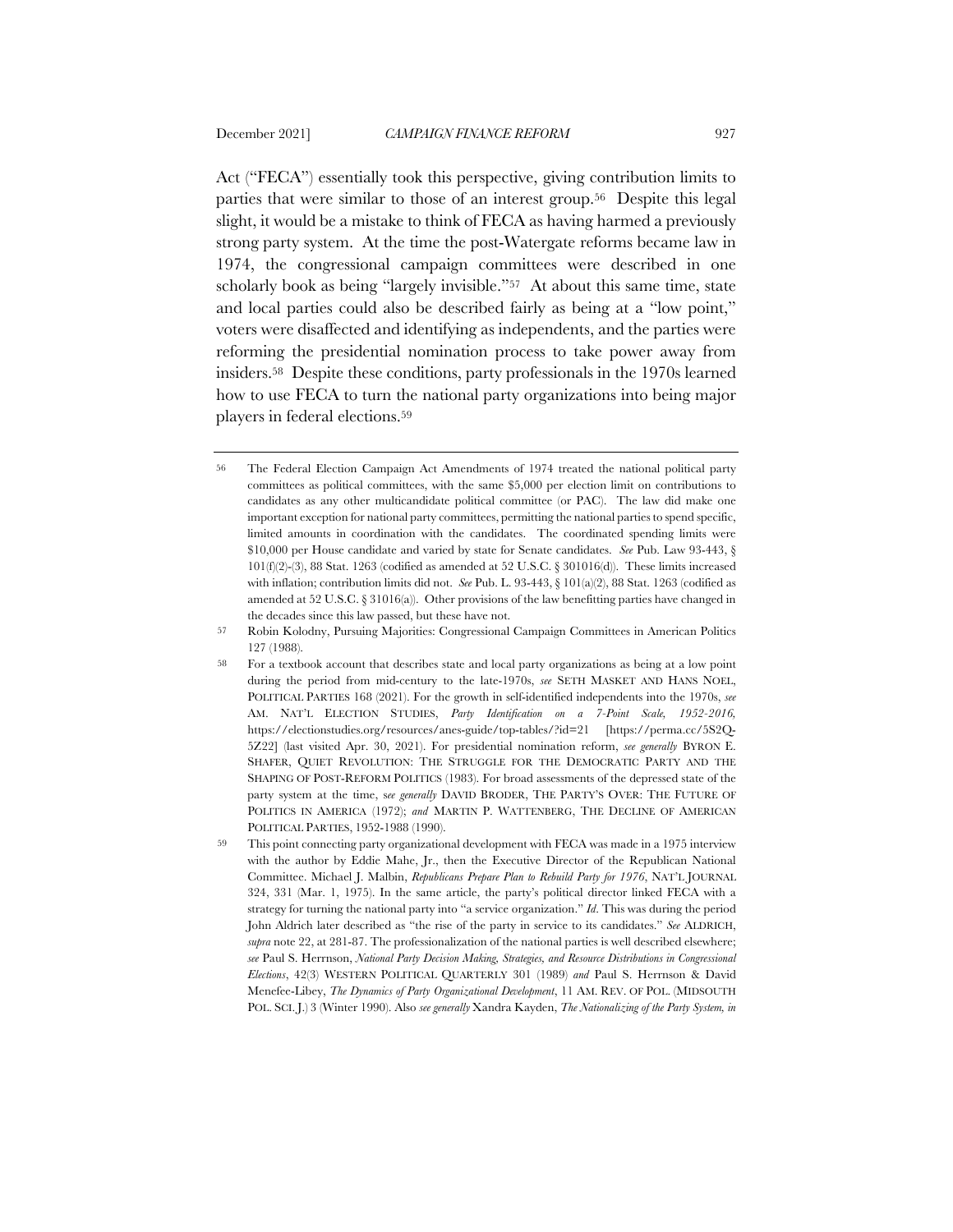This growth in the importance of national party committees preceded "soft money." Soft money is a term that refers to the funds that parties were able to raise outside the law's contribution limits because they were set aside for activities that technically were not deemed to be federal election activities. While the practice had its start in the late 1970s, it accelerated in the late 1980s and then became all-but-indistinguishable from election spending in the 1990s. As a result, soft money receipts "rose from \$86 million in 1992 to about \$260 million in 1996 to more than \$495 million in 2000."60 Much of this came from the treasuries of corporations or labor unions in amounts of \$100,000 or more.

The Bipartisan Campaign Reform Act of 200261 (BCRA, better known as McCain-Feingold after its principal sponsors in the U.S. Senate) required the national parties to raise all of their funds within "hard money" contribution limits. BCRA also required state parties to use hard money governed by federal contribution limits to pay for anything the law included within a new definition of "federal election activities." This included voter registration and voter mobilization during even-numbered election years. The law also prohibited corporations and labor unions from using treasury money to pay for "electioneering" spending, although they could use hard money raised by their corporate and labor PACs for these expenditures.<sup>62</sup>

Differing views about BCRA divided political party scholars into roughly two groups, with the divisions persisting. Unlike those who would treat the parties as interest groups, both of these camps agree that a properly functioning political party system is crucial to modern democracies. But the disagreements have strong policy implications. The following bullet points broadly characterize the perspectives of those who would emphasize strengthening the national parties. While not all of the authors make all of these points, there is a strong overlap. The authors include Bruce Cain, Samuel Issacharoff, Raymond La Raja and Brian Schaffner, Nathaniel

PARTIES, INTEREST GROUPS, AND CAMPAIGN FINANCE LAW (Michael J. Malbin ed., 1980), at 257-82; XANDRA KAYDEN & EDDIE MAHE, JR., THE PARTY GOES ON: THE PERSISTENCE OF THE TWO-PARTY SYSTEM IN THE UNITED STATES (1985).

<sup>60</sup> Anthony Corrado, *Money and Politics: A History of Federal Campaign Finance Law, in* THE NEW CAMPAIGN FINANCE SOURCEBOOK 33 (Anthony Corrado, Thomas E. Mann, Daniel R. Ortiz & Trevor Potter eds., 2005); *see also* Anthony Corrado, *Party Finances*, *Id*., at 161.

<sup>61</sup> Bipartisan Campaign Reform Act of 2002, Pub. L. 107–155, 116 Stat. 81 (codified as amended 2 U.S.C. 431).

<sup>62</sup> *Id*.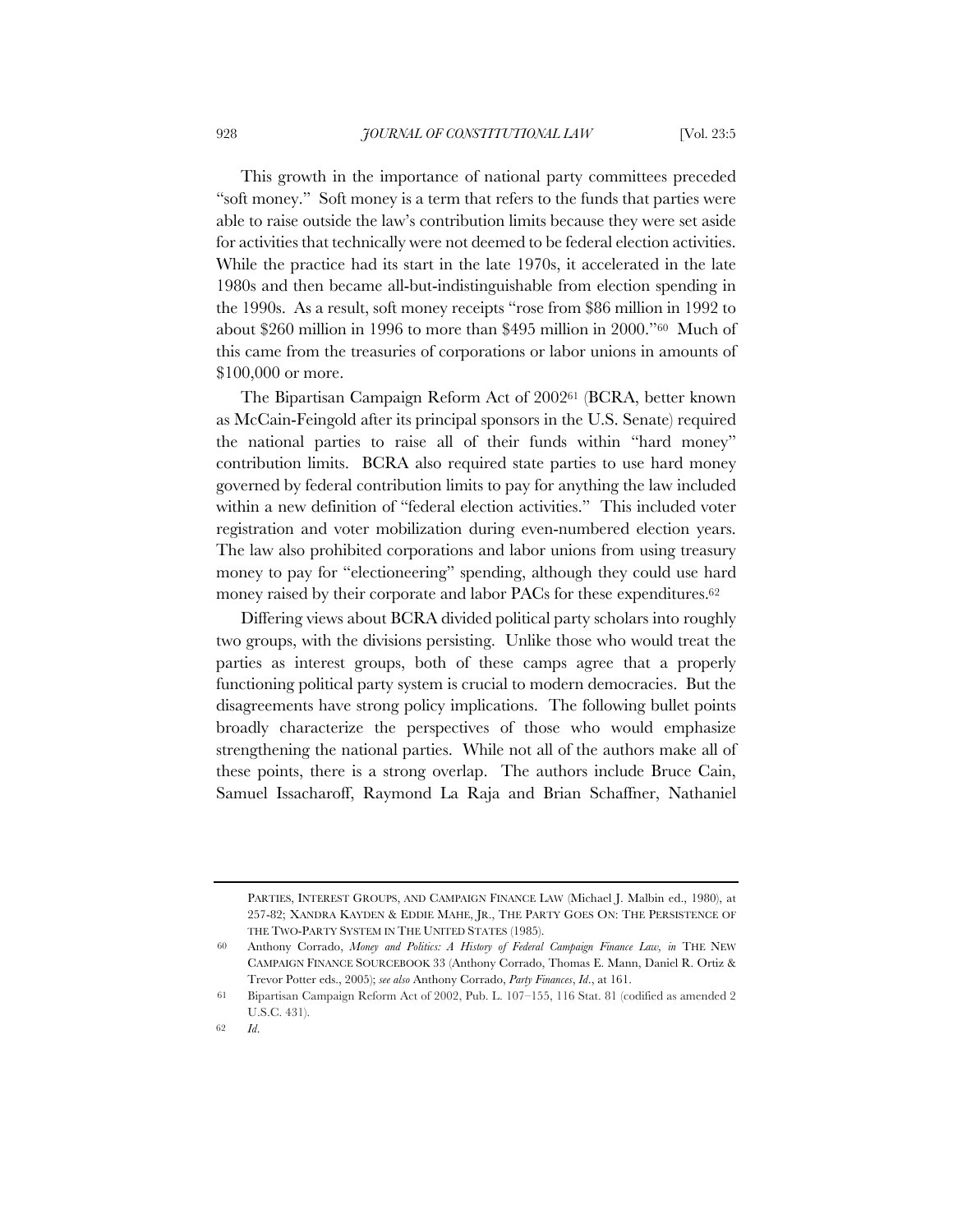Persily, Richard Pildes, and Jonathan Rauch.63 Among the key claims are the following:

- Imposing contribution limits on the parties did not drive unlimited money out of the system. Because of the "hydraulics" of campaign finance (a term introduced by Issacharoff and Karlan in 1999),64 donors prevented from giving one way simply found other ways to influence the outcome of elections. BCRA's party limits therefore harmed the parties while helping less accountable, non-party actors.
- Even if BCRA did not hurt the parties directly, the floodgates opened after the *Citizens United* decision of 2010. Since then, the parties may not have lost income in absolute dollars, but they have lost power *relative* to independent spending groups which have raised more money from one election to the next.65 What is worse, these non-party groups have tended to favor unyielding extremism over coalition-building and compromise.
- These scholars would argue that the way to bring more power back to the parties is to give them more money to counter the resources now held by ideologically extreme groups. This is most easily done by sharply increasing or removing the limit on contributions to the political parties.
- Giving the parties more money in elections will give the party leaders more power to enforce party discipline inside Congress. It will help them "whip recalcitrant members into line."66 The problem with American parties, writes Pildes, is not that they are

<sup>63</sup> Bruce E. Cain, DEMOCRACY MORE OR LESS: AMERICA'S POLITICAL REFORM QUANDARY (2015); Nathaniel Persily, *Stronger Parties as a Solution to Polarization*, *in* SOLUTIONS TO POLITICAL POLARIZATION IN AMERICA 123 (N. Persily ed., 2015); Raymond J. La Raja & Brian F. Schaffner, CAMPAIGN FINANCE AND POLITICAL POLARIZATION: WHEN PURISTS PREVAIL (2015); Jonathan Rauch, POLITICAL REALISM*, supra* note 23; Samuel Issacharoff, *Outsourcing Politics: The Hostile Takeover of Our Hollowed-Out Political Parties*, 54 HOUST. L. REV. 845 (2017); Richard H. Pildes, *Romanticizing Democracy, Political Fragmentation, and the Decline of American Government,* 124 YALE L. J. 804 (2014).

<sup>64</sup> Samuel Issacharoff & Pamela S. Karlan, *The Hydraulics of Campaign Finance Reform*, 77 TEX. L. REV. 1705 (1999).

<sup>65</sup> *See* Diana Dwyre, *Everything is Relative: Are Political Parties Playing a Meaningful Campaign Finance Role in U.S. Federal Elections?*, *in* THE STATE OF THE PARTIES 2018: THE CHANGING ROLE OF CONTEMPORARY AMERICAN POLITICAL PARTIES 233 (John C. Green, Daniel J. Coffee & David B. Cohen eds., 2018). Dwyre does not make this set of scholars' other points.

<sup>66</sup> Persily, *supra* note 63.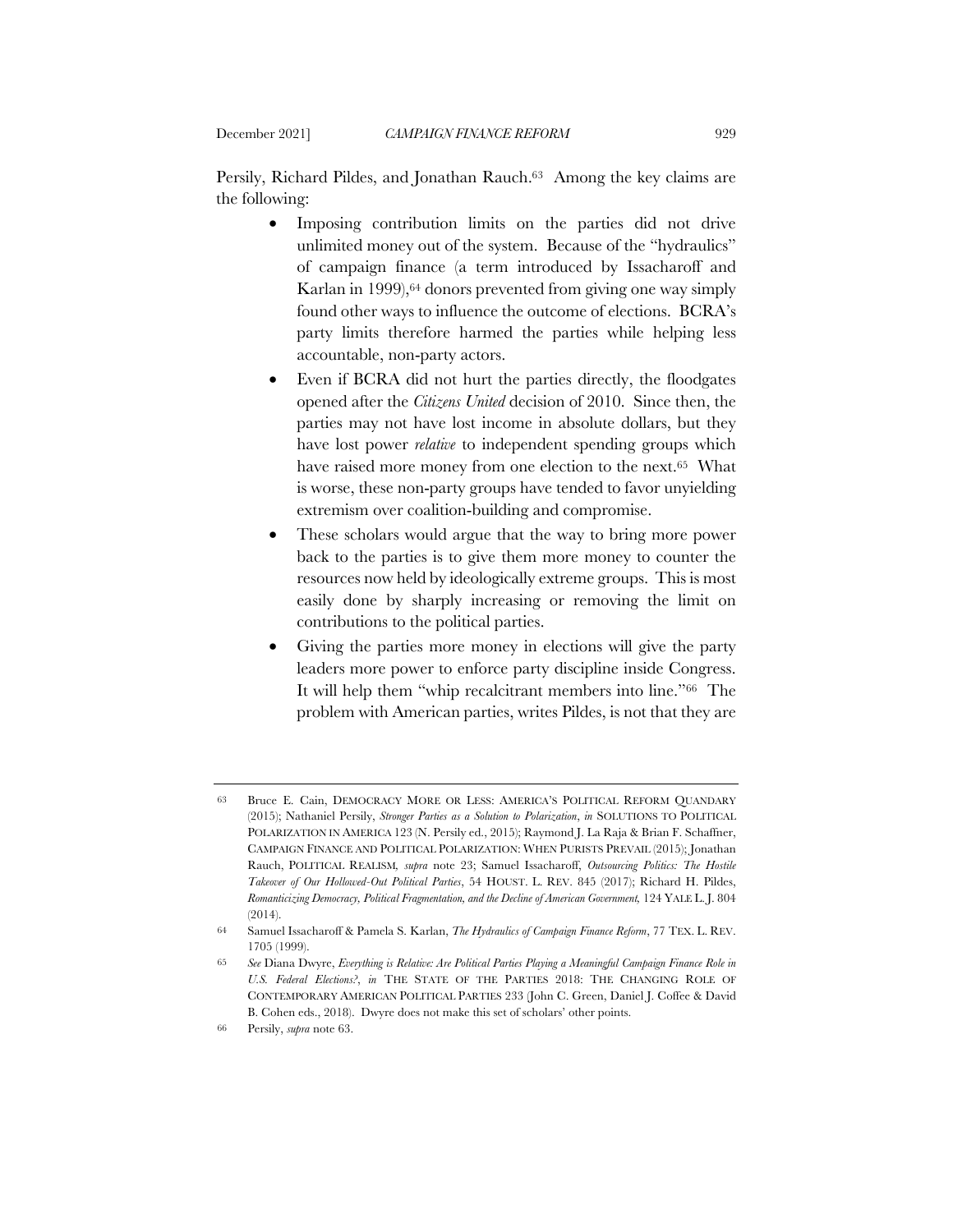polarized but that they are fragmented. "[O]ur political parties are not parliamentary-like enough[.]"67

- With more money, the party leaders will have the leverage to pressure members from safe districts whose only current electoral fear is of being challenged by an ideologically extreme candidate in a primary.
- Disciplined parties led by strong leaders, knowing they will be judged on their records by the voters, will be more restrained, more willing to cut deals, more willing to compromise, and more likely to deliberate. In short, they will reduce polarization and gridlock.

Political scientists who have challenged these points include Thomas Mann, Anthony Corrado, Norman Ornstein, and the author of this article. They question both the first perspective's empirical claims and its policy prescriptions. With respect to the empirical claims, they have made the following points: <sup>68</sup>

> • Any limits placed on contributions and spending clearly will produce some "hydraulic" effects, but we should not expect redirection to occur equally for all donors. Business corporations, for the most part, have not redirected their pre-BCRA treasury money from parties to independent spending. That is because the soft money contributions were hardly spontaneous. They came after the business lobbyists were asked to contribute by the party leaders or staffs. The businesses gave to preserve access. They have been perfectly happy since then not to be pressured to give.

<sup>67</sup> Pildes, *supra* note 63, at 809.

<sup>68</sup> ANTHONY J. CORRADO, MICHAEL J. MALBIN, THOMAS E. MANN & NORMAN J. ORNSTEIN, REFORM IN AN AGE OF NETWORKED CAMPAIGNS: HOW TO FOSTER CITIZEN PARTICIPATION THROUGH SMALL DONORS AND VOLUNTEERS 48-53 (2010), http://www.cfinst.org/books\_reports/Reform-in-an-Age-of-Networked-Campaigns.pdf [https://perma.cc/MC4M-RKD3]; MICHAEL J. MALBIN & CHARLES R. HUNT, PARTY CONTRIBUTION LIMITS AND POLARIZATION (2017), http://www.cfinst.org/pdf/papers/PartyContributionLimits\_Polarization.pdf [https://perma.cc/77J9- JKA7]; THOMAS E. MANN & ANTHONY CORRADO, PARTY POLARIZATION AND CAMPAIGN FINANCE (2014), https://www.brookings.edu/wp-content/uploads/2016/06/Mann-and-Corrad\_Party-Polarization-and-Campaign-Finance.pdf [https://perma.cc/3UPP-FDYG]; THOMAS E. MANN & E.J. DIONNE, JR., THE FUTILITY OF NOSTALGIA AND THE ROMANTICISM OF THE NEW POLITICAL REALISTS: WHY PRAISING THE 19TH-CENTURY POLITICAL MACHINE WON'T SOLVE THE 21ST CENTURY'S PROBLEMS (2015), https://www.brookings.edu/wpcontent/uploads/2016/07/new\_political\_realists\_mann \_dionne.pdf [https://perma.cc/DF6Y- $CH9$ .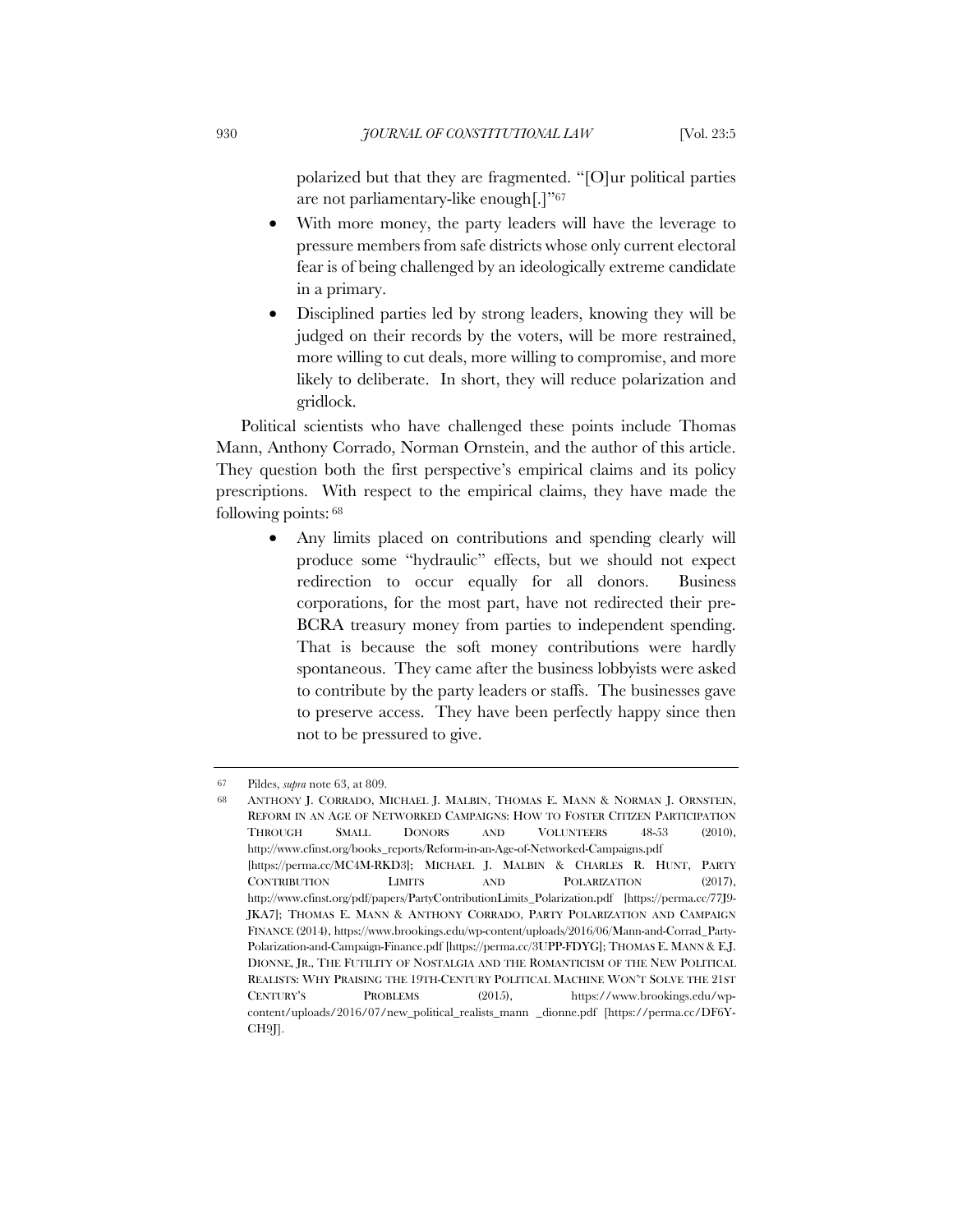- After BCRA, the party committees quickly made up for soft money and then some. This was supplemented after *Citizens United* by independent spending committees associated with the congressional party leaders, as discussed below.
- Most of the increase in non-party independent expenditures (IEs) has not come from people who were giving at the same rate to the party before BCRA. Much is new money or money from donors who upped their giving substantially. These typically are individual donors who are highly motivated for ideological, issuebased, or partisan reasons.
- Ideological and issue organizations (and at least some of their donors) have an incentive to preserve their identities and not submerge their agendas into the parties'. Recent research on the states shows that the amount these entities put into independent expenditures is *not* influenced by the presence or absence of contribution limits to parties. Their donors have not and would not be likely to redirect their money away from IEs to give to the parties.69

However, the main point of this article is not to litigate the empirical claims. Advocates and reform organizations who have opposed the idea of removing contribution limits for the political parties usually have done so in the name of preventing corruption or the appearance of corruption. The scholars who advocate strengthening the national parties object that excessive concern about corruption is harming the key institutions needed to make legislatures work well. These party scholars deserve recognition for asking campaign finance reformers to face up to the institutional consequences of their policies. The paragraphs to follow in this article do the same to the party "realists." This is a conversation taking place on appropriately Madisonian terms.

Let us assume that party contribution limits were removed, giving the national party leaders control over more money. How should we expect them to use their new resources? It seems highly unlikely that they would use *campaign* funds to pressure a member to follow the party's line on legislative issues. In a closely divided Congress, every seat is important to a majority. Withholding campaign funds, therefore, is not an effective means for

<sup>69</sup> Charles R. Hunt, Jaclyn J. Kettler, Michael J. Malbin, Brendan Glavin & Keith E. Hamm, *Assessing Group Incentives, Independent Spending, and Campaign Finance Law by Comparing the States*, 19 ELECTION L. J. 374, 385 (2020), https://doi.org/10.1089/elj.2019.0570 [https://perma.cc/H4AR-3DPT].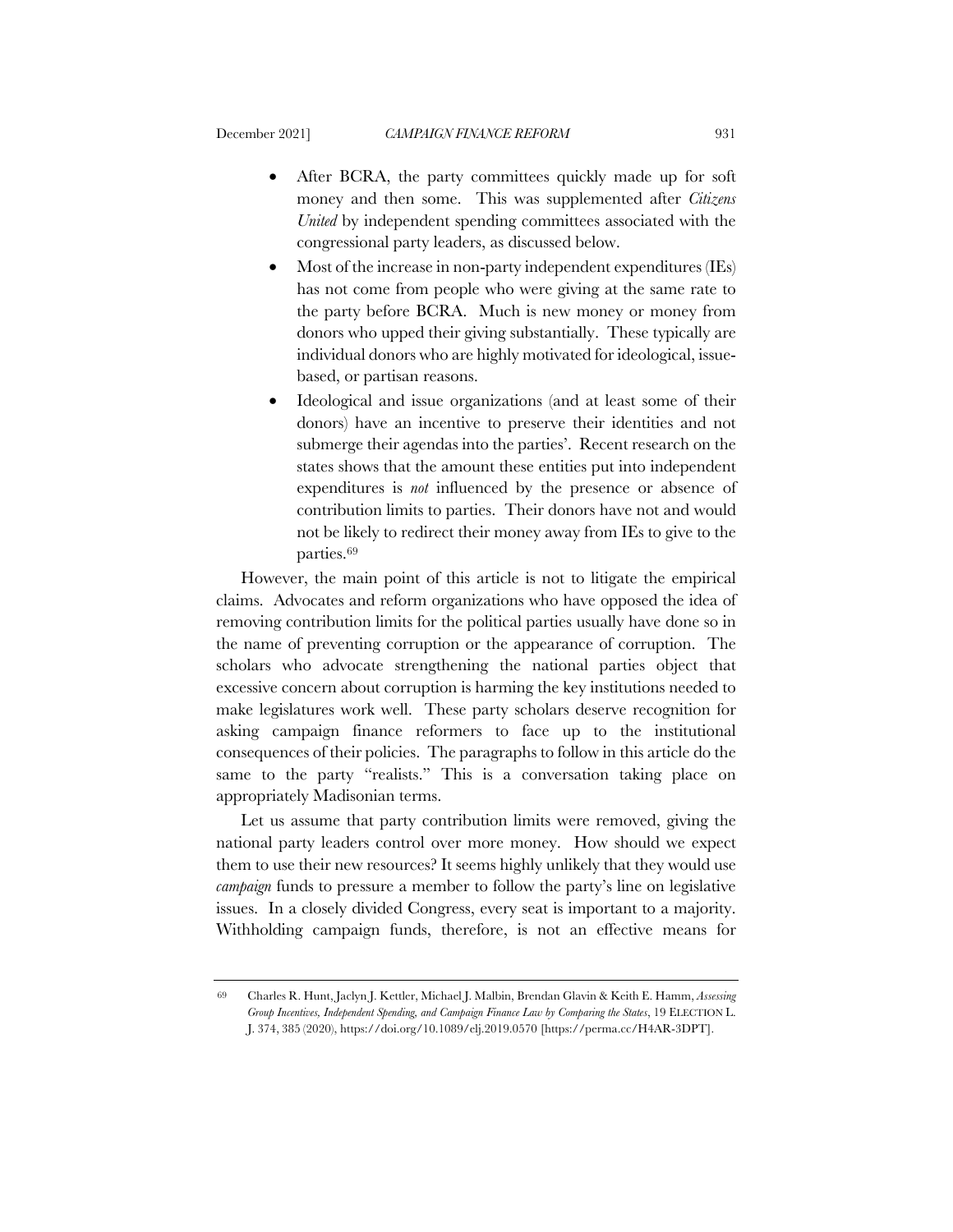influencing how a member behaves *inside* Congress. Control over the institution's internal sources of power, from committee leadership to agendasetting, seems more useful for rewarding and punishing members inside the institution. But the current leaders already have these powers. Our question is, what would they do with more of it? Would Congress be more deliberative? Would it produce better long-term policy outcomes as a result? There is good reason to be skeptical.

In her book *Insecure Majorities*, Frances Lee connects polarization in recent Congresses to the historically rare but recently persistent fact that the chambers are controlled by only narrow majorities, subject to reversal in almost any given election.70 This helps give party leaders an incentive to promote what she described (in an earlier book) as cleavage issues: "Cleavage issues enable parties to present a clear alternative to their opponents. Democrats and Republicans have a vested interest in preserving established conflicts." Agendas are "biased in favor of particular types of issues and against others, compared with the agendas that would emerge in bipartisan committees or committees of the whole."71 These agendas preserve unity within the parties while dividing the parties from each other. They are signaled by persistent and repetitive "message voting" through which the leaders are more interested in developing a message to use in the next election than in sharing the credit to make public policy.72 Gary Jacobson offered a parallel assessment: "Strong party leadership contributes to collective accountability, but it also sharpens partisan acrimony in the House and Senate, with problematic consequences for a bicameral legislature in which a cohesive minority in one chamber usually wields an effective veto[.]"73 We see no reason, therefore, to assume that handing more power to the leaders will make the leaders more likely to encourage committees to deliberate, or make the leaders less likely to spend their time on message voting.

Finally, we do not have to guess about the institutional effects of doing away with contribution limits for the parties. The country has now gone through three federal election cycles in which the parties have operated in effect without contribution limits. This occurred in several steps beginning in 2014. The Federal Election Campaign Act of 1974 and the Bipartisan

<sup>70</sup> FRANCES E. LEE, INSECURE MAJORITIES: CONGRESS AND THE PERPETUAL CAMPAIGN (2016).

<sup>71</sup> FRANCES E. LEE, BEYOND IDEOLOGY: POLITICS, PRINCIPLES, AND PARTISANSHIP IN THE U.S. SENATE 164 (2009).

<sup>72</sup> LEE, INSECURE MAJORITIES, *supra* note 70, at 201.

<sup>73</sup> Jacobson, *A Collective Dilemma Resolved*, *supra* note 51, at 397.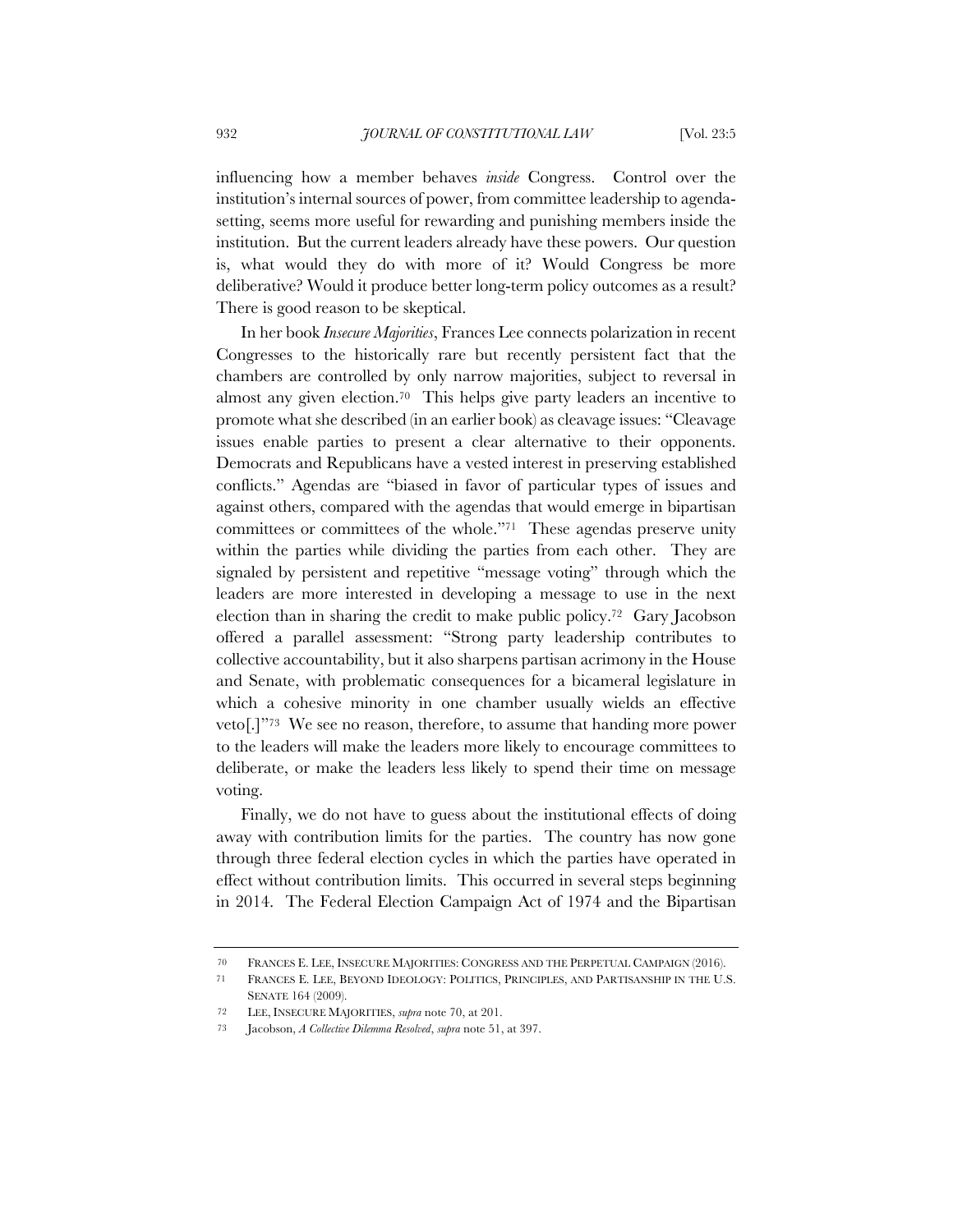Campaign Reform Act of 2002 placed limits on how much a donor could give to candidates or political committees. As of March 2014, individuals could give no more than \$32,400 per year to a major national political party committee and another \$10,000 (unindexed) to a state or local party. More significantly for the parties, the law also said individuals could give no more than a combined two-year total of \$123,200 to all candidates, parties, and PACs combined, no more than \$74,600 of which could go to parties.

On April 2, 2014, the Supreme Court struck down aggregate contribution limits in the case of *McCutcheon v. Federal Election Commission*.74 After *McCutcheon*, an individual was free to give the maximum legal contribution to as many candidates, political party committees, and PACs as the donor wished.75 After a few more months, contributions were allowed to go even higher because of a provision tucked into the federal budget at the end of 2014.76 Combining *McCutcheon* with the provisions in the budget bill had the effect of permitting a donor to give Democratic or Republican parties up to a combined two-year total of \$2.6 million. This was 35 times the \$74,600 aggregate limit before *McCutcheon*.77

But the hard money contribution limits are only part of the story. After *Citizens United,* close associates of the four congressional party leaders formed Super PACs and nonprofit advocacy organizations to collect unlimited contributions and make unlimited independent expenditures (IEs) to support their parties' candidates. Everyone in politics understands these to be arms of the congressional leaders. In 2014 they made \$128 million in IEs on House and Senate elections. By 2020 their IEs were up to \$889 million. This

<sup>74</sup> 572 U.S. 185 (2014).

<sup>75</sup> This would mean parties and presidential candidates could ask for a single contribution to a joint fundraising committee that could include \$32,400 per *year* (indexed to \$33,900 for 2017-18 and \$35,500 for 2019-20) for each the national party committees and \$10,000 (unindexed) for each of the fifty state party committees. These party limits are all annual limits, doubled for the two-year cycle. Thus, the combined *post-McCutcheon* total for 2015-16 theoretically was \$597,200 per year, or \$1,194,400 for a two year election cycle. Indexed for 2019-20 this would be \$1,213,000 for all Democratic or Republican parties combined.

<sup>76</sup> P.L. 113-235, 128 Stat. 2130, 2772. The law was known awkwardly as "CRomnibus" because it combined a continuing appropriations resolution or CR with an omnibus budget reconciliation package. It let each of the six national party committees set up two special accounts for legal fees and building funds plus one additional account each for the national committees for the national party conventions. Thus, individuals could give \$100,200 per year in 2016 (indexed) to seven Democratic or Republican accounts, for a combined annual maximum of \$701,400 (or \$1.4 million for two years) for the special accounts alone. Adding this to the numbers in the previous footnote gives a grand total of \$2,597,200.

<sup>77</sup> The preceding two paragraphs appeared first in MALBIN & GLAVIN, CFI'S GUIDE, *supra* note 48, at 18-19.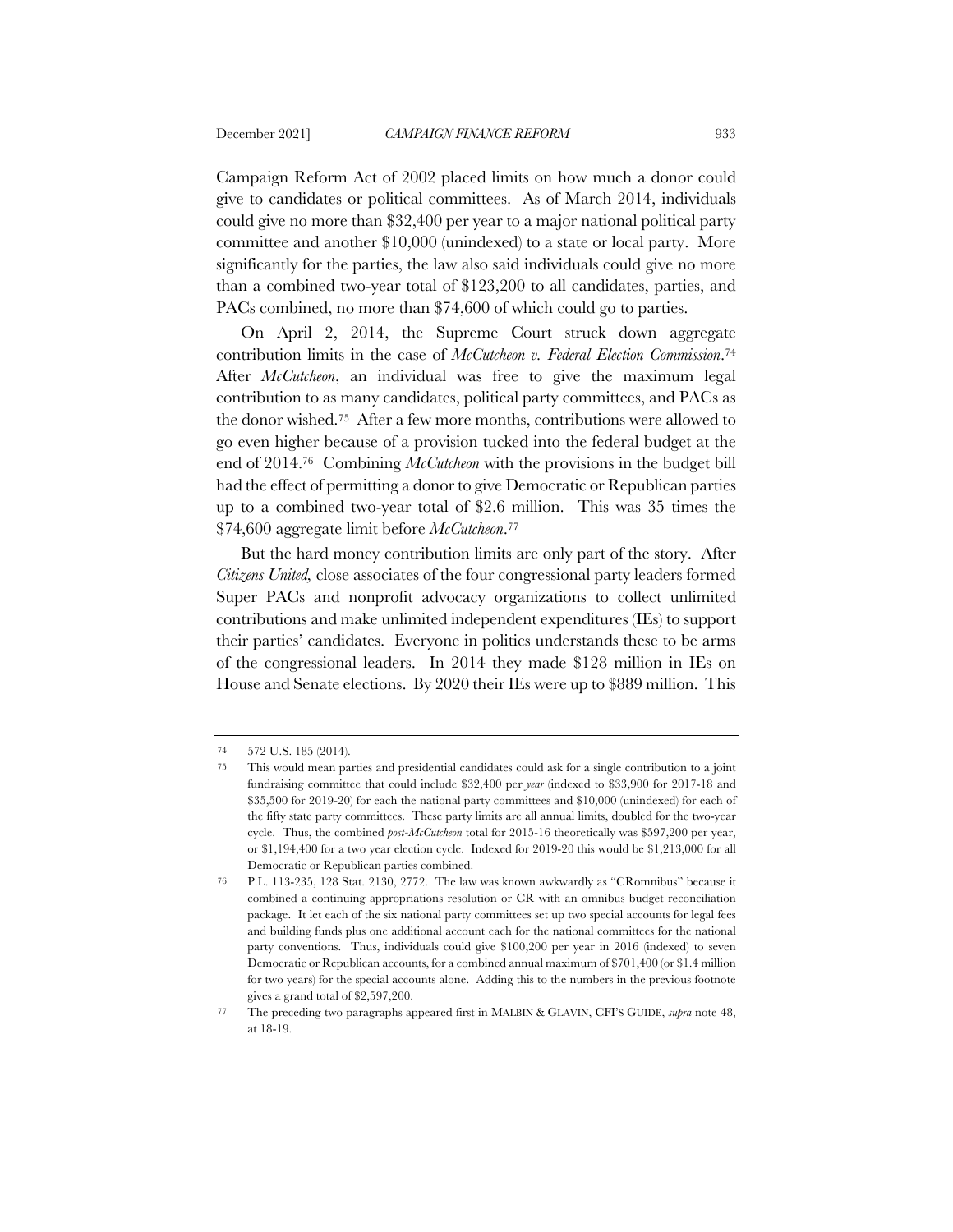was in addition to \$370 million in IEs by the four formal congressional party committees. Together this meant the formal party committees and related leadership committees spent nearly half again as much on IEs in 2020 as all of the non-party ideological and issue spenders combined.78 This should not surprise us. In light of the Federal Electoral Commission's weak enforcement of any restraints on "coordination" between the committees and leaders, the "hydraulic theory" should lead us to expect leakage.

This is not simply a transfer of old money. In the 2018 election cycle, the four major congressional party leadership Super PACs raised 93% of their \$544 million from donors who gave \$100,000 or more, 75% from donors who gave \$1 million or more. The million-dollar donors were not in the system at remotely this level before either BCRA or *Citizens United.* This is a development that exacerbates the system's inequalities whatever it might be doing for (or to) the parties.79

It is worth revisiting the original argument in light of this finding. We were told that if parties could raise and spend unlimited amounts, this would counter external group spending, increase the power of the party leaders, promote bargaining and compromise, and thereby reduce polarization in the system. Obviously, polarization did not decline after this change during the presidency of Donald Trump. If it does decline under a different President, it will not be because national parties raise more from large donors. We therefore should ask why the original argument did not bear out.

Among congressional scholars, there is broad level of support for one or another form of the Conditional Party Government theory (CPG), which was first articulated in 1991.80 In this theory, the leaders are agents of the members, who are the principals. The leaders can pressure members only as much as the members collectively are willing to accept. The members' willingness to delegate, in turn, rests on their electoral interests (as individuals and as teams) as well as their policy goals. One of the bigger electoral fears

<sup>78</sup> *See* Michael J. Malbin & Brendan Glavin, *CFI: Independent Spending in 2020 Equaled the Candidates' in Close Races, and Parties Dominated the IEs*, NAT'L INST. ON MONEY IN POL., http://www.cfinst.org/pdf/federal/2020/PostElec/Table14.pdf [https://perma.cc/VUM5- 8AV3] (last visited Mar. 18, 2021) (adjusting comparative values for inflation); MALBIN & GLAVIN, CFI'S GUIDE, *supra* note 48, at 83 (containing the numbers used in this paragraph of the article text).

<sup>79</sup> *See* Michael J. Malbin & Brendan Glavin, *Million-Dollar Donors Fuel Congressional Leadership Super PACs, Along with "Dark Money" and "Grey Money*," NAT'L INST. ON MONEY IN POL. (Aug. 8, 2020), https://www.followthemoney.org/research/institute-reports/cfi-million-dollar-donors-fuelcongressional-leadership-super-p [https://perma.cc/9L3Z-XPX6] (discussing the role of milliondollar donors in the 2020 election cycle).

<sup>80</sup> DAVID W. ROHDE, PARTIES AND LEADERS IN THE POSTREFORM HOUSE, 31-34 (1991).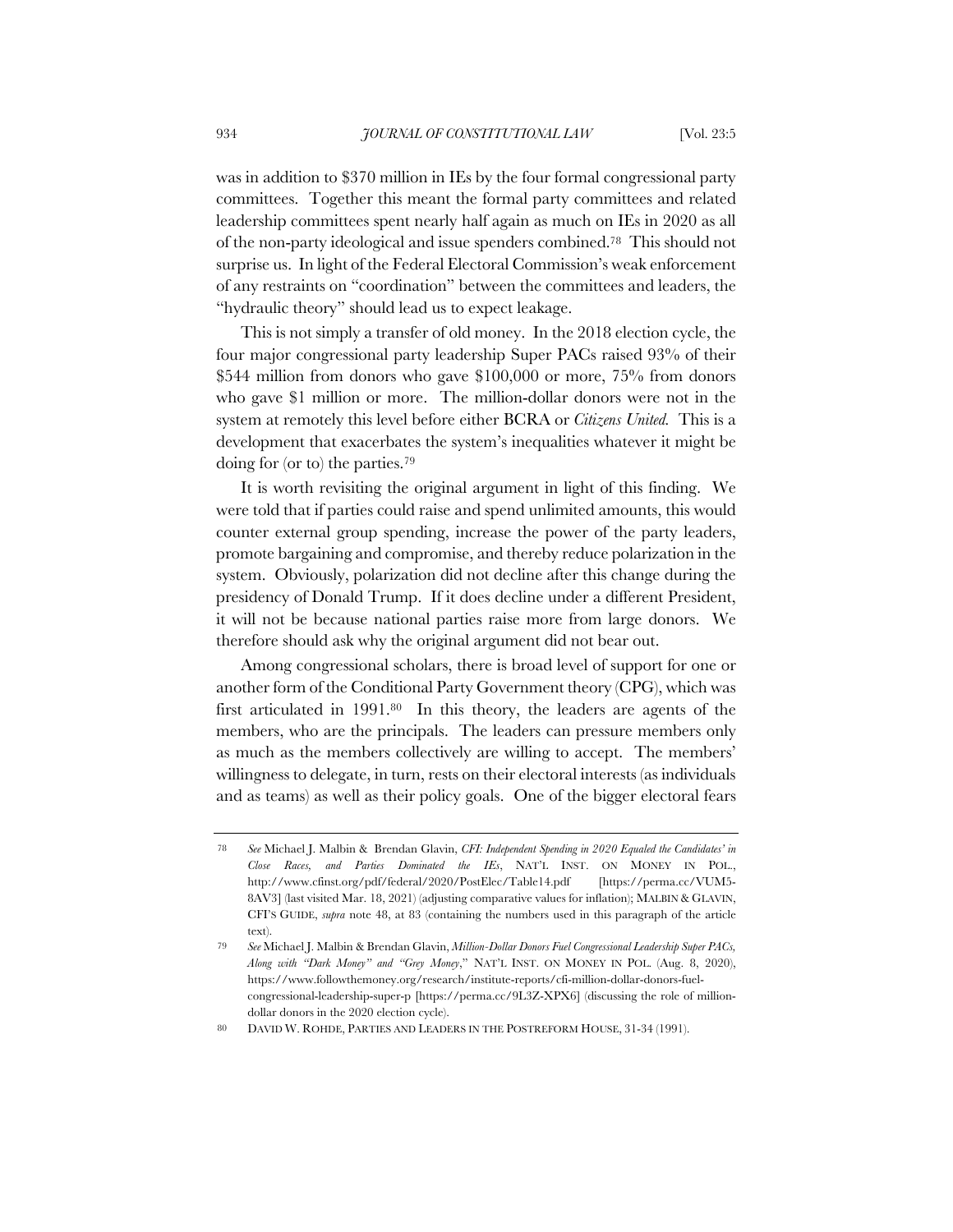incumbents have expressed in recent years has not been about home-grown opposition. The fear is about national organizations bankrolling their opponents, or nationally-funded IEs parachuting into their districts at the last minute when they have little time to react. In the current campaign finance environment, these members have to stockpile extra money in their campaign committees "just in case," or they must depend on their parties' IEs to counter the ones helping their opponents. That is, they rely on national parties to counter the national forces they fear might come against them. They put up with a system that has them spending hours doing "call time" to turn "party dues" money over to the congressional campaign committees as an insurance policy for themselves or their vulnerable colleagues against potential IEs from the other side's national parties and interest group allies.

One interesting book on the nationalization of politics is Daniel Hopkins' *The Increasingly United States*.81 Hopkins offers compelling documentation of how state and local politics have come to be influenced (if not dominated) by nationalizing forces and interests. This has had profound consequences for the government:

[L]egislators have little incentive to bargain for benefits targeted to their constituents. Rather than asking, "How will this particular bill affect my district?" legislators in a nationalized polity come to ask, "Is my party for or against this bill?" That makes coalition building more difficult, as legislators all evaluate proposed legislation through the same partisan lens.82

If the underlying institutional problem stems from the presence of two nationalized teams fighting for domination, that problem will not be resolved by giving heavier weapons to national party leaders so they can beat back the nationalized ideological factions. The presence of two distinct and mostly unified teams runs counter to promoting a multiplicity of factions. Rather than serving the deliberative goal Madison sought by emphasizing the national over the local, it seems today to be having the opposite effect. The desire to defeat an all-consuming opponent in a one-on-one contest leaves little room for creative, substantive, or effective deliberation. It is important

<sup>81</sup> DANIEL J. HOPKINS, THE INCREASINGLY UNITED STATES: HOW AND WHY AMERICAN POLITICAL BEHAVIOR NATIONALIZED (2018). *See also* Joel Sievert & Seth C. McKee, *Nationalization in U.S. Senate and Gubernatorial Elections*, 47(5) AM. POL. RES. 1055 (2019) (discussing the impact of increasingly nationalized elections); Joshua N. Zingher & Jesse Richman, *Polarization and the Nationalization of State Legislative Elections*, 47(5) AM. POL. RES. 1036 (2019) (discussing the nationalization and polarization of political parties); Tom Davis, *All Politics Is No Longer Local*, *in* THE PARTISAN DIVIDE: CONGRESS IN CRISIS 95-146 (2014) (offering a former member of Congress's interesting take on the subject).

<sup>82</sup> HOPKINS, *supra* note 81, at 7.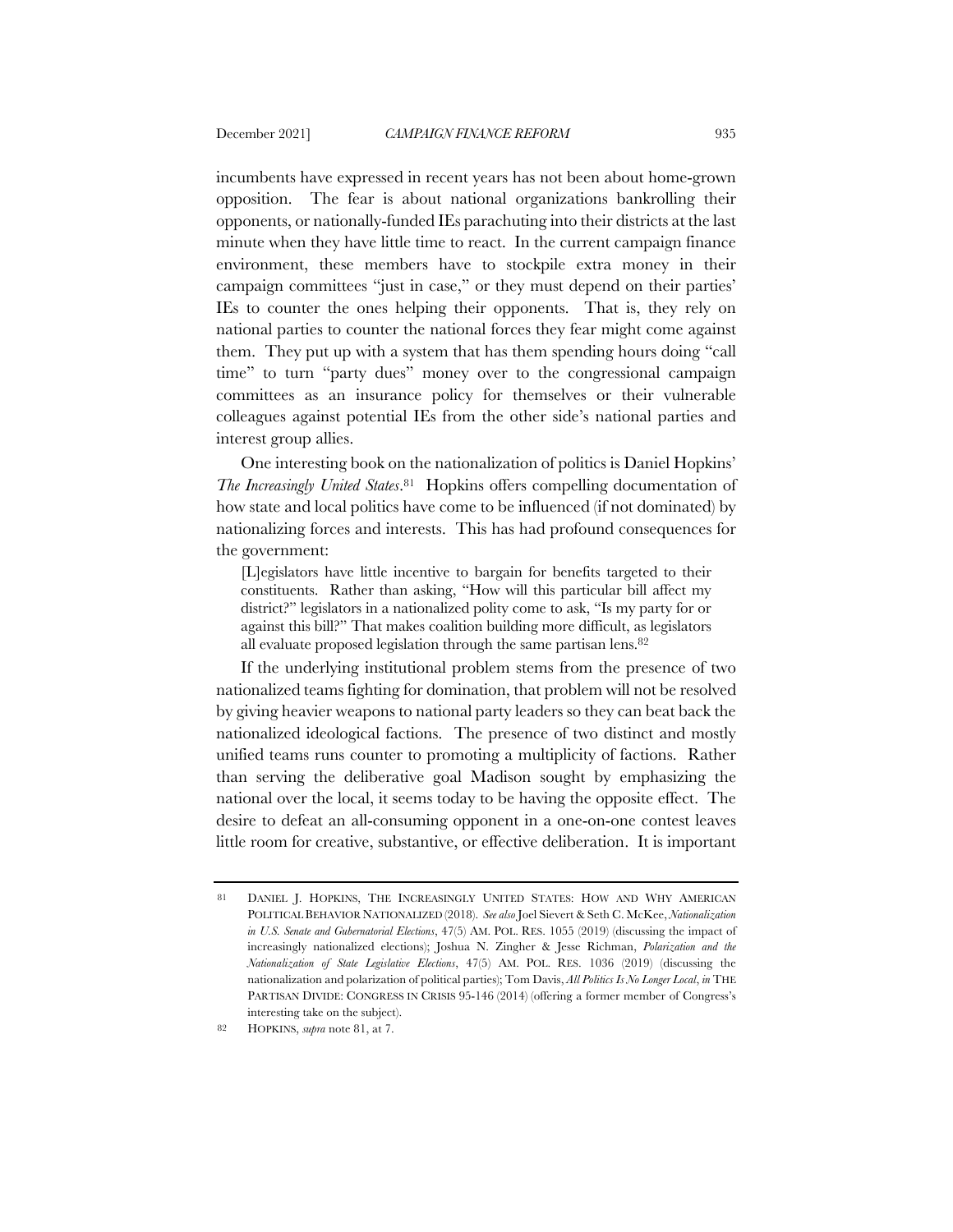to emphasize that this is not a criticism of party organizations *per se.* It is a criticism against relying on *national* parties and their leaders in the expectation that this will change the underlying dynamic. While there can be a case to be made in favor of strengthening state and local party organizations, 83 relying on unlimited contributions to national parties would do little to weaken polarization, or strengthen deliberation, or address pluralism's biases.

# III. ADDRESSING THE LIMITS OF PLURALISM IN A MADISONIAN FRAMEWORK

Earlier, this article described the "mobilization of bias" as a concern organically connected with a democratic republic's complexity. In this author's view, accepting the benefits of complexity should go together with helping to ameliorate its costs. Doing do so would call for an effort not only to extend the sphere, as the Framers did, but to deepen it through participation.

## *A. Why Limits Do Not Address the Issue*

One way campaign finance reformers have tried to address this concern is by regulating how much a person can give or spend in politics. This has run up against major constitutional, definitional, and practical barriers. The constitutional barriers are best known but only the first. FECA in 1974 imposed mandatory limits on both spending and contributions. The Supreme Court rejected mandatory limits on candidate spending and IEs in *Buckley v. Valeo* (1976).84 It accepted contribution limits, but only in the name of deterring corruption or the appearance of corruption. The *Buckley* Court explicitly rejected the pursuit of equality as a permissible justification for limits—a position the Court reaffirmed in 2010 and 2014.85

As a response to these judicial decisions, some have urged amending the Constitution. However, even aside from the long political odds, there is a

84 Buckley v. Valeo, 424 U.S. at 1.

<sup>83</sup> *See, e.g.*, Ian Vandewalker & Daniel I. Weiner, *Stronger Parties, Stronger Democracy: Rethinking Reform*, BRENNAN CTR. FOR JUST. (2015); Raymond J. La Raja & Jonathan Rauch, *The State of State Parties—and How Strengthening Them Can Help Improve Our Politics,* BROOKINGS INST. (2016). *See also* Danial Stid, *Could Stronger Parties Be Part of the Solution?*, THE ART OF THE ASS'N (July 5, 2020), https://www.theartofassociation.org/blog/could-stronger-parties-be-part-of-the-solution [https://perma.cc/Q39T-WCYH].

<sup>85</sup> *See* Citizens United v. Fed. Election Comm'n*,* 558 U.S. 310 (2010); McCutcheon v. Fed. Election Comm'n, 572 U.S. 185 (2014).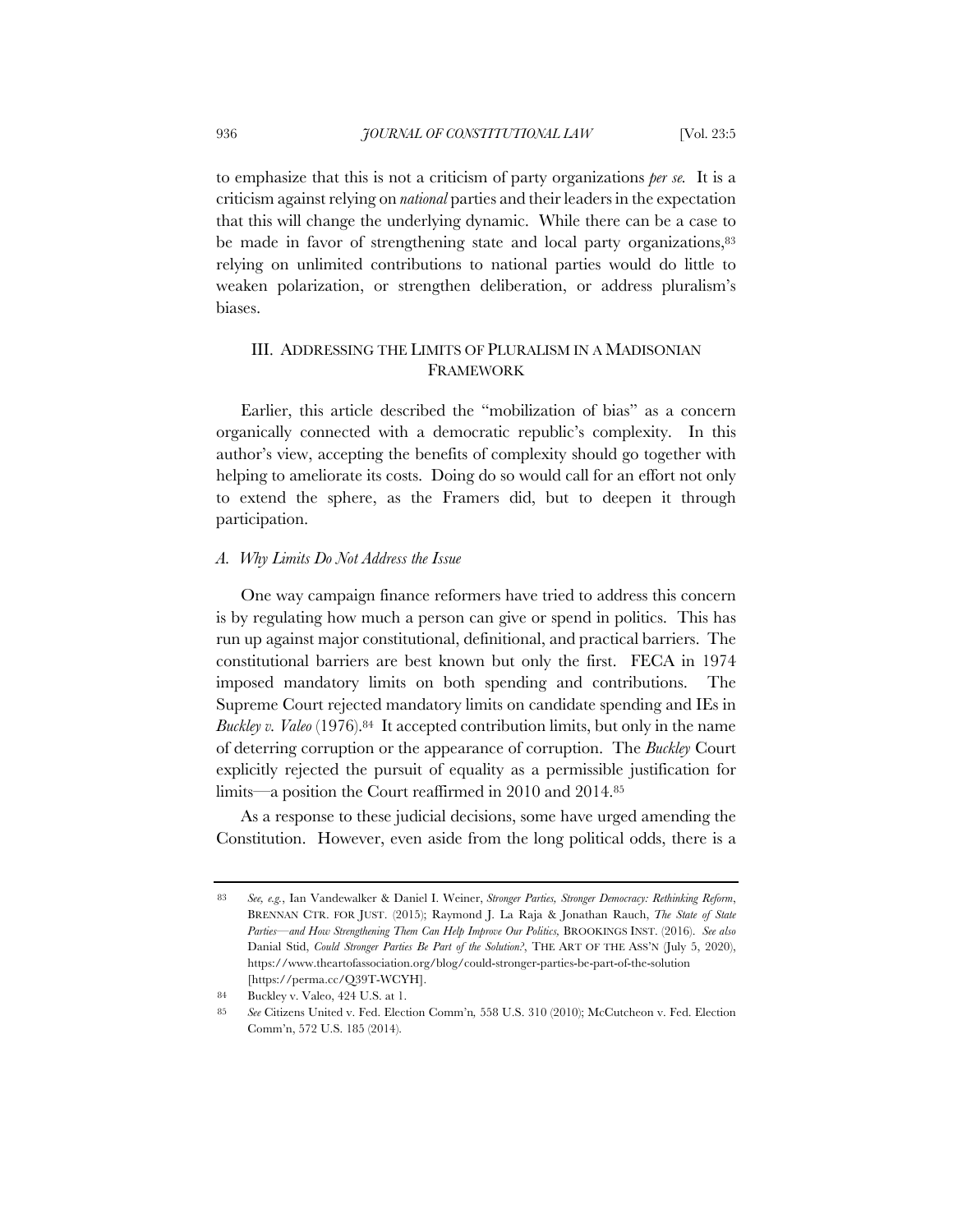serious question whether an amendment, if adopted, would accomplish this goal. Even though regulations can have an important role to play in deterring corruption—including contribution limits, full disclosure for "dark money," and enforcing a true independence between spenders and candidates or parties—the regulation of independent spending and megadonors is not likely to affect the structural conditions behind the phrase "mobilization of bias." For one thing, the line between political and issue speech is too permeable to prevent wealthy and highly motivated financiers from paying for issue ads and other activities that affect elections.<sup>86</sup> More importantly, the solution would do nothing to bring new players into the process. There is more to be gained (to borrow another of Schattschneider's ideas) by expanding the field. Moreover, this can be done within current constitutional law.87

Of course, there is a good reason why most candidates and political organizations rely on donors who write large checks. Raising funds takes organization, serious seed money, and a precious part of one's time. As a result, candidates and others typically go where they think the money will be. They engage in what Schlozman, Verba, and Brady called "rational prospecting."88 They do so, as the bank robber Willie Sutton once said: "Because that's where the money is."89 But what is rational can change if either the costs or benefits of seeking small contributions change.90 Technology has made it feasible to raise large amounts over the Internet without the candidate having to invest personal time. ActBlue has developed a platform that has lowered the transaction costs for Democratic donors and recipients. WinRed is a new platform whose goal is to accomplish the same for Republicans. While it has taken time, ActBlue's success is shown by the fact that more money to candidates and liberal causes passed across its platform in 2018 than all of the independent expenditures on both sides of

<sup>86</sup> *Cf.* RICHARD L. HASEN, PLUTOCRATS UNITED: CAMPAIGN MONEY, THE SUPREME COURT, AND THE DISTORTION OF AMERICAN ELECTIONS 166-68 (2016) (where Hasen argues that an amendment inevitably will be too narrow, too broad, or too vague, doing "nothing to set boundaries on court interpretation or judicial expression.").

<sup>87</sup> *See* Ariz. Free Enter. Club's Freedom Club PAC v. Bennett, 564 U.S. 721 (2011) (reaffirming the constitutionality of public campaign financing while overturning one aspect of Arizona's public financing law).

<sup>88</sup> SCHLOZMAN, VERBA & BRADY, THE UNHEAVENLY CHORUS*, supra* note 21, at 459-79.

<sup>89</sup> *Willie Sutton,* FBI, https://www.fbi.gov/history/famous-cases/willie-sutton [https://perma.cc/E2YX-F8]]] (last visited Mar. 19, 2020).

<sup>90</sup> Michael J. Malbin, *Small Donors: Incentives, Economies of Scale, and Effects,* 11(3) THE FORUM: J. APPLIED RES. CONTEMP. POL. 385 (2013).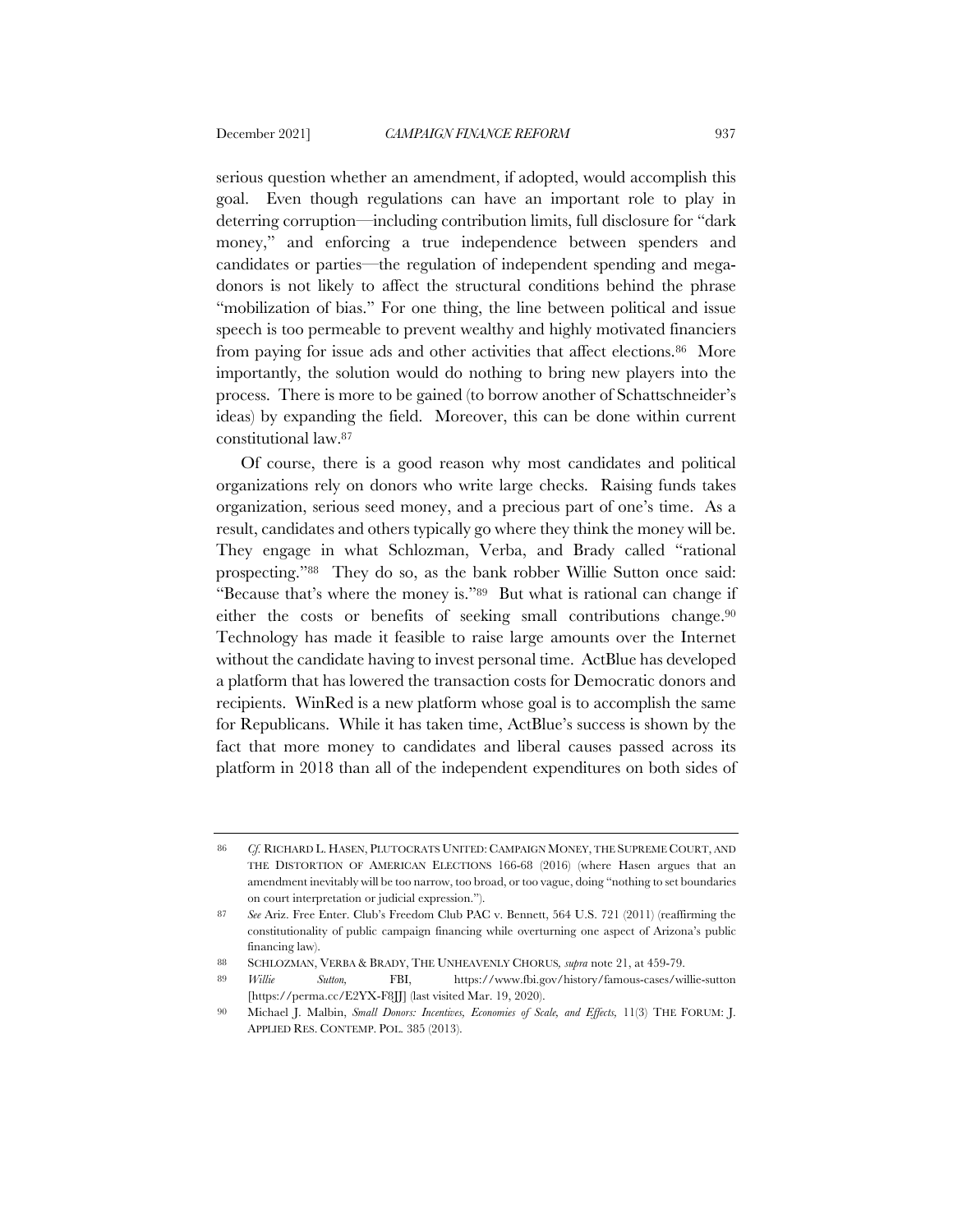the aisle combined.91 Technology has lowered the organizational and financial cost of fundraising; candidates, causes, and donors have responded. Nevertheless, most congressional candidates *still* get most of their money from that small part of the individual and interest group population that can afford to write checks of \$1,000 or more; an overwhelmingly large percentage of the public continues to give nothing.92

# *B. Small-Donor Proposals, Critique, and Response*

One policy response has been to invest public money into making it more worthwhile for candidates to reach out to small donors. Two approaches have gained attention in recent years. New York City has had a matching fund system in place for more than thirty years, with more generous matching rates over time. In the most recent citywide elections of 2017, the city was giving six dollars in public matching funds for each of the first \$175 a candidate raised from each donor. (The rates were increased in 2018.) Research by this author and colleagues has shown clearly that the city's system has (1) increased the participating candidates' reliance on small donors, (2) increased the number of small donors, and (3) created a more economically and racially diverse donor pool.93 Other local jurisdictions have imitated this approach.<sup>94</sup>

The city of Seattle, Washington, has gone beyond matching with the world's first-ever voucher system. This kind of approach has stirred interest among scholars for some time.95 Under it, Seattle takes the initiative of giving

<sup>91</sup> *Compare* Emily Dong & Dave Stern, *Q4 2018: Closing a Historic Cycle*, ACTBLUE BLOG (Jan. 8, 2019), https://blog.actblue.com/2019/01/08/q4-2018-closing-a-historic-cycle/ [https://perma.cc/YWX8-YQ4M] *with* MALBIN & GLAVIN, CFI'S GUIDE, *supra* note 48, at 80.

<sup>92</sup> MALBIN & GLAVIN, CFI'S GUIDE*, supra* note 48, at 13-15, 64-65*.*

<sup>93</sup> Michael J. Malbin & Michael Parrott, *Small Donor Empowerment Depends on the Details: Comparing Matching Fund Programs in New York and Los Angeles*, 15(2) THE FORUM: J. APPLIED RES. CONTEMP. POL. 219 (2017); *see also* Michael J. Malbin, Peter W. Brusoe & Brendan Glavin; *Small Donors, Big Democracy: New York City's Matching Funds as a Model for the Nation and States*, 11(1) ELECTION L. J. 3 (2012) (analyzing New York City's small donor incentive policy).

<sup>94</sup> MICHAEL J. MALBIN, CITIZEN FUNDING FOR ELECTIONS: WHAT DO WE KNOW? WHAT ARE THE EFFECTS? WHAT ARE THE OPTIONS? 1 (2015), http://www.cfinst.org/pdf/booksreports/CFI\_CitizenFundingforElections.pdf [https://perma.cc/47F9-2YU5].

<sup>95</sup> *See* DAVID W. ADAMANY & GEORGE E. AGREE, POLITICAL MONEY: A STRATEGY FOR CAMPAIGN FINANCING IN AMERICA 189-201 (1975) (discussing the voucher plan of public financing); Edward M. Foley, *Equal-Dollars-Per-Voter: A Constitutional Principle of Campaign Finance,* 94 COLUM. L. REV. 1204 (1994) (proposing an equal-dollars-per-voter closed system of public financing); Richard L. Hasen, *Clipping Coupons for Democracy: An Egalitarian/Public Choice Defense of Campaign Finance Vouchers*, 84 CALIF. L. REV. 1 (1996) (calling for campaign finance reform through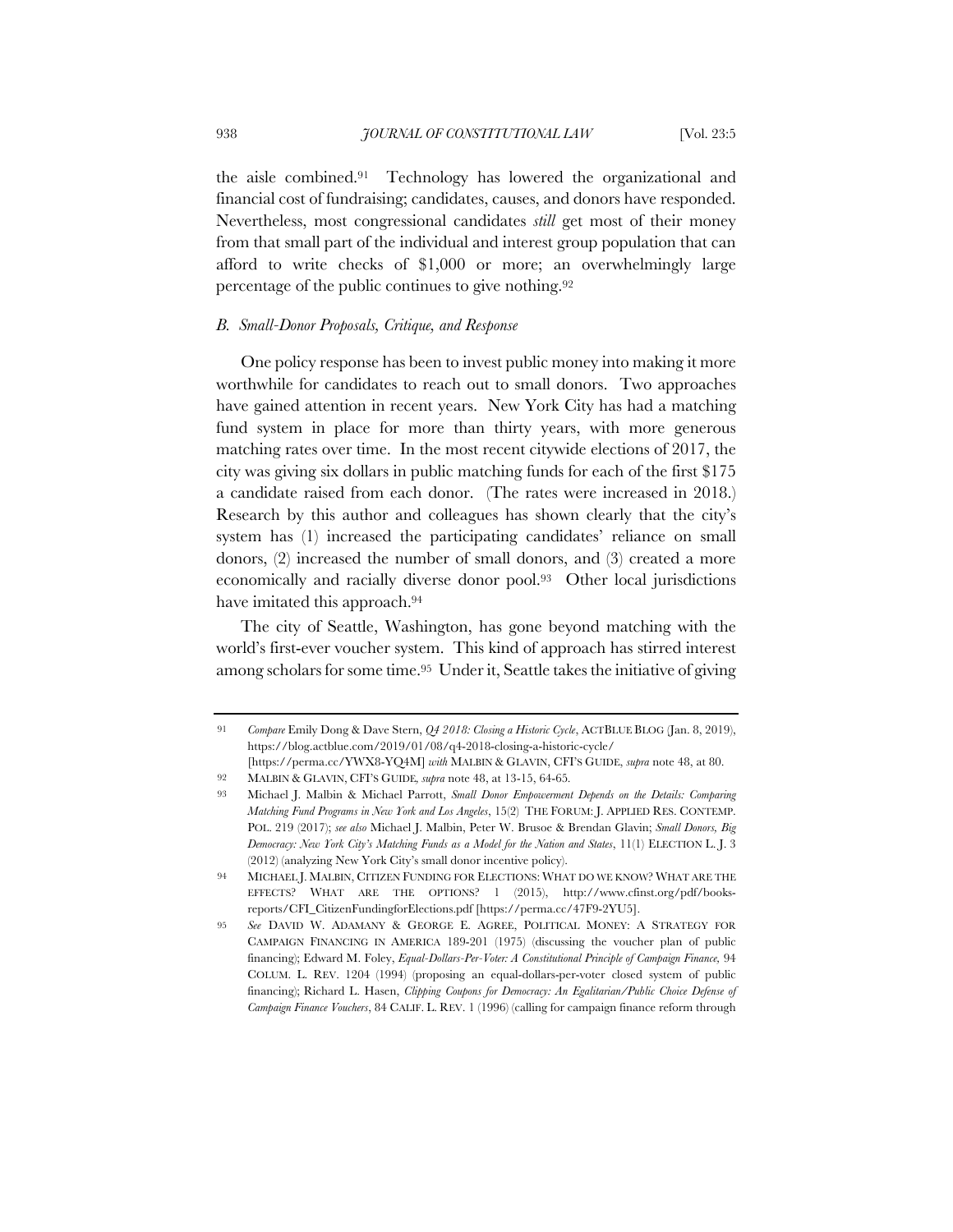each eligible donor four \$25-vouchers which potential donors may then give to the candidate(s) of their choice. (Some of the academic authors would also allow vouchers to be given to parties or PACs.)96 To keep the program affordable, there is a budget cap on the number of vouchers that may be redeemed in an election. Seattle's initial results seem promising. Studies by Brian McCabe and Jennifer Heerwig of the program's first election in 2017 found that voucher users were less likely to have high incomes and more likely to come from poor neighborhoods than cash donors.<sup>97</sup> These results were similar to New York City's. In Seattle's next set of elections, in 2019, the same authors divided the cash donors and found that while voucher users were slightly more representative than cash donors who gave more than \$25, they were slightly less so than donors who gave \$25 or less.98 While there is much more to be learned about long-term effects of vouchers, both programs bring a more diverse set of donors into the system. In other words, they begin to address one of pluralism's key flaws.

But that success does not automatically mean the models should be applied to national elections, without modification. A bill passed by the U.S. House of Representatives in 2019 would have done that by adopting matching funds and tax credits, along with an experimental voucher program, in federal elections.99 However, "scaling up" to the federal level raises serious questions. From the perspective of this article, the most serious criticism has been whether multiplying the value of small donors would promote ideological extremism, further undermining deliberation. The essence of the argument rests on two claims. The first is that small donors are themselves ideologically more extreme than large donors. The second is that small donors favor and help elect candidates who are ideologically more extreme than their cohorts. These claims have been put forward most forcefully by Richard Pildes,100 who in turn relies on research to be referenced below. Concerning donors, there have been three separate lines

an egalitarian voucher program); BRUCE ACKERMAN & IAN AYRES, VOTING WITH DOLLARS: A NEW PARADIGM FOR CAMPAIGN FINANCE (2002) (suggesting a "Patriot card" system whereby each voter may support their favorite candidate or political committee with "'patriot dollars'").

<sup>96</sup> *See, e.g.*, ACKERMAN & AYRES, *supra* note 95, at 201; HASEN, PLUTOCRATS UNITED, *supra* note 86, at 89.

<sup>97</sup> Brian J. McCabe & Jennifer A. Heerwig, *Diversifying the Donor Pool: How Did Seattle's Democracy Voucher Program Reshape Participation in Municipal Campaign Finance?*, 18 ELECTION L. J. 323, 332-33 (2019).

<sup>98</sup> JENNIFER A. HEERWIG & BRIAN J. MCCABE, BUILDING A MORE DIVERSE DONOR COALITION 5-6 (2020).

<sup>99</sup> S. 1, 116th Cong. § 5101 (as received by Senate, Mar. 12, 2019).

<sup>100</sup> Richard H. Pildes, *Participation and Polarization*, 22(2) U. PA. J. CONST. L. 341 (2020); Richard H. Pildes, *Small-Donor-Based Campaign-Finance Reform and Political Polarization*, 129 YALE L.J.F. 149 (2019).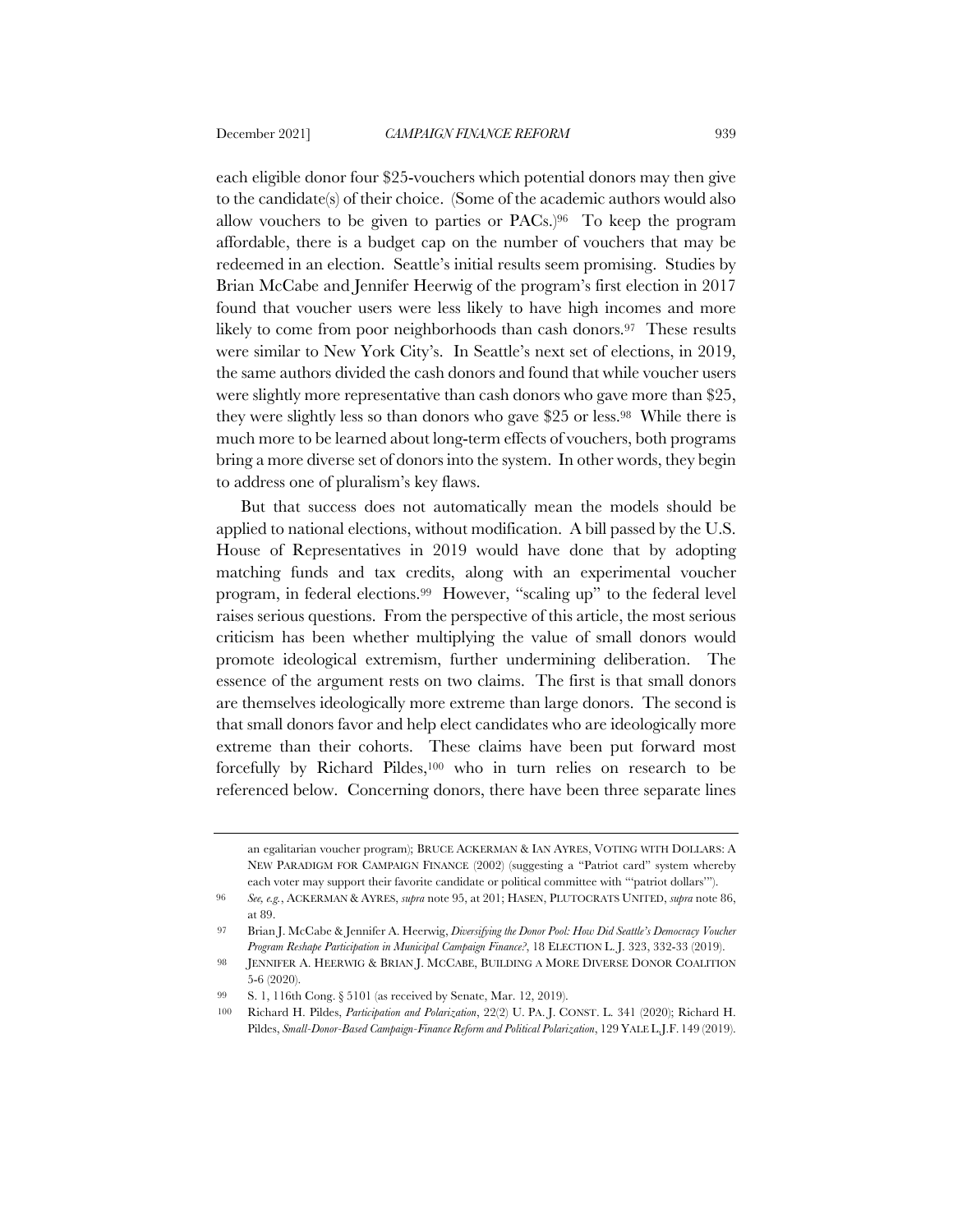of scholarly research the weight of which, I would argue, does *not* support there being an ideological difference between individual donors who give small and large contributions.

- Most scholars who have written about federal donors have not had access to donors who give a candidate \$200 or less because of federal disclosure rules. As a result, they have unable to talk about small donors. Michael Barber, for example, found that individual donors tend to be more ideological than such organizational donors as PACs or parties, but this applies to all individual donors and does not speak at all to the ideology of independent spenders.101 The finding for donors is not controversial but also not useful for the issue at hand.
- A few studies have been able to compare small and large donors. Of these:
	- o The two that raise the fewest methodological questions find no ideological difference between individuals who give large and small contributions.102
	- o One study did find a difference that ran contrary to the claimed expectations. In a survey-based study of donors to candidates in *state* elections, the authors (who included this author) found small donors on almost all issues and in their ideological positioning to be *less* extreme than large donors, falling somewhere between the large donors and general public.103 However, one should feel hesitant about concluding too much from this because the state-based survey is more than ten years old and

<sup>101</sup> Michael J. Barber, *Ideological Donors, Contribution Limits, and the Polarization of American Legislatures*, 78(1) J. POLS. 296 (2016). Note that the comparison being made is between PAC and individual contributors. Most PAC *contributions* come from corporate or trade association PACs, which tend to seek access to incumbents. However, other prominent, non-individual actors—most importantly independent spending organizations—are more likely to be issue groups, ideological organizations, or partisan surrogates.

<sup>102</sup> DAVID B. MAGLEBY, JAY GOODLIFFE & JOSEPH A. OLSEN, WHO DONATES IN CAMPAIGNS? THE IMPORTANCE OF MESSAGE, MESSENGER, MEDIUM, AND STRUCTURE 193-95, 353 (2018); Zachary Albert & Raymond J. La Raja found that small and large donors "share similar levels of ideological extremism" in their working paper, *Small Dollar Donors and the Evolving Democratic Party* (Jan. 15, 2020) (on file with the American Political Science Association, https://doi.org/10.33774/apsa-2020-9rnkd [https://perma.cc/Q98M-8PA8]).

<sup>103</sup> Wesley Y. Joe et al., *Do Small Donors Improve Representation? Some Answers from Recent Gubernatorial and State Legislative Elections*, CAMPAIGN FIN. INST. (2008), http://www.cfinst.org/pdf/booksreports/APSA\_2008\_SmallDonors.pdf [https://perma.cc/V926-KFYR].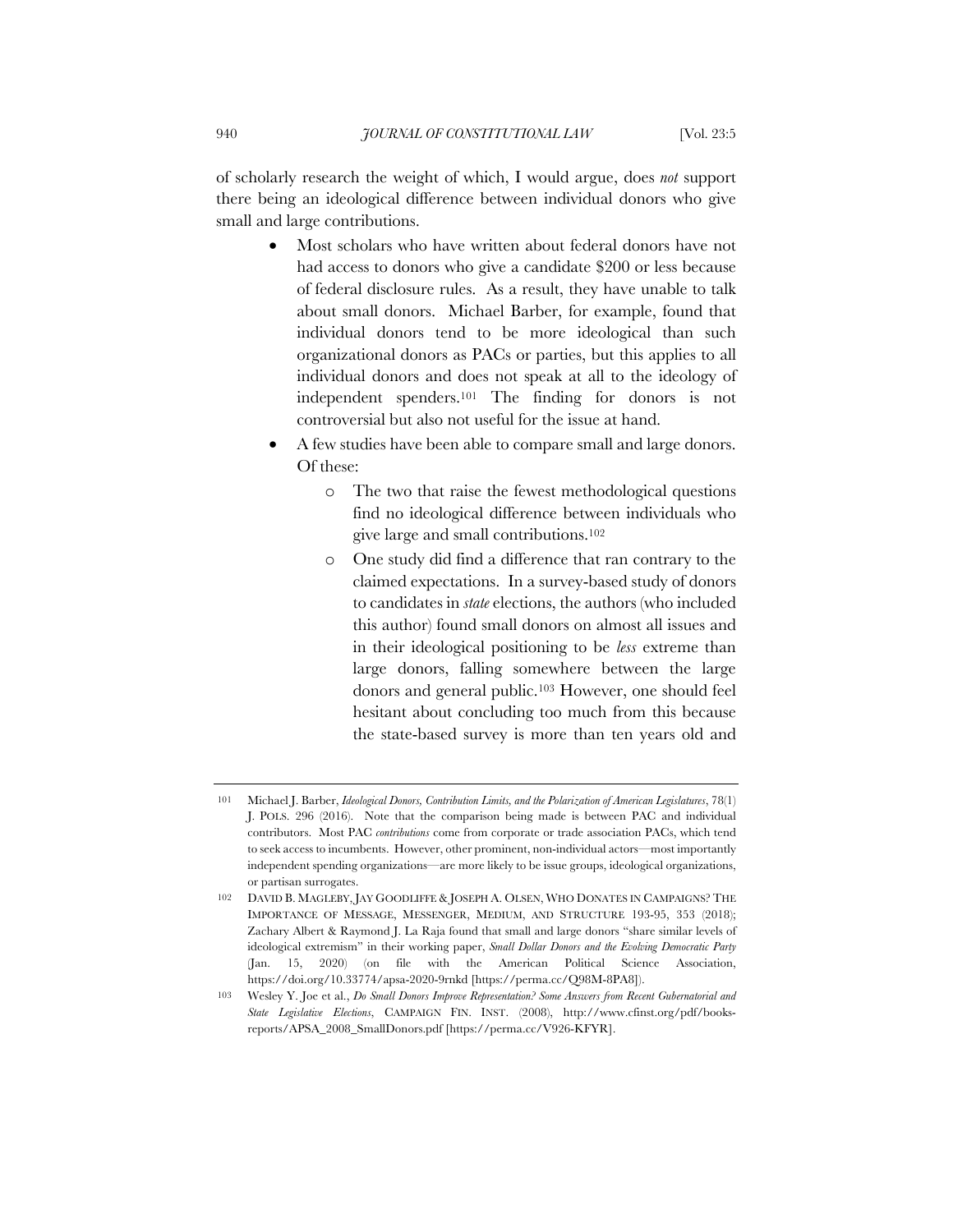therefore not likely to reflect small donors in federal elections today.

With respect to candidates, one published study found that small donors gave to more ideologically extreme candidates than large donors, but that study was based on a quirky definition that called anyone who gave \$1,500 or less a small donor. Even in this study, there is only a slight visible difference in the general ideological patterns for donors who gave less than \$1,500 and those donors who were among the country's top 0.01% in their income.104

Aside from this study one mostly sees anecdotes. It is certainly fair to point out that some well-known progressive Democrats and conservative Republicans received a lot of small-donor money. But so have many others; the generalization does not hold up when the full list of recipients is considered. In 2013, this author published the following, based on the elections of 2012. The analysis was limited to winners to allow one to consider their subsequent ideological positioning on congressional roll call votes.

Fifty-two Democratic candidates and 24 Republicans raised \$250,000 or more from small donors in 2012 . . . . [A]lmost exactly half [of the ones elected] had liberalism (or conservatism) scores above the median for all members of their own party and the other half fell below their full party's midpoint. That is, the top 5% of all incumbents in small-donor receipts (i.e., the 28 incumbents above \$250,000) were randomly distributed within their own parties ideologically. The parties may be polarized for many reasons, but these incumbents were no different in their policy positions from their large-donor-funded cohorts.105

This admittedly was not a sophisticated multi-variate study with controls and therefore is not decisive empirically. However, it is better than a few anecdotes and helps us return to a point that ran through the earlier discussion of nationalized politics.

<sup>104</sup> Adam Bonica et al., *Why Hasn't Democracy Slowed Rising Inequality?* 27(3) J. ECON. PERSPS. 103, 115 (2013).

<sup>105</sup> Malbin, *Small Donors*, *supra* note 90, at 396-97. Ian Vandewalker reached a similar conclusion in 2021: "Pildes provides a list of nine representatives who raised most of their money from small donors [in 2020], but the list does not show a correlation between small donors and extremism. According to DW-NOMINATE, a commonly used metric of ideology that political scientists use to show how similar legislators' roll-call voting records are to each other, most of these nine members are closer to the ideological center than the median member of their party." Ian Vandewalker, *How to Change the Incentives for Both Politicians and Donors*, BRENNAN CTR. JUST. (Feb. 4, 2021), https://www.brennancenter.org/our-work/analysis-opinion/how-change-incentivesboth-politicians-and-donors [https://perma.cc/325G-FS6Y].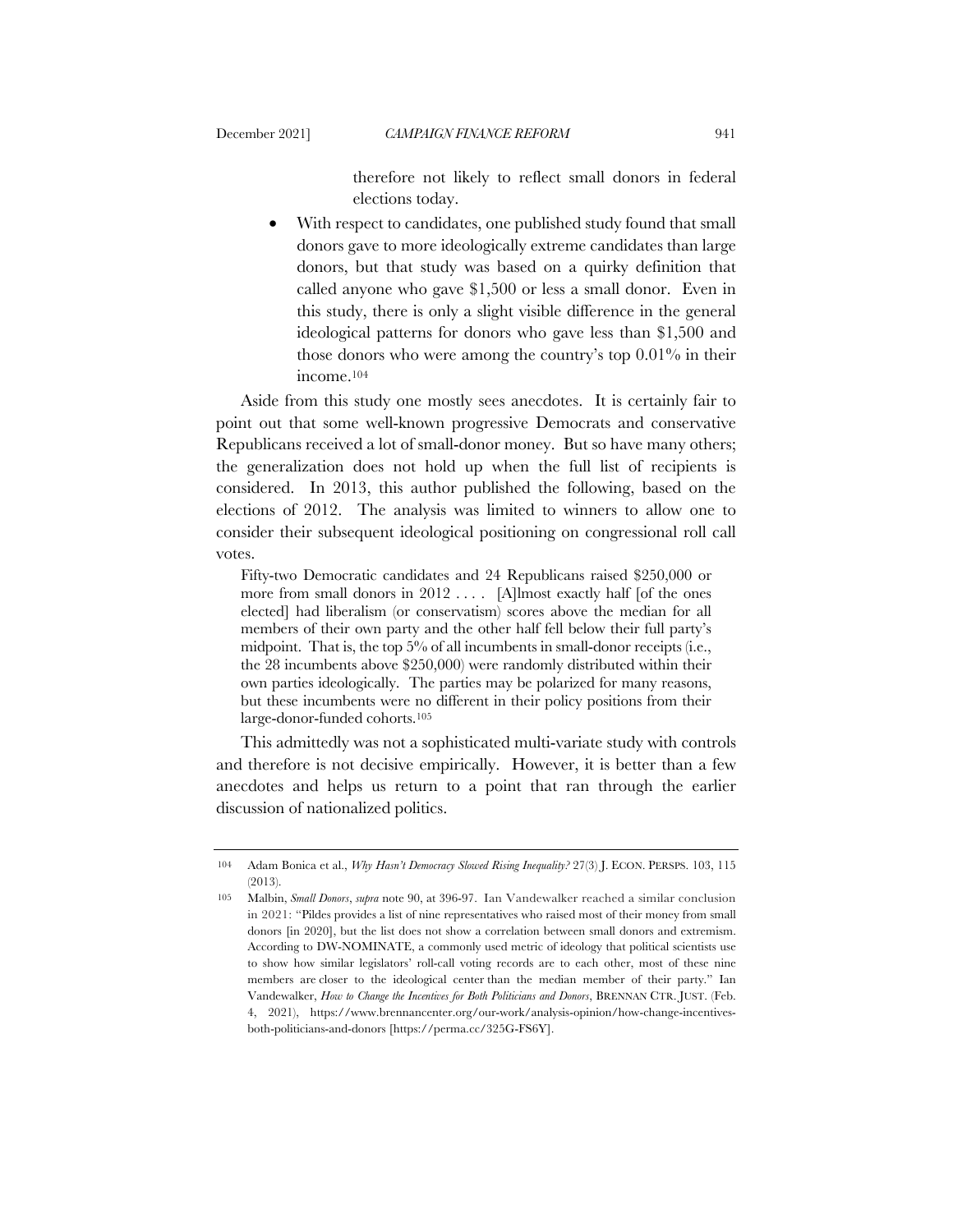One reason small donors seem not to track ideological differences within the parties is that polarization and partisan animosity are not simply about ideology or policy. Frances Lee's work, cited earlier, shows that when the parties in Congress divide into rigid camps, the specific issues between them often have little to do with ideology. Inattentive voters, we know from the work of David Broockman, may have strongly felt policy views without their issue positions being consistently liberal or conservative.106 At the elite level, however, the members of Congress and their supportive interest groups behave more like two national teams battling for control of the government.107 The teams indeed have different centers of gravity on policy and those distances have widened. Nevertheless, partisan polarization is not the same thing as ideological distance. Republican members of Congress remained distant from the Democrats even when they changed their policy positioning under President Trump. Members of Congress support strong party leaders because they want to be part of a winning team. They care what the team stands for, but they also care about being in the majority so they can turn what they stand for into policy.

And so it is with many of the individual donors who currently give to federal candidates, including small donors. We have already noted how successful ActBlue has been at facilitating contributions for Democratic candidates and progressive organizations. According to its website, contributions raised through ActBlue doubled from \$335 million in the 2014 election cycle to \$782 million in 2016, doubled again to \$1.7 billion in 2018, and then nearly tripled to \$4.8 billion in 2020. Most of the 2020 money is classified by ActBlue as having come from "small donors," though its definitions are not clear and may not be comparable to the ones used elsewhere in this article.108 Importantly for our purposes, ActBlue's donors (including small donors) gave to candidates at some distance from where they live, and many gave to candidates in competitive races at the heart of the battle for national party control. Unlike the local donors at house parties or rallies, they may know little about the candidates before their first contributions other than what they can read on a website, along with the

<sup>106</sup> David E. Broockman, *Approaches to Studying Policy Representation*, 41(1) LEGIS. STUD. Q. 181 (2016).

<sup>107</sup> *See* LEE, *supra* notes 70-71.

<sup>108</sup> *See* Emily Dong & Dave Stern, *Q4 2018: Closing a Historic Cycle*, ACTBLUE BLOG, (Jan. 8, 2019), https://blog.actblue.com/2019/01/08/q4-2018-closing-a-historic-cycle/ [https://perma.cc/XBW5-TQWY] (discussing the 2018 election cycle fundraising numbers); Sarah Potter, *2020 Election Cycle Recap*, ACTBLUE BLOG, https://blog.actblue.com/2020/12/03/2020-election-cycle-recap/ [https://perma.cc/A4QC-YL7D] (last visited May 3, 2021).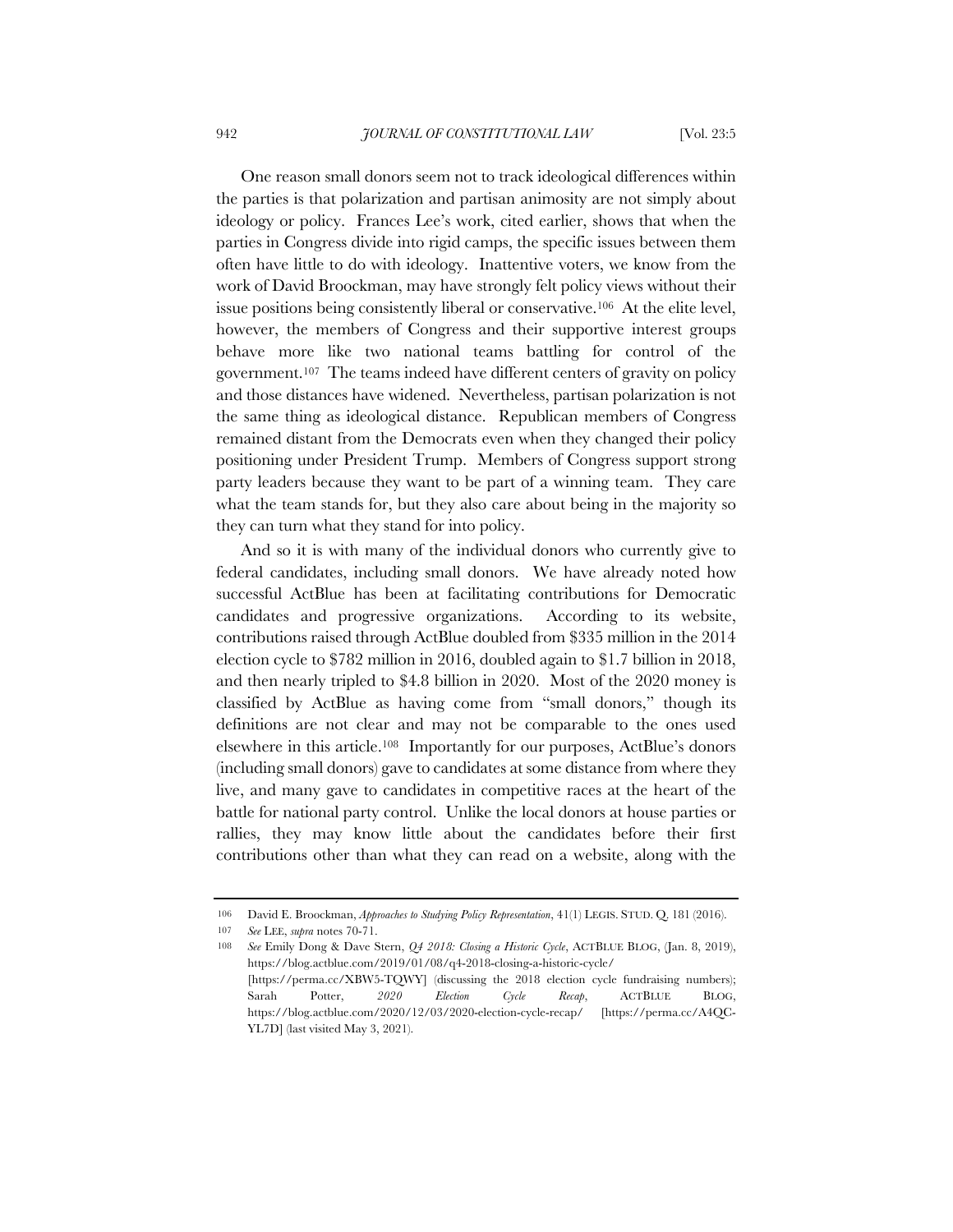crucial fact that the candidates are touted as being in competitive races. The candidates' messages undoubtedly matter to them, but they were *not* drawn to the polar extremes when choosing among the candidates on Team Blue. The main goal was to win a majority for the team. In 2018, as in past years, ActBlue's donors supported moderate Democrats in swing districts just as they supported progressives in districts safe for their party.

What ActBlue and WinRed do is not so much to underwrite ideological extremism or purity *within* the parties. Rather, the platforms are two of the many powerful forces paving the paths of nationalization in American politics. To the extent that nationalization equates with polarization, it has been about the divisions *between* two teams fueled by intense animosity toward the opposition109 more than by purely ideological or issue differences among fellow partisans. This is not a criticism of the contribution platforms. We part with some critics in that we see much to favor in the technology that enables small donors. Nevertheless, we acknowledge the separate question of whether, how much, or under what conditions to multiply these donors' value with public funds, especially in national elections. Some critics have questioned using public funds in this way because it is likely to fuel ideological extremism within the two parties. We disagree with that specific concern but raise questions about using public funds without a policy correction to be described below, because without such a correction the funds could help underwrite a further nationalization of the forces that feed the partisan rigidity in Congress today. This is a Congress organized by two hostile parties whose members are willing to give up the time they should use for legislating to raise party dues that, in turn, will be used to weaken legislative committees by making dues-paying the basis for assignments and chairmanships. Those tendencies do not need reinforcement.

One additional and disturbing concern needs to be acknowledged. Providing matching funds for contributions raised nationally offers a profiteering opportunity to ruthless vendors. In March 2021, *The Washington Post* reported that the Olympic Media company raised millions of dollars for conservative candidates, keeping much (or most) of the money it generated for itself or offshoots.110 This was reminiscent of stories written about

<sup>109</sup> *Partisan Antipathy: More Intense, More Personal*, PEW RES. CTR. (Oct. 10, 2019), https://www.peoplepress.org/2019/10/10/partisan-antipathy-more-intense-more-personal/ [https://perma.cc/4L8X-ZHZS].

<sup>110</sup> Meaghan Flynn & Michael Scherer, *Donors Gave a House Candidate More than \$8 Million. A Single Firm Took Nearly Half of It*, WASH. POST (Mar. 2, 2021), https://www.washingtonpost.com/local/mdpolitics/klacik-gop-campaign-donations/2021/03/02/76300fde-7077-11eb-85fae0ccb3660358\_story.html [https://perma.cc/F3UN-CH2T].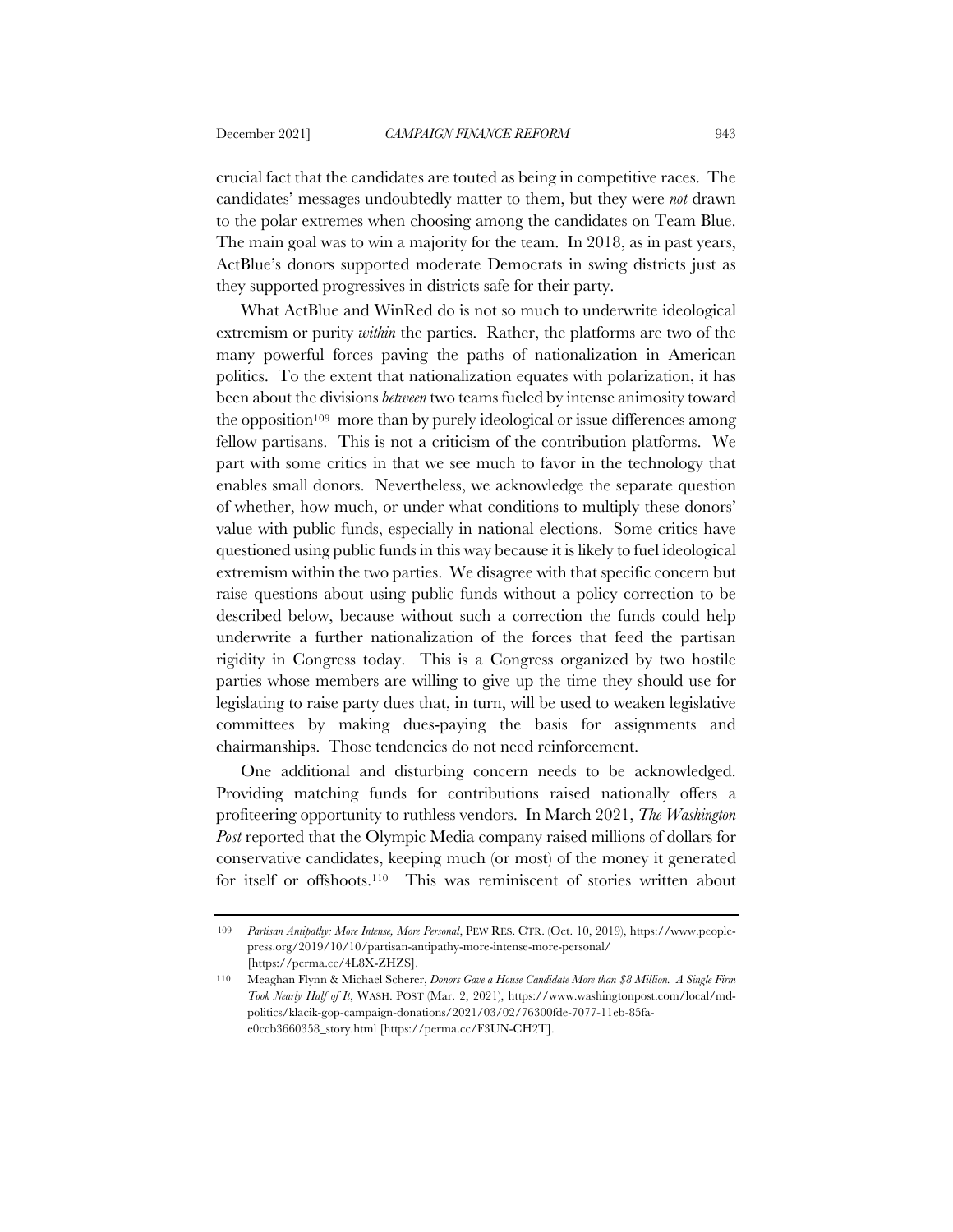conservative fundraiser Richard Viguerie in the 1980s.111 According to records filed with the Federal Election as of early March 2021, two nearly unknown candidates (Kim Klacik of Maryland and Lacy Johnson of Virginia) paid more than \$2.8 million each to Olympic Media to raise money for House campaigns they lost by huge margins in 2020.112 The press accounts suggest these amounts may be only a part of the company's real fees.113 Whatever the final number, this is a business model that relies on the gullibility of ill-informed national donors many of whom are giving small contributions. It is not one that federal matching funds should subsidize.

## *C. Geography as a Counterweight*

Concerns about hyper-partisanship and profiteering may call for careful drafting, but they do not justify turning one's back on the key issue that lends support to small-donor matching funds and vouchers. Pluralism still leaves too many off to the side. So, the question becomes whether one can address pluralism's flaws while also countering, or at least not worsening, the forces that weaken deliberation. One approach would be to put a low enough limit on the maximum amount of public money a candidate may receive. This would restrain the most dangerous concerns about matching funds subsidizing a few extreme outliers. An additional and more promising method for legislative elections is suggested by a recent New York State law. On December 1, 2019, the New York State Commission on Public Campaign Finance Reform recommended a set of proposals that became law on January 1.114 The law was declared an unconstitutional delegation of legislative authority on March 12.115 However, it was quickly reenacted *verbatim* by the legislature and signed by the Governor on April 3, 2020.116

<sup>111</sup> Molly Moore & Tom Sherwood, *PACs Balk at Viguerie Mailing Fees*, WASH. POST (Mar. 22, 1985), https://www.washingtonpost.com/archive/politics/1985/03/22/pacs-balk-at-viguerie-mailingfees/20c470a5-582e-42f7-95de-b958ea635bda/ [https://perma.cc/RHU7-PMZ3].

<sup>112</sup> FED. ELECTION COMM'N, DISBURSEMENTS TO OLYMPIC MEDIA, https://www.fec.gov/data/disbursements/?data\_type=processed&recipient\_name=olympic+me dia [https://perma.cc/KE88-K7X3] (last visited Mar. 8, 2021).

<sup>113</sup> Flynn & Scherer, *supra* note 110.

<sup>114</sup> N.Y. STATE CAMPAIGN FIN. REFORM COMM'N, REPORT TO THE GOVERNOR AND THE LEGISLATURE (Dec. 1, 2019).

<sup>115</sup> Jastrzemski v. Pub. Campaign Fin. & Election Comm'n, 129 N.Y.S. 3d 628 (2020); Hurley v. Pub. Campaign Fin. & Election Comm'n, 129 N.Y.S. 3d 243, 261 (2020).

<sup>116</sup> S. 7508B, Legis. Assemb. § 14-200 (N.Y. 2020) (identical to Assem. B. 9508B). For the dates of significant actions, including passage and the Governor's signature, *see* https://assembly.state.ny.us/leg/?default\_fld=&leg\_video=&bn=S07508&term=2019&Actions=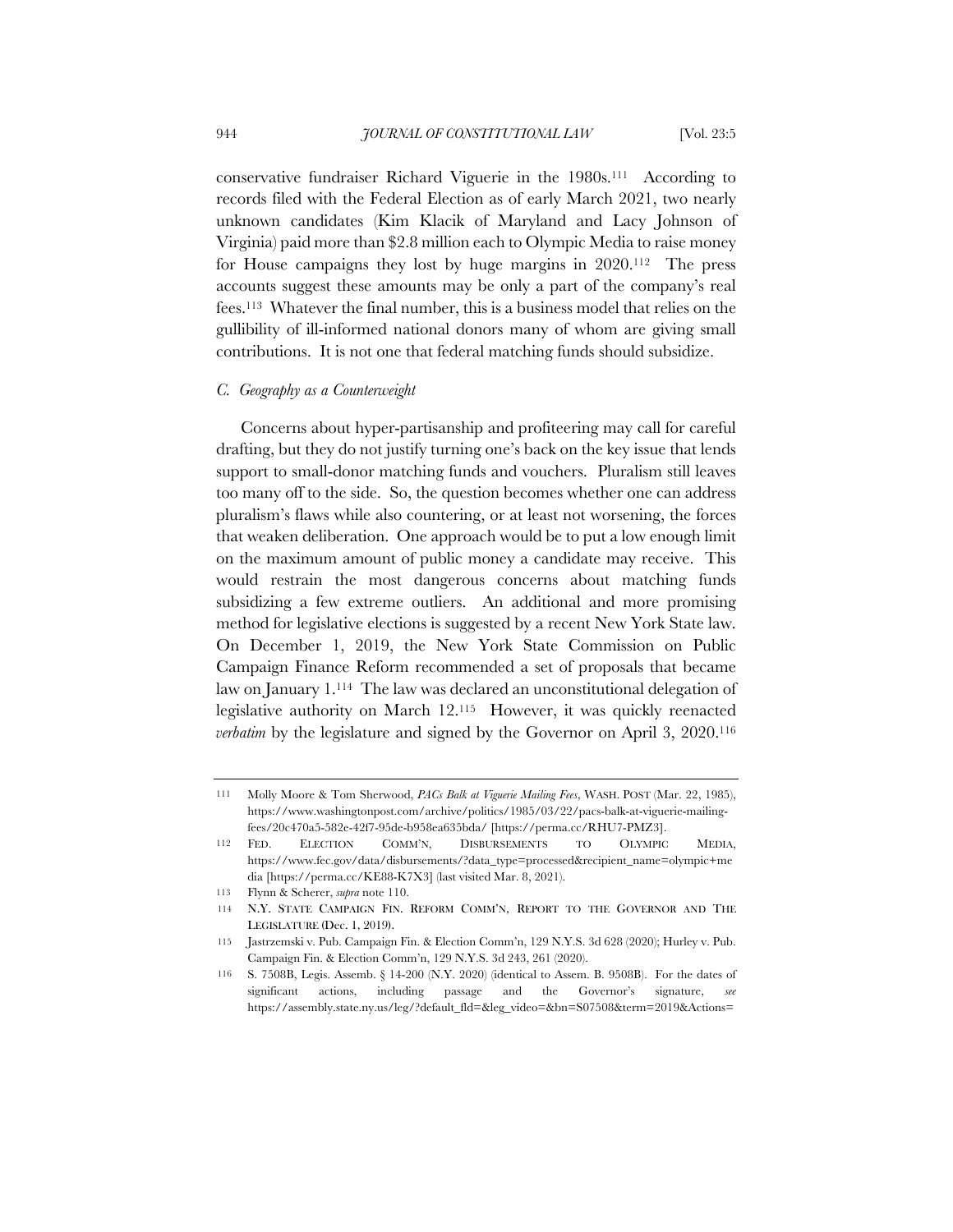While the law's future may depend in part on an unrelated controversy over ballot access for minor parties, the provisions for financing state legislative elections deserve attention. The commission began with a proposal to replicate New York City's public financing program, which had provided a six-to-one matching grant for the first \$175 of any contribution from city residents to participating candidates. (As previously noted, the rates were increased in 2018 for future elections.) The state commission rejected the idea of matching the first \$250 from donors who gave larger amounts, deciding to offer matching only for donors who give a candidate no more than \$250 in the aggregate. It retained a six-to-one match for statewide candidates but made the following departures for legislative candidates.

- First, only contributions from residents of the legislative district the candidate is running to represent will be matched.
- Second, to make up for the lost money to candidates, the commission came up with more generous, tiered rates for donors who give an aggregate of \$250 or less.
	- o The first \$50 will be matched at a twelve-to-one rate;
	- o From \$51 to \$150 will be matched nine-to-one;
	- o From \$151 through \$250 will be matched eight-to-one.
	- o Thus, an eligible contribution of \$250 will be worth \$2,550 of which \$2,300 would be public matching money. (Under the city's six-to-one match for the first \$175, a \$250 contribution was worth \$1,300.)
- The system does not impose spending limits but does cap the amount of public money any one candidate may receive. This is meant not only to protect the public purse but also to prevent a candidate from building up an insuperable margin from matching funds.
- To respond to the concern that it will be hard to raise money in a poor district, the commission made it easier in districts with below-average incomes for the candidates to qualify for the program and start bringing in public funds.

Thus the New York State law is deliberately structured to focus public money on strengthening the ties between candidates and their small-donor *constituents*. It is about making the matching funds into being about something

Y&Text=Y [https://perma.cc/6JYE-3V8N] (last visited Nov. 2, 2021). The appropriate section of the same 2020-21 Budget Act may also be found in Part ZZZ, ch. 58 of New York State's Chapter Laws of 2020.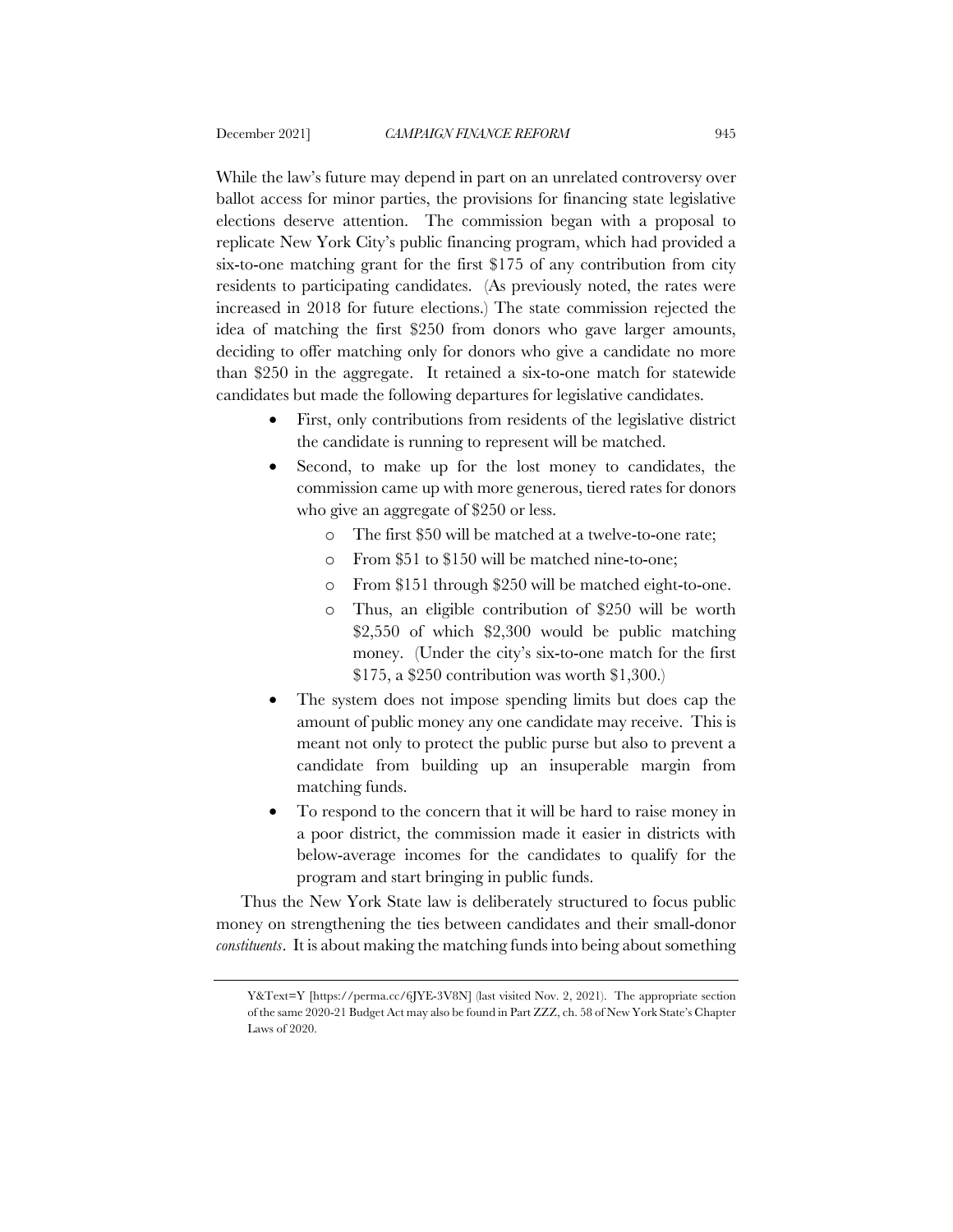more than money. These matching funds can also help the candidates and their campaign organizations build local networks to withstand potential attacks from outside. And it is worth noticing how the law attempts to accomplish this. Previous work critical of contributions from outside of a district tried to reel them in with limits.<sup>117</sup> There is good reason to question the constitutionality of such an approach.118 More fundamentally, it would not do the main job that interests us. As with some of the other limits discussed earlier, geographically-based restrictions would do nothing to bring new participants to the table. In contrast, the law's incentives are structured to help correct the defects of unmoderated pluralism in a way that runs counter to the nationalizing forces prevalent in American politics.

Because the New York State system has not yet been put into effect, there is no experience to back up or refute these claims. However, the present author was also co-author of a report that modeled the likely effects by creating simulations with methods drawn from previous peer-reviewed work on New York City and other jurisdictions.119 The scenarios built out from the following first-level assumptions: (1) the same candidates would run as had run in the then-most recent state elections (2018), (2) the candidates would attract the same donors, (3) the donors would give the same amounts, up to the new contribution limits, and (4) matching funds would be applied, as appropriate, as if they had been in effect for the old donors.120

The analysis then geo-coded each of the state's donors and mentally "awarded" matching money for contributions only if they went to an Assembly or Senate candidate running to represent the donor's residential district. Because the law will only match contributions from donors who give up to \$250 in the aggregate, the scenarios further assumed that donors within the district who gave between \$251 and \$2500 would stop at \$250. That is because the matching funds will make a \$250 contribution worth as much as an unmatched contribution of \$2,550. Donors who gave between \$2,501

<sup>117</sup> *See* David Fontana, *The Geography of Campaign Finance Law*, 90 S. CAL. L. REV. 1247, 1247-1248 (2017) ("Only by making campaign finance law conscious of place can we begin to address the problems of the geography of campaign finance law.").

<sup>118</sup> *See* Thompson v. Hebdon, 909 F.3d 1027, 1031 (9th Cir. 2018) (2-1 decision) (overturning a portion of an Alaska law that limited how much money a candidate may accept, in the aggregate, from outof-state residents).

<sup>119</sup> *See* MICHAEL J. MALBIN & BRENDAN GLAVIN, SMALL DONOR PUBLIC FINANCE IN NEW YORK STATE: MAJOR INNOVATIONS—WITH A CATCH, NAT'L INST. ON MONEY IN POL. (Jan. 2020), http://cfinst.org/pdf/state/ny/Small-Donor-Public-Finance-in-NY\_Jan2020.pdf [https://perma.cc/N9TY-C2BV]. For the previously published work on New York City, *see supra* note 93.

<sup>120</sup> *Id*. at 8-9, 20.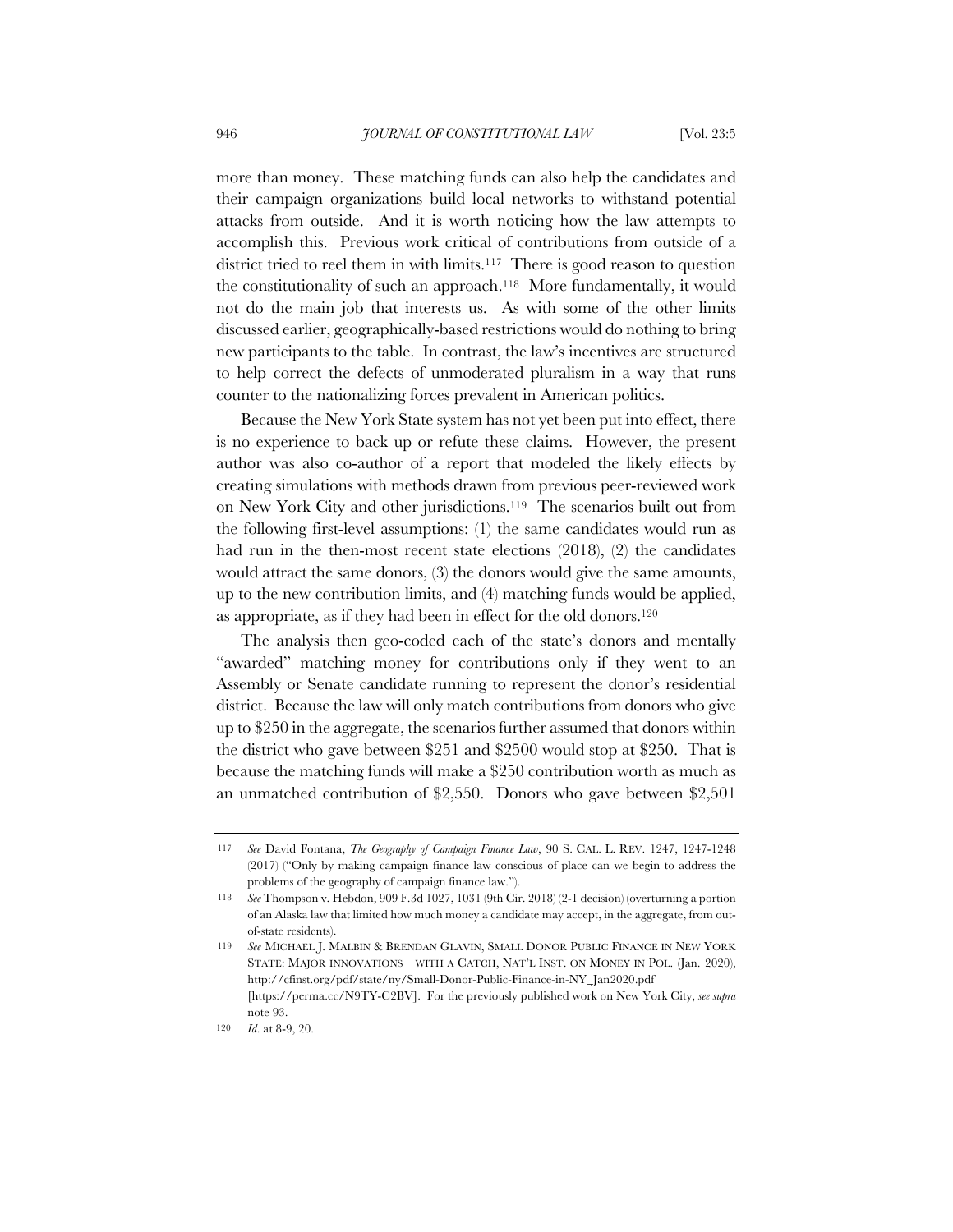and the new contribution limit were assumed to continue giving at the same level as in 2018. When all of these steps are combined, we were able to compare the actual distribution of funds in 2018 with a hypothetical distribution using the same donors and candidates operating under the new law.121

Subsequent steps in the analysis ran separate "what if" scenarios to go beyond the old donors under the reasonable assumption that the system would mobilize new donors and candidates. The "optimistic" scenario presented here shows the number of donors doubling with each new donor giving \$50. Because of New York States' low rate of donor participation, doubling would merely bring the donor participation rate up to the level of New York City's, which in turn is about average for all states. It would certainly be plausible to imagine a higher rate. Tripling the number of donors would barely bring New York up to the top quartile of states.122 But the results were dramatic enough without tripling.123

The first set of concerns about New York State's approach is whether restricting matching funds geographically would give candidates a strong enough incentive to recruit more small donors into the system. Whether the incentive is strong enough will depend upon the matching rate. New York State's is significantly higher than those offered in other jurisdictions. The scenarios showed that (a) almost all candidates would be better off with the system's new contribution limits and matching funds than they were under the status quo, (b) they would raise almost the same amount under the tiered matching system as under a six-for-one match for contributions statewide, assuming no new donors in the system, and (c) with at least some new donors, most of the candidates would do better under within-district matching.124

The following table shows how this can shift the balance of funding for candidates. It summarizes three different scenarios. The first (or status quo) scenario shows the actual sources in 2018. The second shows what the same donors would have generated under the new law. The third shows the results if the number of donors were to double. The rows do not add to 100%

123 *Id*.

<sup>121</sup> *Id*. at 20-23.

<sup>122</sup> For the percentage of each state's adult population that contributes, *see* Michael J. Malbin & Brendan Glavin, *Large Donors and PACs Continue to Dominate Fundraising in Most of the 50 States*, NAT'L INST. ON MONEY IN POL., at tbl.2 ("Percentage of Each State's Adults Who Made Contributions to Gubernatorial or State Legislative Candidates") (July 8, 2020), https://www.followthemoney.org/research/institute-reports/large-donors-and-pacs-continue-todominate [https://perma.cc/YSM5-PGDZ].

<sup>124</sup> *See* MALBIN & GLAVIN, SMALL DONOR PUBLIC FINANCE, *supra* note 119, at 10.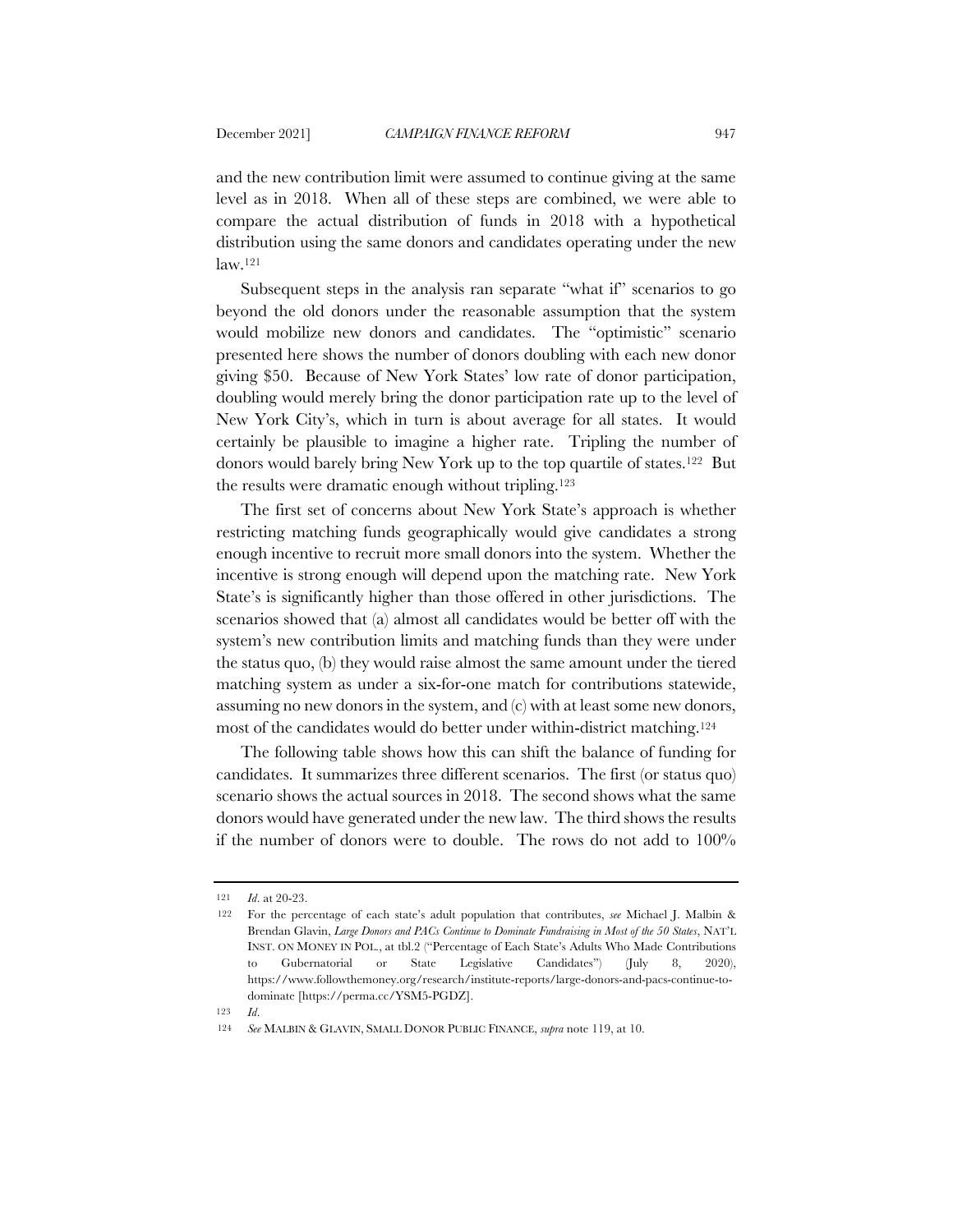because some funding sources are omitted from the table. In each case, the percentage from donors who give \$1-\$250 *includes* the value of the matching funds they generate.125

|                           | <b>NEW YORK STATE ASSEMBLY</b> |                             |                            |
|---------------------------|--------------------------------|-----------------------------|----------------------------|
|                           | Individuals,<br>\$1-\$250      | Individuals,<br>$$1,000$ up | Non-party<br>organizations |
| Actual, 2018              | $14\%$                         | $44\%$                      | 48%                        |
| New law,<br>same donors   | $62\%$                         | $7\%$                       | $25\%$                     |
| New law,<br>double donors | $73\%$                         | $5\%$                       | 18%                        |
|                           | <b>NEW YORK STATE SENATE</b>   |                             |                            |
|                           | Individuals,<br>\$1-\$250      | Individuals,<br>$$1,000$ up | Non-party<br>organizations |
| Actual, 2018              | $8\%$                          | 18%                         | 50%                        |
| New law,<br>same donors   | 45%                            | 10%                         | $31\%$                     |
| New law,<br>double donors | 56%                            | $8\%$                       | $25\%$                     |

TABLE: SOURCES OF CANDIDATES' FUNDS UNDER THREE SCENARIOS

The table makes it clear that under the *status quo*, donors who gave \$250 or less made up only a small fraction of the funding for Assembly and Senate candidates in 2018. This was not unusual. In the median state in 2016-19, donors who gave \$1-\$250 were responsible for about 12% of legislative and gubernatorial candidates' funds.126 This is comparable to the percentages for

<sup>125</sup> For bar chart representations of the data in this table, *see id*. at 21-22.

<sup>126</sup> *See* Malbin & Glavin, *Large Donors and PACs*, *supra* note 122, at tbl.3 ("Sources of Candidates' Funds in Gubernatorial and Legislative Elections, 2016-2019").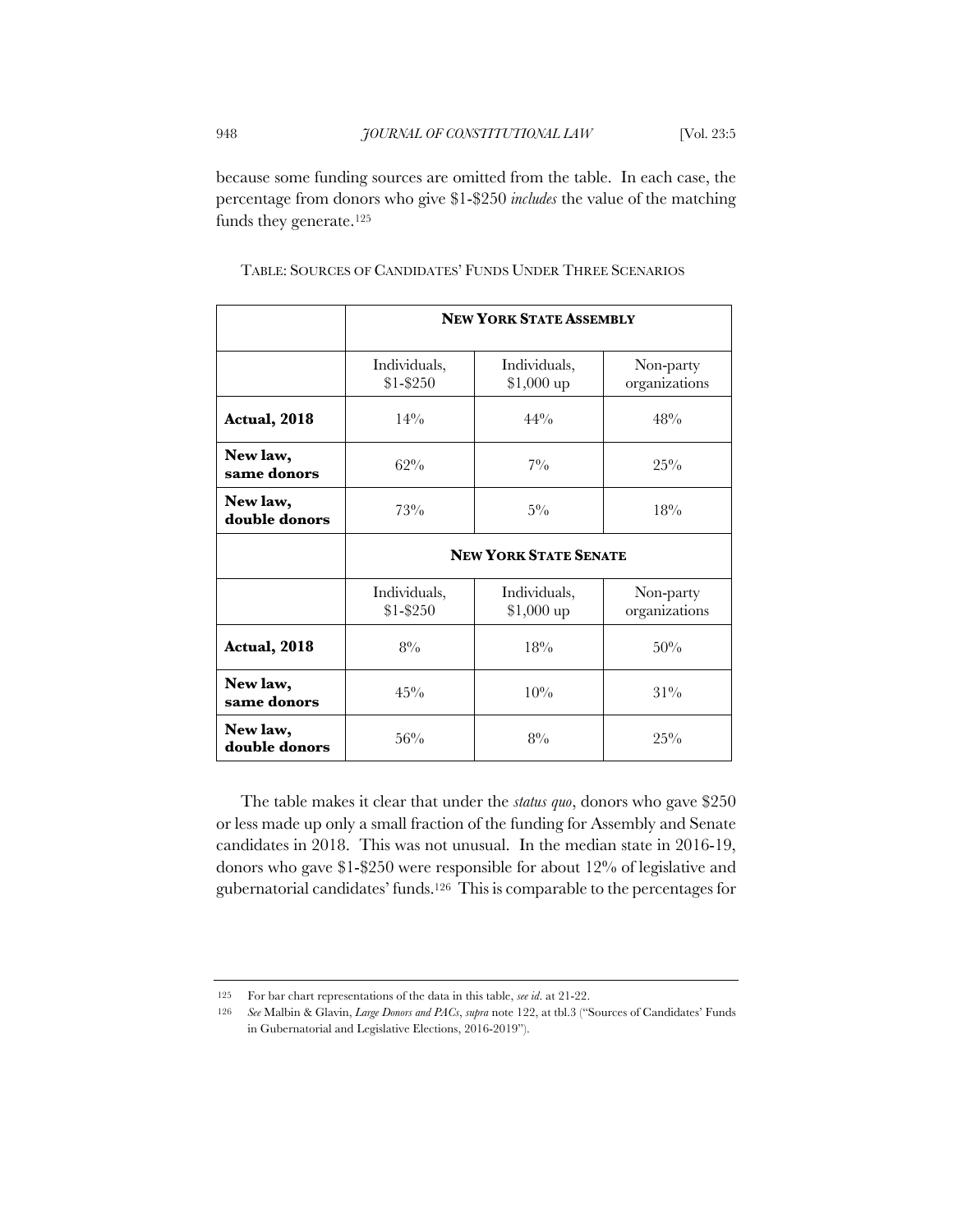the U.S. House.127 But the picture turns around when you add matching funds for within-district donors and restrict matching to donors who give \$250 or less. The percentage of Assembly candidates' funds from small donors (including matching funds) would be 62% of the total, assuming no new donors. This is comparable to the 63% figure for New York City Council candidates under the city's 6:1 match for contributions citywide in the elections of 2009 and 2013.128 Doubling the donors would heighten the effect. Instead of being an afterthought in the candidates' financial constituency, these donors would become by far the most significant element, even without doubling. And to reiterate, this rebalancing would occur while increasing the candidates' total receipts.

During the New York State Commission's discussions over this policy, which the author attended, considerable concern was expressed verbally by skeptics familiar with the city's system as to whether non-incumbent candidates from poor districts could raise enough from within-district donors to mount credible campaigns. The concern seems plausible but is not borne out by the data. One good test would be to compare how well potentially competitive candidates would fare under the new system compared to the status quo. The data show that Assembly challengers who received at least one-third of the vote in the general election of 2018 (as well as the incumbents they faced) would have received substantially more under the new system. They would also receive more money under the within-district system than with a straight 6:1 match for all contributions statewide. The same conclusions held for viable challengers from poorer districts as for all viable challengers: the challengers from poorer districts would fare better with public matching funds than without, and they would do at least as well with a high matching rate limited to contributions within the district as with a program that spent the same amount of public money to match contributions from anywhere in the state at a lower matching rate.129

<sup>127</sup> *See* MALBIN & GLAVIN, CFI'S GUIDE, *supra* note 48, at 64-65. Note that these figures are based on each donor's aggregate contributions to each candidate over the course of election cycle. Donors who started out with a small contribution that did not trigger disclosure had their contributions taken out of the small donor accounting if their cumulative contributions exceeded the threshold. Because of the way Senate campaign contributions were filed during this period, it was not possible to derive a comparable figure for Senate donors. The publication used "unitemized" contributions, for the U.S. Senate, but this included contributions from donors who eventually gave more than \$200. It therefore looks higher than it otherwise would have been had the process been able to use the more refined "aggregate" figure used for the House and presidency.

<sup>128</sup> *See* Malbin & Parrott, *supra* note 93, at 233.

<sup>129</sup> For the assertions in this paragraph, *see* MALBIN & GLAVIN, *supra* note 119, at 10-12, 15.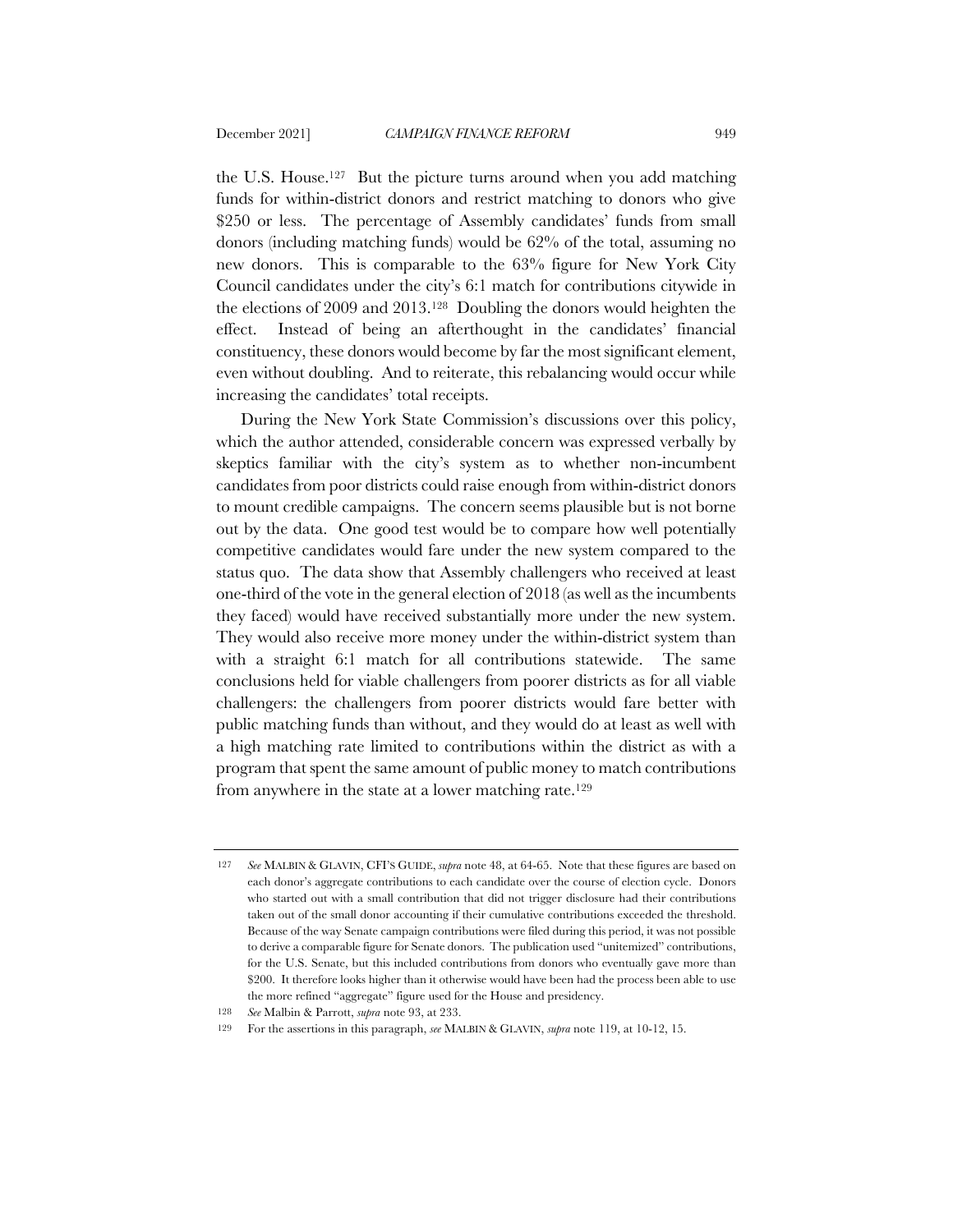#### *D. Comparing Programs, Addressing Questions, Balancing Goals*

We began this section by noting that small-donor public financing is often proposed as a means to help make the donor pool more representative. It is proposed, in other words, as one method to help redress one of the weaknesses of Madisonian pluralism. However, these proposals have been subject to the charge that they would undermine the Madisonian system they are trying to correct by fostering ideological polarization. We have rebutted the claims about ideological polarization but agreed with the concern that using matching funds to multiply the value of a national pool of small donors could help further rigidify the nationalization of two teams whose collective electoral interests are served too often by substituting message voting and position-taking for legislating.

By acknowledging this concern, however, we are not saying that one has to make a zero-sum choice. Instead, this article put forward a form of smalldonor public financing that is intended both to make the donor pool more representative and to act as a counterweight to nationalized rigidity. The policy option is one that would multiply the financial importance of small donors who live in the district a candidate seeks to represent. Because this option seeks to balance two goals, it raises two questions: (1) How effective would it be at redressing pluralism's imbalances when compared to other campaign finance policies? (2) What is the theory of change under which such a program would support (or at least not further undermine) the deliberative goals of Madisonian representation?

## *1. Correcting Pluralism*

We noted earlier that New York City's matching fund system has brought more donors into the system. The small donors have come from virtually every one of the city's census block groups, making the donors' neighborhoods indistinguishable economically and demographically from the city as a whole.130 But there is one respect in which New York City's results do not look as strong as Seattle's. In 2019, approximately 6% of Seattle's adults returned vouchers, which is a substantially higher percentage

<sup>130</sup> This was a stronger result than Los Angeles', which showed neither the same bump in participation nor in demographic representation. Los Angeles is the only other major jurisdiction so far with multiple-matching funds in effect for more than one election. It matched contributions at significantly lower rates the New York. For both cities, *see* Malbin & Parrott, *supra* note 93 at 241- 43.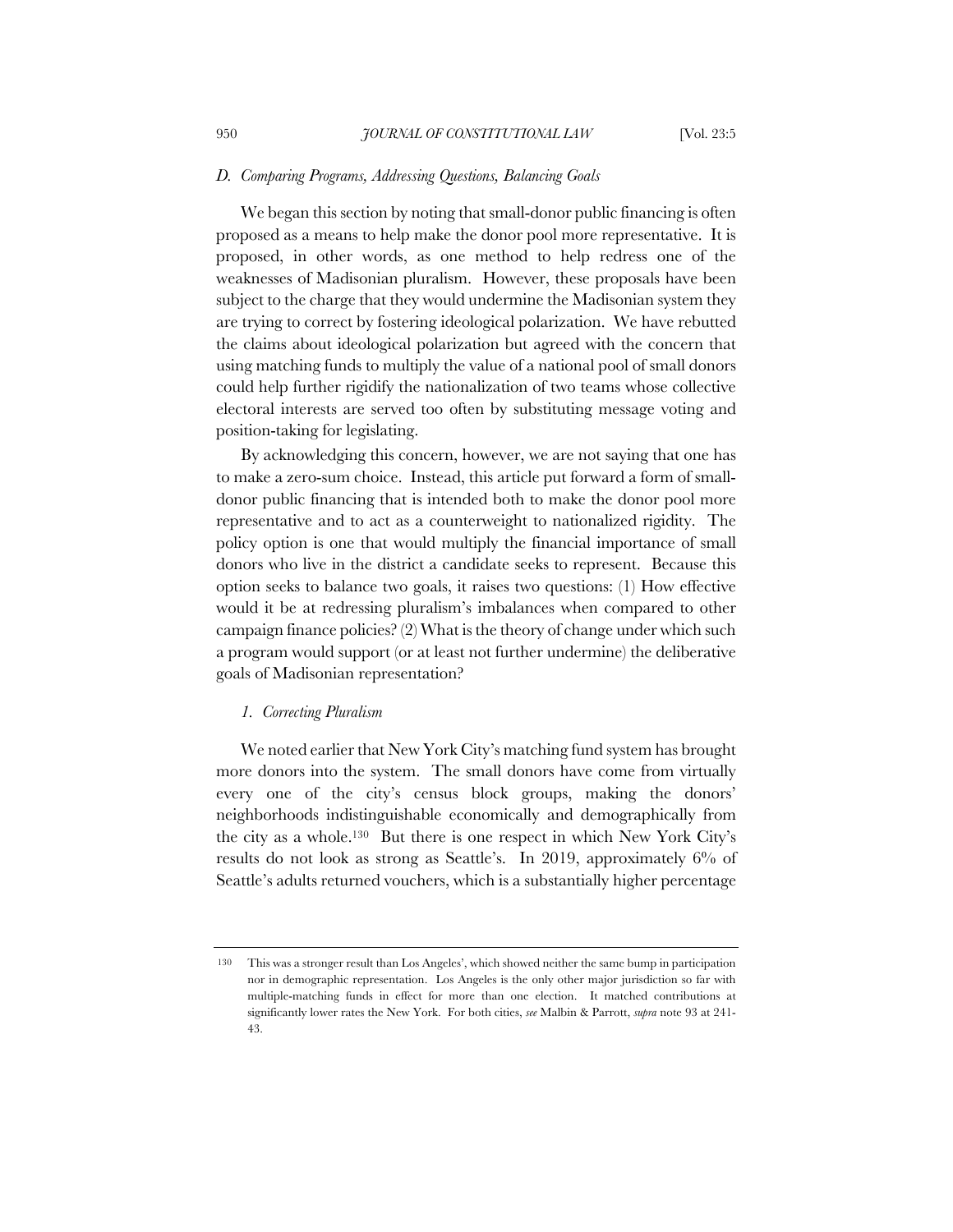than the cash donors in New York City.131 Moreover, as reported earlier, McCabe and Heerwig found the voucher users to be somewhat more representative of Seattle's population than its above-\$25 cash donors.132

However, comparing Seattle's 6% of voucher users to New York City's small donors does not tell the full story. It is not obvious that Seattle outperformed New York if the goal is to bring about a durable change that results in having more diverse elements of the city remaining engaged long enough to influence legislatures. The combined findings do tell us that a larger (and more representative) pool of small donors contributes when matching funds give candidates a financial incentive to find and mobilize them than if there is no public incentive. They also tell us even more donors will give if they can use "free money." But these observations do not tell us about long-term effects. It seems reasonable to suspect (or speculate) that those who give at least some money of their own would remain more attentive than the ones who use vouchers. Maintaining small donors' attention between elections may also depend upon intermediary organizations mobilizing them, both in the donating and governing phases of a typical cycle. These speculations seem likely, but no one has done the research to confirm it. Such research requires tracking the political and organizational networks within communities along with tracking whether first-time donors remain engaged over several cycles both as donors and in other capacities.

Even with the appropriate research for these cities, one would still have to extrapolate the findings beyond cities to larger jurisdictions. The policymakers in New York State thought it unlikely that the neighborhood fundraising methods used to mobilize small donors in city elections would become the norm in a statewide election for governor. Their skepticism seems plausible. The same problem would be even more glaring if one tried to extrapolate from Seattle to a national stage. The city of Seattle has almost

<sup>131</sup> The number of adults returning vouchers in 2019 was 38,092. SEATTLE ETHICS & ELECTIONS COMMISSION, DEMOCRACY VOUCHER PROGRAM: BIENNIAL REPORT 10 (2019), https://www.seattle.gov/Documents/Departments/EthicsElections/DemocracyVoucher/2019\_ Biennial\_Report.pdf [https://perma.cc/947K-DR3T] (last visited Aug. 2, 2020). Seattle's adult population (18 and older) was 639,870. *See* U.S. CENSUS BUREAU, *Quick Facts, Seattle City, Washington*, https://www.census.gov/quickfacts/fact/table/seattlecitywashington,US/PST045219 [https://perma.cc/XYU8-KRJF] (last visited July 28, 2020). The city's full population was estimated at 753,675 in 2019. *See Id*.

<sup>132</sup> McCabe & Heerwig, *Diversifying the Donor Pool*, *supra* note 97, at 330-33, 336-37.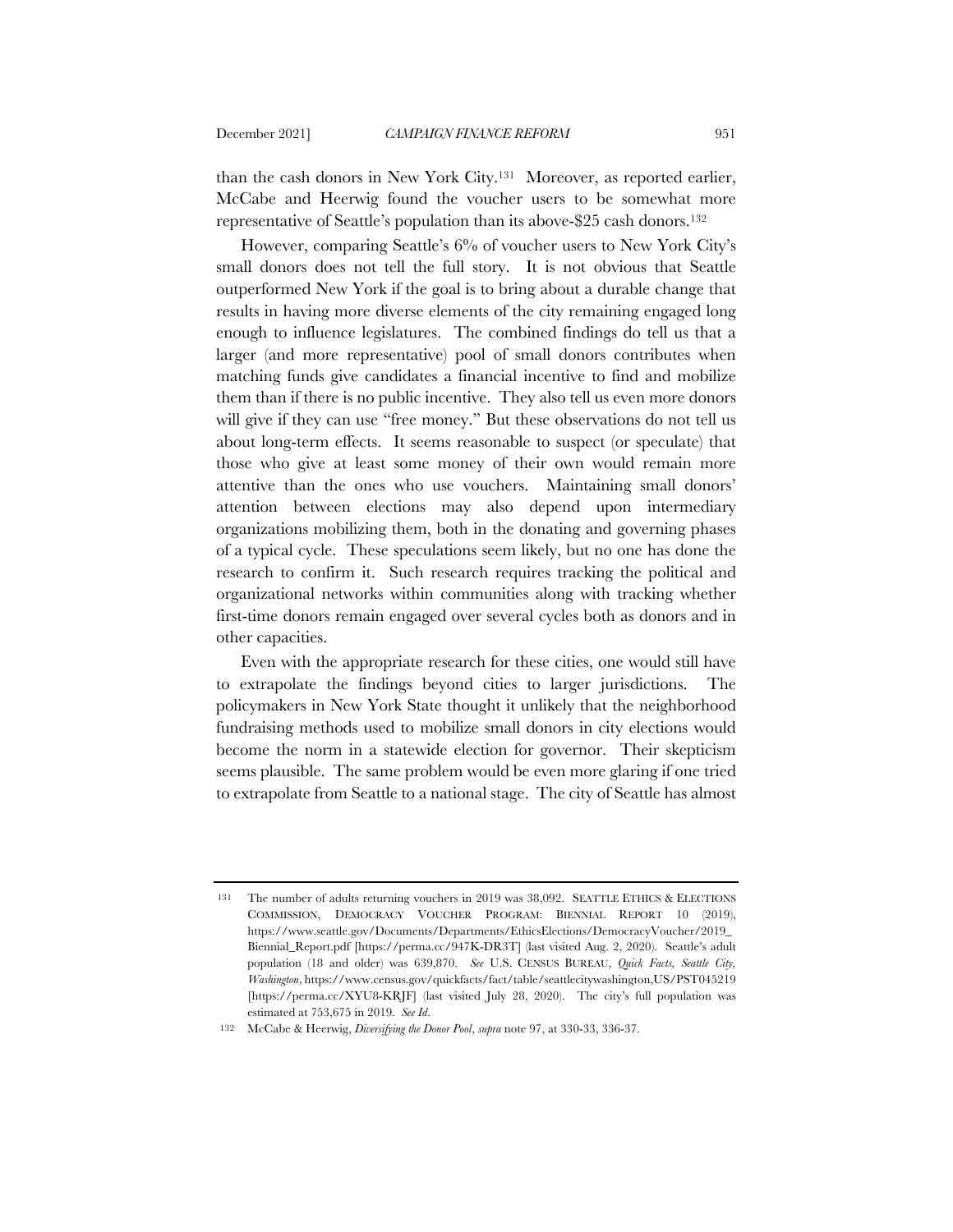exactly the population of one average-sized congressional district.133 It is a jurisdiction manageable enough for a candidate to raise funds city-wide through face-to-face meetings set up by networks of supporters. One should not expect this kind of fundraising to be the norm if the donors could steer vouchers where ever they wish across the nation. It seems more likely that the candidates, parties, and donors would use web-based platforms to steer money to tossup races that would determine national majorities. As previously argued, it is not problematic *per se* to have donors giving small contributions to influence national results. The policy question is whether to use public matching funds or vouchers to multiply this money. It would not be difficult in principle to structure a voucher system with geographic restrictions parallel to the ones in New York State. That would make the two systems parallel in this respect. If one then had to choose between vouchers and matching funds, the issue would then turn on research about the spillover participation effects, along with issues of administration and compliance.

Skeptics could always argue, of course, that no such program should be adopted without conclusive research behind it. But that argument would cut against most policy changes in most issue domains. The claim that either multiple matching funds or vouchers would be likely to address the problems of pluralism seems powerful based on the evidence available so far. The question then is whether this approach would also bring about collateral damage, or whether it is likely to help rather than harm the deliberative process.

# *2. Theory of Change*

When we move from the donors to legislative behavior, it is worth dwelling for a moment to consider how programs such as these might help to accomplish what has been claimed. No one would suggest that withindistrict matching funds or vouchers could resurrect Madisonian deliberation by itself. Rather, the claim is that within-district programs can help. They would work to counter the impact of nationalized interest groups by strengthening the financial ties between representatives and their geographic constituents with the idea that this, in turn, will affect legislative

<sup>133</sup> For Seattle's population of 753,675 in 2019, *see* U.S. CENSUS BUREAU, *supra* note 131. The Census Bureau has also announced that as of April 1, 2021, its national population count was 331,449,281; please see the "population clock" on the Census Bureau home page at census.gov for updated information. That national count divided by 435 equals 761,952.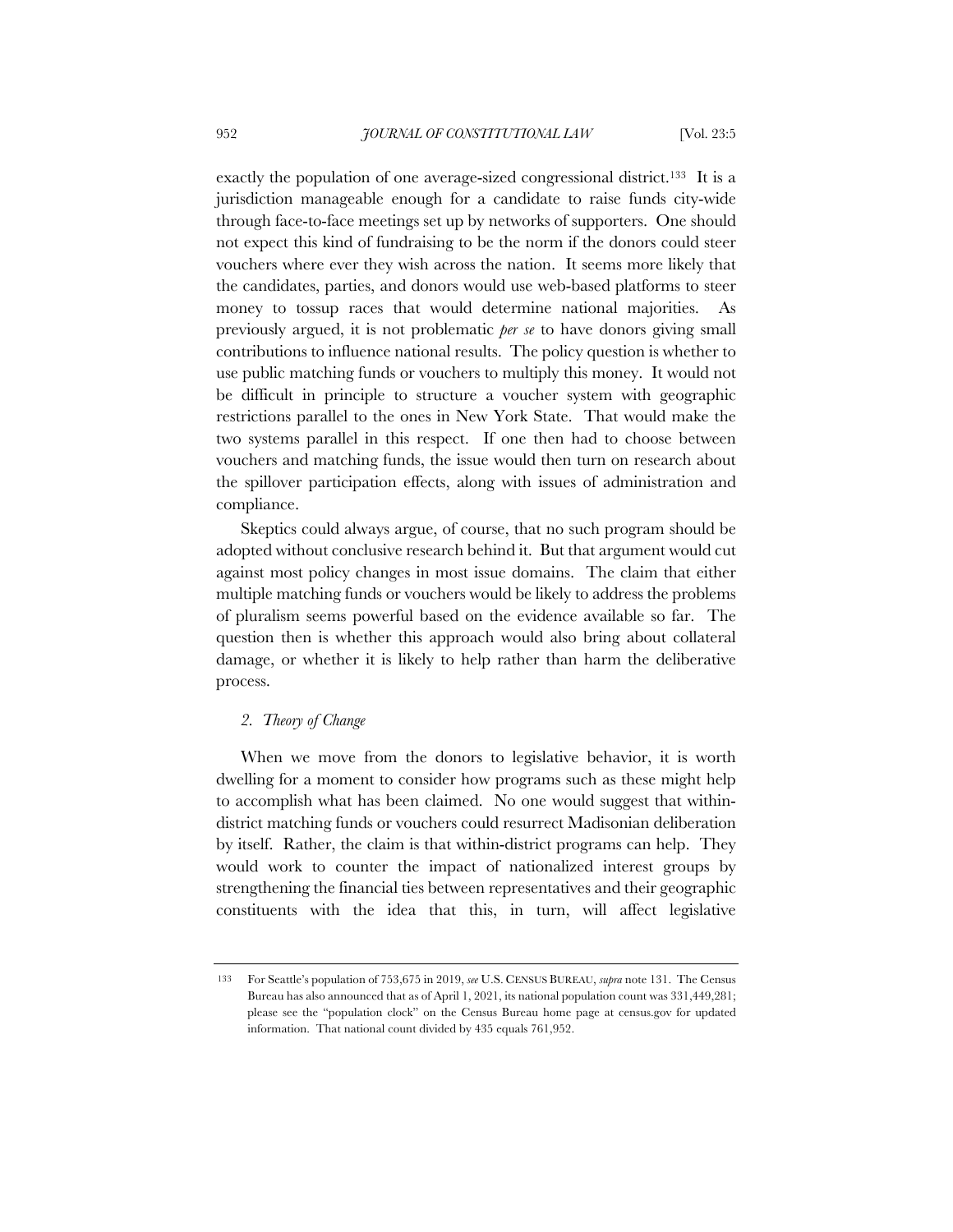institutions.134 As of this writing, there is not a sufficiently tested empirical basis for accepting or rejecting these claims.135 However, we can present why we consider the expectations plausible.

Earlier we suggested that potentially threatened officeholders' fears of nationally-funded attack ads lead them now to see party, party-related, and national issue or interest group support as their only effective responses. But many candidates who accept within-district matching funds will use them to build local networks of campaign supporters and volunteers to find local donors who in turn became parts of the volunteer networks.<sup>136</sup> It seems likely that networks such as these will help inoculate officeholders against outside money. While not dispositive, city council candidates who participated in Seattle's voucher system in 2019 withstood massive independent spending against them by Amazon.137 Local networks may or may not be sufficient in a congressional race. Party support might still be needed. But the local networks at a minimum would be significant counterweights to spending by outsiders.

We have already presented evidence to show this would likely change the economic and demographic mixture of donors. People with less money and from more diverse backgrounds could afford to give. Candidates would have an incentive to mobilize them. However, unlike the donors to ActBlue and WinRed, the donors responding to these incentives would be mobilized locally. If the fundraising occurred largely in face-to-face local meetings, there would be reason to believe the donors would be less ideologically uniform and more diverse in their issue positions. They could perhaps even

<sup>134</sup> To be clear, as noted earlier, this is not about whether local, state, or national *governments* are better positioned to serve one or another public need. It is not about federalism. It is about the connections between representatives, the constituents they serve, and legislatures at all levels of government.

<sup>135</sup> But for suggestive analogies, *see* Anne E. Baker *Getting Short Changed? The Impact of Outside Money on District Representation* 97 SOC. SCI. Q. 1096 (2016); Anne E. Baker, *The Partisan and Policy Motivations of Political Donors Seeking Surrogate Representation in House Elections* POL. BEHAV. 1035 (2019) https://doi.org/10.1007/s11109-019-09531-2 [https://perma.cc/97DJ-3XW8].

<sup>136</sup> Related to this expectation is recent work by Charles Russell Hunt on the importance of local roots to a member's reelection. Hunt finds that "deeply-rooted legislators require significantly less campaign spending to achieve results compared to otherwise-similar legislators without deep local roots." Charles Russell Hunt, Home Field Advantage: Roots, Reelection, and Representation in the Modern Congress (2019) (unpublished Ph.D. dissertation, University of Maryland) (on file with the University of Maryland, College Park).

<sup>137</sup> *See* Nick Nyhart & Adam Eichen, *Grassroots Money Beats Amazon in Seattle*, THE AM. PROSPECT (Nov. 15, 2019), https://prospect.org/politics/grassroots-money-beats-amazon-in-seattle/ [https://perma.cc/442Q-73UE] ("As all the mail-in ballots were finally counted days later, it became clear that Amazon and their allies had lost, handily.").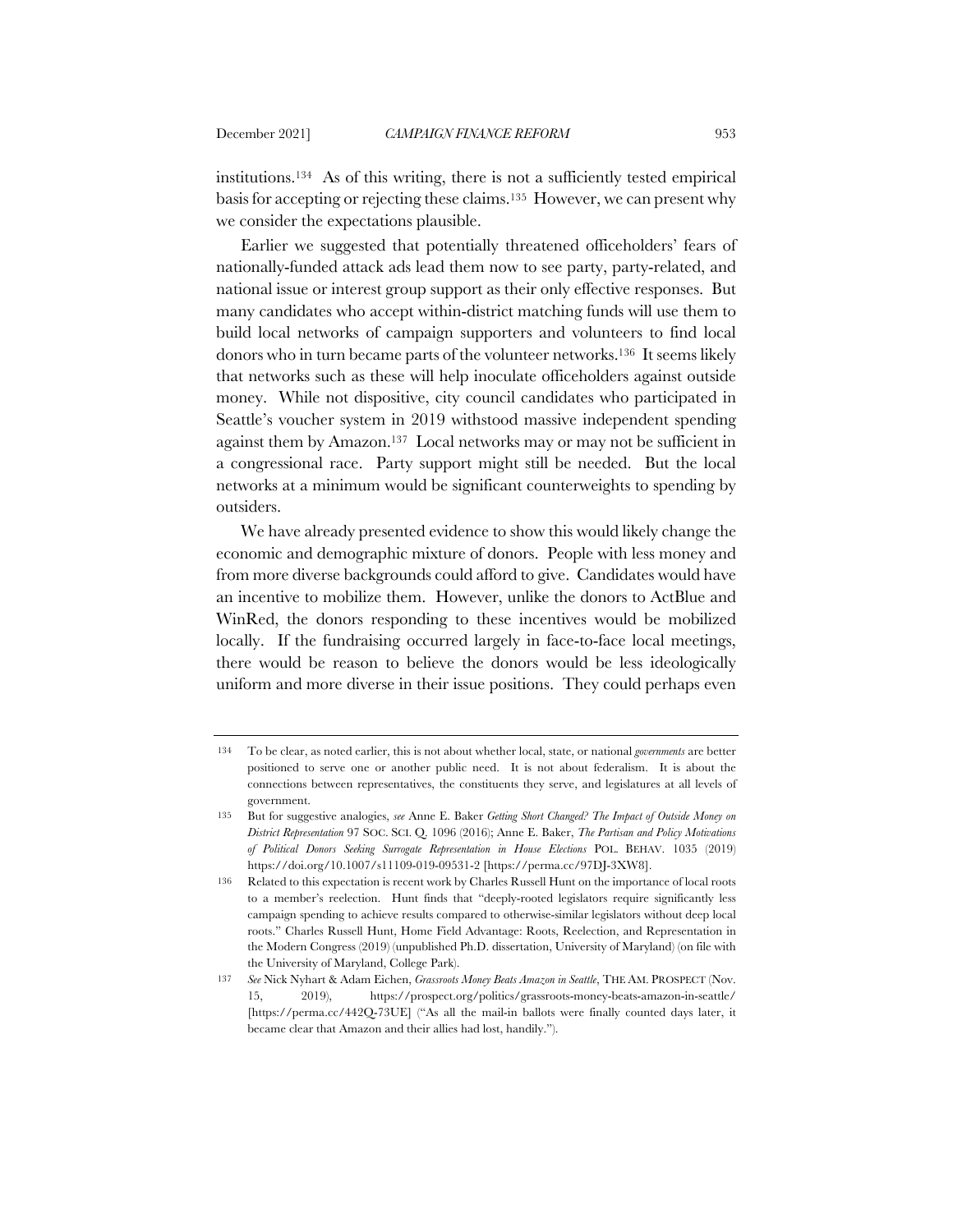be more like the small donors in the earlier study of donors in state elections, who were less extreme ideologically than large donors,<sup>138</sup> although it would be a stretch to expect that based on a single outdated study. But whether less extreme or not, they would probably be more diverse and less likely to fit neatly in two vitriolically opposed camps.

Let us assume at least some of this is true about the donors. How might this translate into changes that could affect the balance between backbenchers and leaders in a manner helpful to deliberation inside Congress? One should expect backbenchers who depend on a mobilized constituent base to be less likely to cede quite so much of their policymaking power to the leadership and its staff. They would have an interest in pursuing their policy goals through formal committees and other means. Over time, as new leadership candidates bargain with members to win their positions, one could also imagine—not predict, but imagine—members demanding more autonomy for their committees, perhaps even including the right to have committees elect their chairs. Well short of this, members are likely to carve out a more meaningful role for Congressional Member Organizations (such as the bipartisan Problem Solvers Caucus) to develop, promote, and push for floor votes on serious legislative alternatives (or supplements) to the leaderships' preferred packages.139 None of this could be accomplished through reforms delivered from on high. In line with the conditional party government theory, the expectation has to be that institutional structure will follow the needs of members and members will respond to the needs of their constituents.

It is important not to go overboard here. First, the claim is not that buttressing local ties through campaign finance law would itself reverse the

<sup>138</sup> Joe, et al., *supra,* note 103.

<sup>139</sup> The Problem Solvers Caucus was deeply involved in negotiating the compromise package on COVID-19 relief at the end of 2020, although the negotiations in the end were led by the party leaders. *See* Brandi Buchman, "Problem Solvers Caucus Proposes More COVID-19 Relief Options," COURTHOUSE NEWS SERVICE (Dec. 14, 2020) https://www.courthousenews.com/problem-solvers-caucus-proposes-more-covid-19-reliefoptions/ [https://perma.cc/3G4G-8S59] (outlining the Problem Solvers Caucus proposal for relief); *see also* Burgess Everett, Heather Caygle & Marianne Levin, "Feuds, Zoom, and Italian Food: How the Stimulus Got Done," POLITICO (Dec. 21, 2020), https://www.politico.com/news/2020/12/21/how-stimulus-bill-got-done-449722 [https://perma.cc/S98W-FHND] (discussing the party leader negotiations that were inspired by Problem Solvers Caucus members); Lindsay McPherson, "Bipartisan Group's Success on COVID-19 Relief Could Just Be the Beginning," ROLL CALL (Dec. 23, 2020), https://www.rollcall.com/2020/12/23/bipartisan-groups-success-on-covid-relief-could-just-bethe-beginning/ [https://perma.cc/ZYR4-SXXX] (arguing that the Problem Solvers may play a greater role in future policymaking).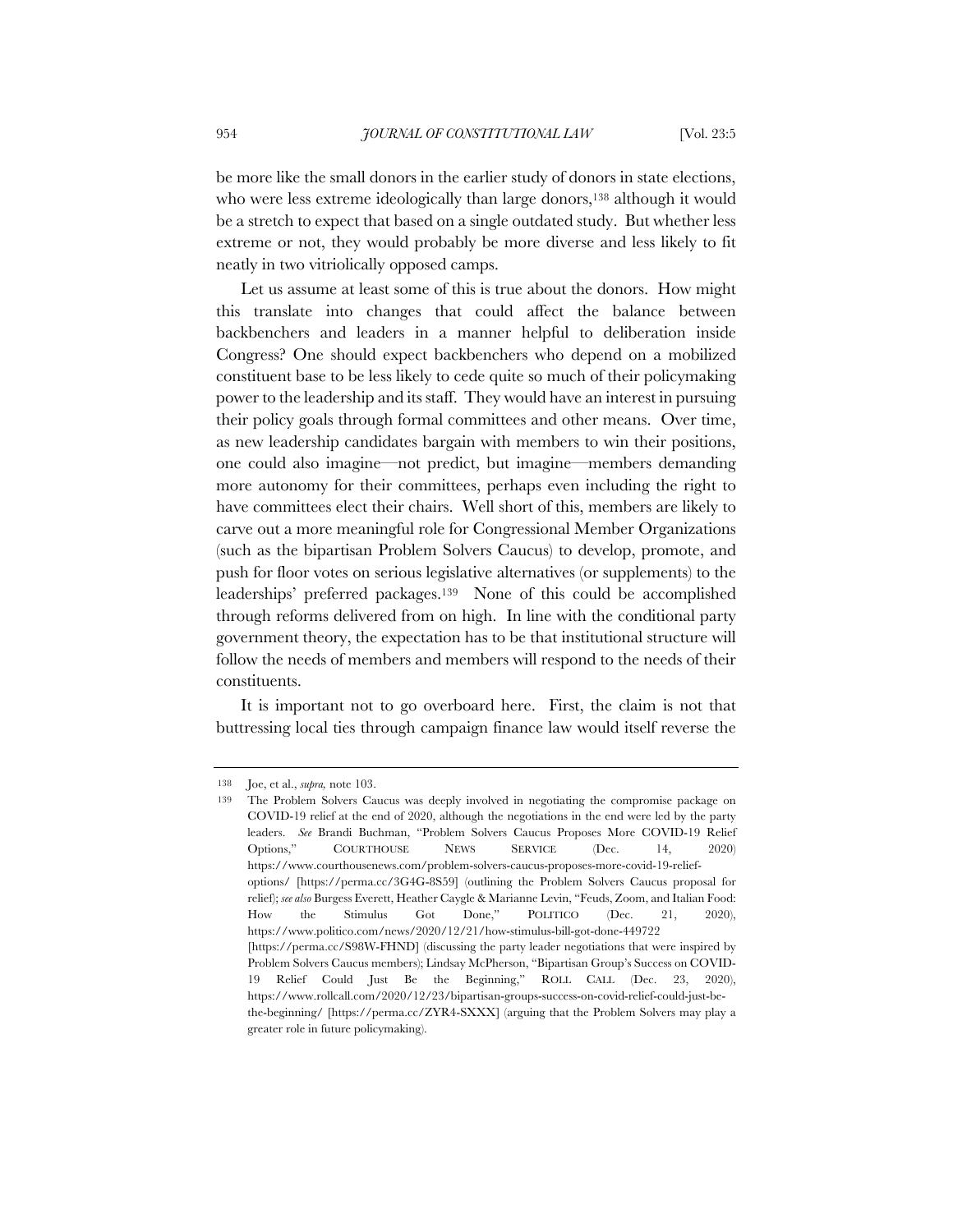powerful forces that have led to centralized leadership in Congress, weaker committees, and a heightened sense of negative partisanship.140 The incentives behind these institutional developments run deep. But ideas such as these could lean against the prevailing winds by creating constituencybased backstops to support a politician's willingness to stand up to national issue groups.

Second, it could be argued against this point of view that the leaders would simply create end-runs, making the innovation worthless. The leaders could react to constituency-based matching funds by increasing the dues payments demanded of members for desirable committee positions. The reply is that the leaders already pressure the members to raise money for the party. The hope—admittedly with no guarantee—is that diversifying the sources for campaign funds creates counter-pressures in the larger system. This cannot be done with contribution, spending limits, or a constitutional amendment to reach independent spending. It also requires something more than simply handing public grant money to candidates. It calls for giving candidates and local parties the incentive to build local political organizations in the expectation (or hope) that this will in turn give the members at least one degree of separation from the national forces that dominate political finance today.

Finally, this is not an argument for a Congress with chaotically weak parties. Any basic understanding of legislative behavior teaches us that it is easier to provide short-term benefits than to accept short-term costs in return for longer-term benefits. Political parties make it possible for members to join ideas in a package and then create procedures both to protect members from exposure and assure those who join the bargain that their interests will not be jettisoned on the floor. However, there must be a middle ground between hopelessly weak parties and today's parties that so strongly favor messaging over deliberation. One reason to consider emphasizing constituency-based fundraising is to create more play in the joints for these middle grounds to be explored.

<sup>140</sup> For an example of how deeply these forces run, consider the connections between broadband access, self-selection by audiences of their information sources, and partisan hostility in Yphtach Lelkes, Gaurav Sood & Shanto Iyengar, "The Hostile Audience: The Effect of Access to Broadband Internet on Partisan Affect," 61(1) AM. J. OF POL. SCI. 5-20 (2017).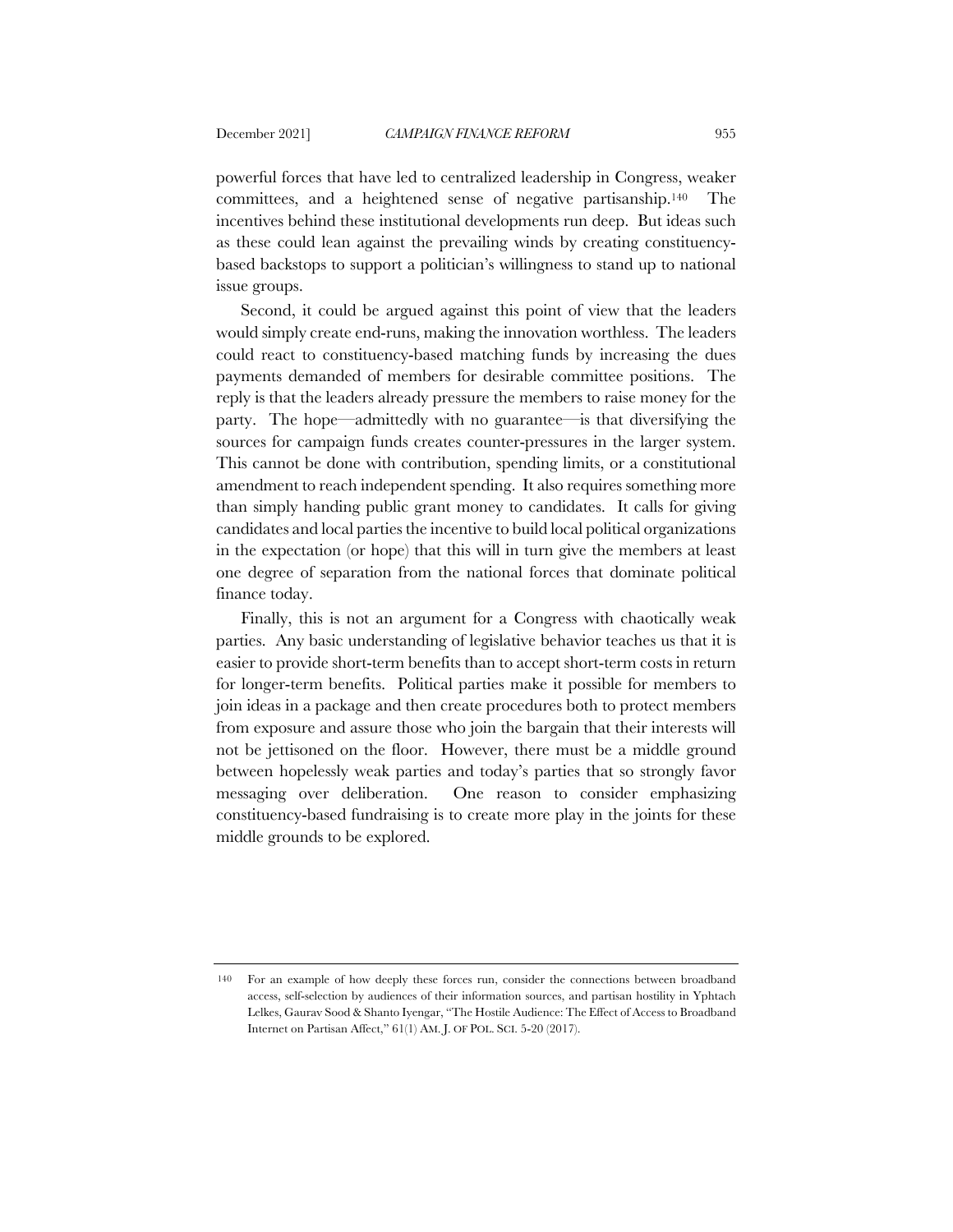#### **CONCLUSION**

This article casts a metaphorical net in two directions. It urges campaign finance reformers to take institutional concerns seriously. Representative democracies depend upon deliberative institutions to make decisions that serve the long-term public interest. Today's nationalized teamsmanship has harmed Congress's deliberative capacities. Doing more of the same will not produce different results. This point applies most clearly to the idea that unlimited contributions to the national parties will produce better government. But a similar point could be applied to policies that would multiply the value of web-based contributions, many of which would be mobilized by essentially the same national parties and issue groups. The political difference between these two approaches is about which national factions should have more power. Neither improves institutional performance.

At the same time, however, the article urges institutionalists to listen to those left aside. Just as wisdom requires deliberation, so does legitimacy require citizens of all backgrounds to have the sense they can be heard. These goals are not contradictory; they belong together. Public resources can and should help to correct pluralism's flaws, but that correction should be designed simultaneously with an eye toward deliberative institutions. It is certainly possible, with a broad enough vision, to look both ways. The coming years require no less.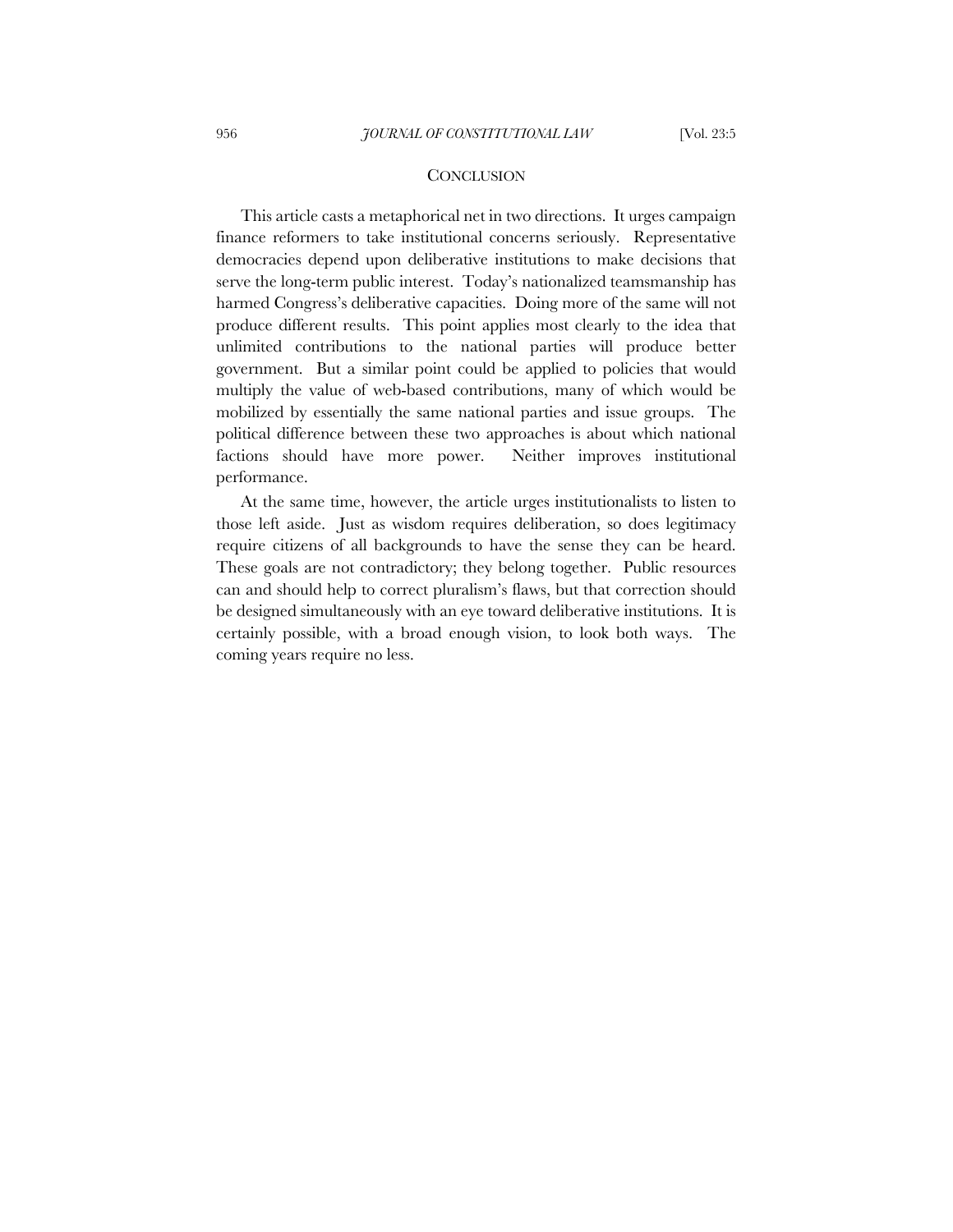#### APPENDIX

# SELECTED CAMPAIGN FINANCE REFORM GOALS

The opening pages of this article referred to a sampling of the goals often put forward as being among the primary objectives of campaign finance reform. The following is a non-exhaustive survey grouped under three headings: reforms intended to prevent or deter certain relationships between policy-makers and donors; reforms intended to promote a more egalitarian democracy, and reforms designed to affect election campaigning. Sources for a more complete discussion of each goal are cited in the footnotes.

- Goals that relate to preventing or deterring undesirable behavior by public officials:
	- o Reduce or deter corruption;141
	- o Reduce the appearance of corruption or impropriety;142
	- o Reduce undue influence on the part of major donors;143
	- o Reduce the financial dependence of candidates and parties on major donors (sometimes called "dependency" corruption).144
- Goals aimed at equality, descriptive representation, and related goals:
	- o Promote greater equality of among those who put money into the system;145

142 Buckley v. Valeo, 424 U.S. 1, 25-32, 67-68 (1976). For a critique of the "appearance" standard, *see*  Daniel Hays Lowenstein, *On Campaign Finance Reform: The Root of All Evil is Deeply Rooted*, 18 HOFSTRA L. REV. 301, 326 (1989).

<sup>141</sup> Buckley v. Valeo, 424 U.S. 1 (1976), at 25-32, 67-68. For histories of the concept of corruption in campaign finance law, *see* KURT HOHENSTEIN, COINING CORRUPTION: THE MAKING OF THE AMERICAN CAMPAIGN FINANCE SYSTEM (2007); ROBERT E. MUTCH, BUYING THE VOTE: A HISTORY OF CAMPAIGN FINANCE REFORM (2014); TEACHOUT, CORRUPTION IN AMERICA, *supra*  note 2. For a review of the variety of definitions put forward for "corruption" in judicial decisions on campaign finance, *see* Deborah Hellman, *Defining Corruption and Constitutionalizing Democracy*, 111 MICH. L. REV. 1385 (2013).

<sup>143</sup> Buckley v. Valeo, 424 U.S. at 53, 69-70, 76. *See also* Lynda W. Powell, *The Influence of Campaign Contributions on Public Policy*, 11(3) THE FORUM: J. APPLIED RES. CONTEMP. POL. 339 (2013) (noting the impacts of the current campaign finance system on policy outcomes).

<sup>144</sup> *See* LAWRENCE LESSIG, REPUBLIC, LOST: HOW MONEY CORRUPTS CONGRESS—AND A PLAN TO STOP IT, at 15-20, 125-30, 230-46 (2011) (describing the dependency model of corruption and how reform would improve the situation).

<sup>145</sup> *See* HASEN, PLUTOCRATS UNITED, *supra* note 86, at 84-103 (remarking on the vastly unequal levels of involvement in the current system and proposing a more egalitarian way forward).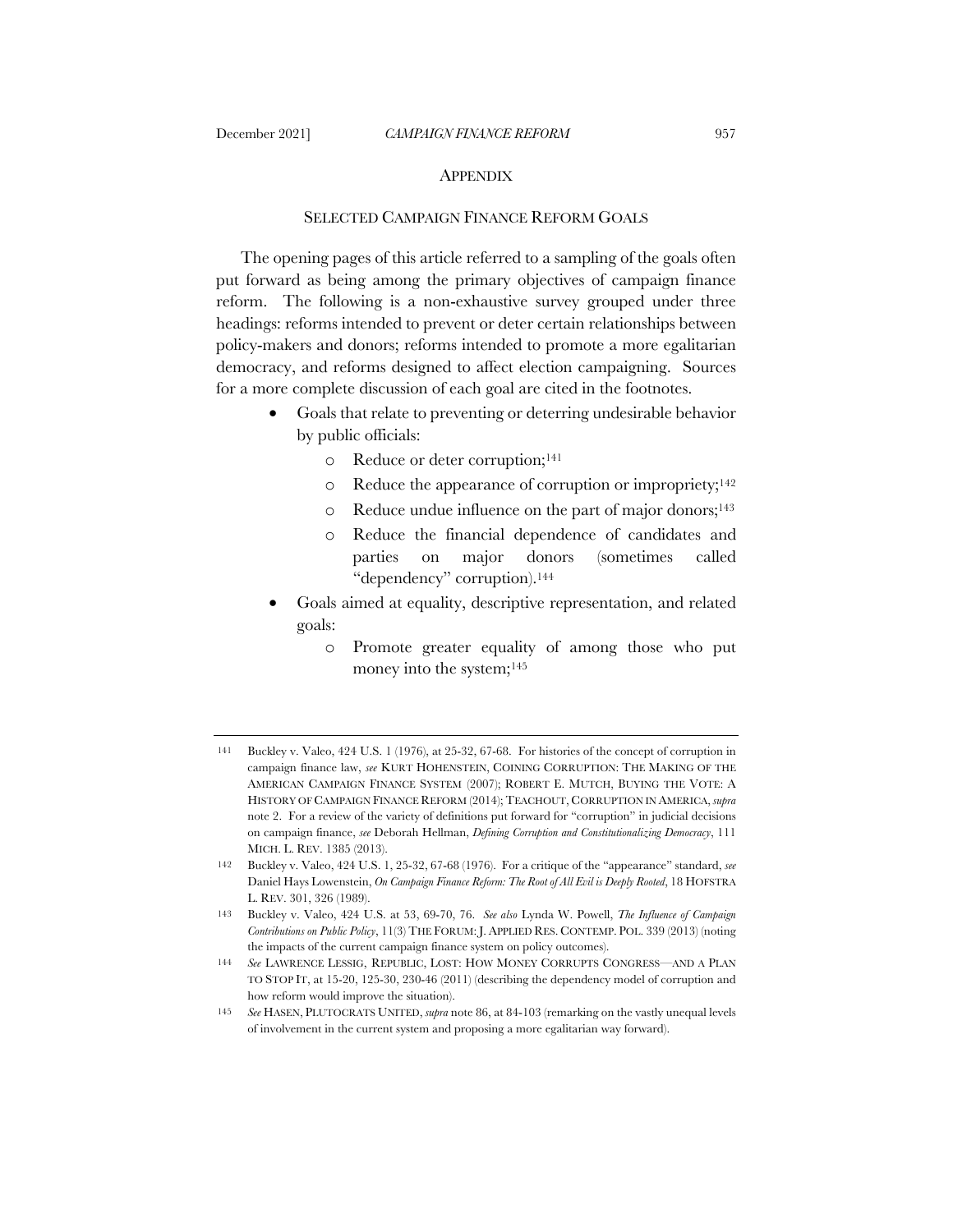- o Promote greater policy alignment between the preferences of the median citizen and legislative outcomes;146
- o Enhance financial participation by a larger and more diverse set of donors;147
- o Open the candidate pool to a larger and more diverse set of potential office holders;148
- o Increase candidates' financial dependence on their geographic constituents.149
- Goals aimed at altering the quality of elections:
	- o Increase competition.150

<sup>146</sup> *See* Nicholas O. Stephanopoulos, *Aligning Campaign Finance Law*, 101 VA. L. REV*.* 1425, 1428 (2015) (arguing that money can skew representation and that reform conversely can better align voter preferences with government actions).

<sup>147</sup> *See* Spencer Overton, *The Participation Interest*, 100 GEO. L.J. 1259, 1259-61 (2012); *see also* Malbin, Brusoe & Glavin, *supra* note 93; Malbin, *Small Donors*, *supra* note 90; *and* Malbin & Parrott, *supra* note 93 (all noting how reform can mobilize a more heterogenous set of donors).

<sup>148</sup> *See* MALBIN, CITIZEN FUNDING FOR ELECTIONS, *supra* note 94, at 17-18 (discussing the candidate diversity implications of reform); Keith E. Hamm & Robert E. Hogan, *Campaign Finance Laws and Candidacy Decisions in State Legislative Elections*, 61 (3) POL. RES. Q. 458, 466 (2008) (finding a positive relationship between more stringent campaign finance laws and candidates emerging to challenge incumbents); MICHAEL G. MILLER, SUBSIDIZING DEMOCRACY: HOW PUBLIC FUNDING CHANGES ELECTIONS AND HOW IT CAN WORK IN THE FUTURE 80-107, 107 (2014) (finding a connection between public financing and the emergence of "a different kind of legislator"). Contrary conclusions are drawn by Raymond J. La Raja & David L. Wiltse in *Money That Draws No Interest: Public Financing of Legislative Elections and Candidate Emergence*, 14(4) ELECTION L. J. 392 (2015) and by Mitchell Kilborn in *Public Campaign Financing, Candidate Socioeconomic Diversity, and Representational Inequality at the U.S. State Level: Evidence from Connecticut*, 18(3) ST. POL. & POL'Y Q. 296 (2018).

<sup>149</sup> Fontana, *supra* note 117.

<sup>150</sup> For one book that lists competition as first among the desired goals, *see* FRANK J. SORAUF, MONEY IN AMERICAN ELECTIONS (1988), 361-62. For reviews of the empirical literature on the relationship between campaign finance reform and competition, *see* Jeff Milyo, *Campaign Spending and Electoral Competition: Towards More Policy Relevant Research*, 11(3) THE FORUM: J. APPLIED RES. CONTEMP. POL. 437 (2013); Fortier & Malbin, *supra* note 26, at 459-61. *See also* Neil Malhotra, *The Impact of Public Financing on Electoral Competition: Evidence from Arizona and Maine*, 8 ST. POLITICS & POLICY Q. 263 (2008); Kenneth R. Mayer, Timothy Werner & Amanda Williams, *Do Public Funding Programs Enhance Electoral Competition?*, *in* THE MARKETPLACE OF DEMOCRACY: ELECTORAL COMPETITION AND AMERICAN POLITICS 245 (Michael P. McDonald & John Samples eds., 2006); Costas Panagopoulos, *Leveling the Playing Field: Publicly Financed Campaigns and Electoral Competition*, *in* PUBLIC FINANCING IN AMERICAN ELECTIONS 176-77, 182 (Costas Panagopoulos ed., 2011) (citing Costas Panagopoulos & Donald Green, *Field Experiments Testing the Impact of Radio Advertisements on Electoral Competition*, 52 AM.J.POL.SCI. 156 (2008)).